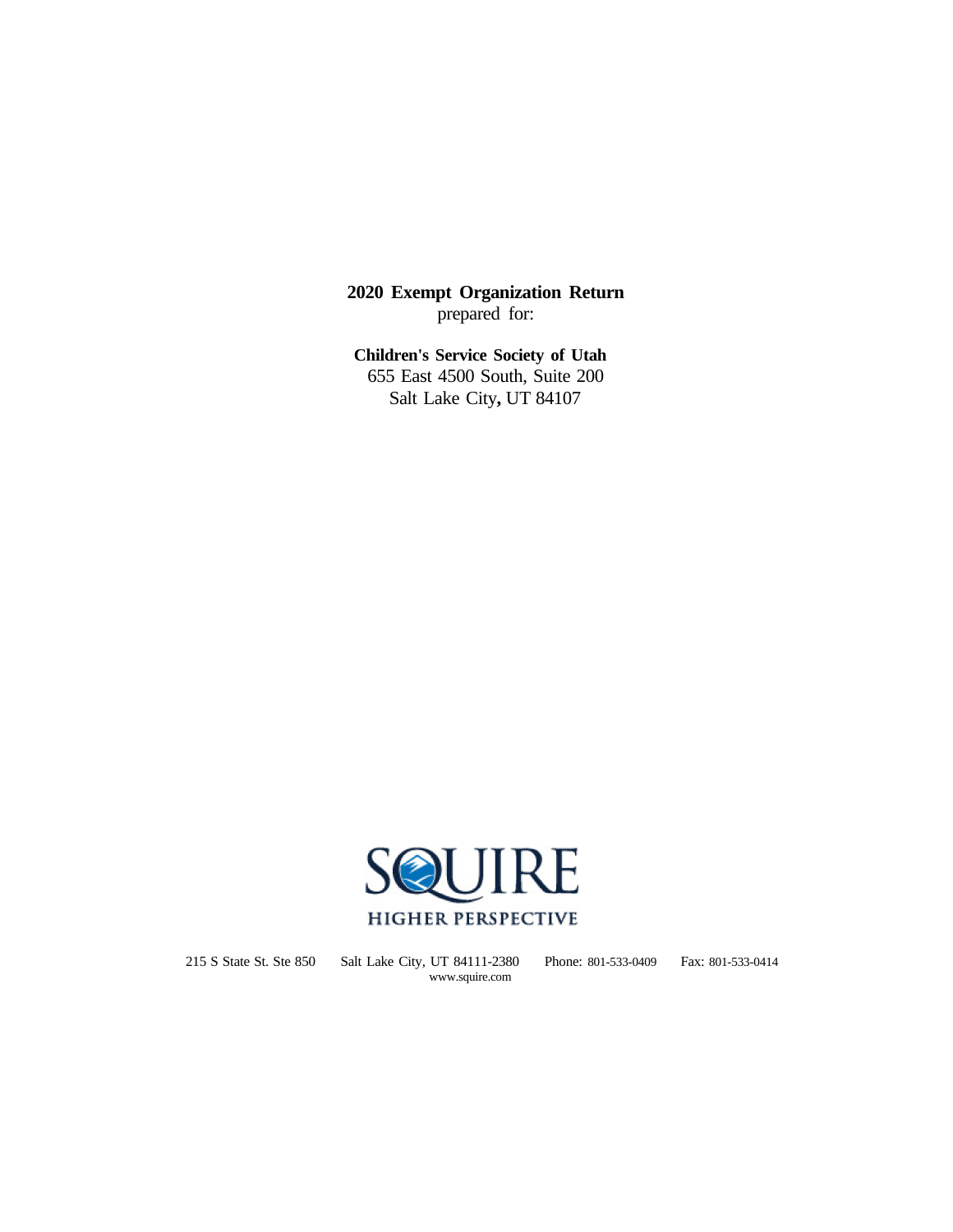| 5751 05/16/2022 4:09 PM |  |
|-------------------------|--|

Form

Department of the Treasury

# **Return of Organization Exempt From Income Tax**  $\frac{\text{OMB No. 1545-0}}{2020}$

Internal Revenue Service u **Go to** *www.irs.gov/Form990* **for instructions and the latest information. u** Do not enter social security numbers on this form as it may be made public. **Under section 501(c), 527, or 4947(a)(1) of the Internal Revenue Code (except private foundations)** OMB No. 1545-0047

| ____<br><b>Open to Public</b><br><b>Inspection</b> |  |  |  |
|----------------------------------------------------|--|--|--|
|                                                    |  |  |  |
|                                                    |  |  |  |

| в                              |                                                                                                                                                                                                                                                                                                                                                                                                                                                                                                                                                                                                                                                                                                                                                                                                                                                                                                                                                                                                                                                                                                                                                                                                                                                                                                                                                                                                                                                                                                                                                                                                                                                                                                                                                                                                                                                                                                                                                                                                                                                                                                                                                                                                                                                                                                                                                                                                                                                                                                                                                                                                                                                                                                                                                                                                                                                                                                                                                                                                                                                                                                                                                                                                                                                                                                                                                                                                                                                                                                                                                                                                                                                                                                                                                                                                                                                                                                                                                                                                                                               |                                                                                 |            |           |                          |  |
|--------------------------------|-----------------------------------------------------------------------------------------------------------------------------------------------------------------------------------------------------------------------------------------------------------------------------------------------------------------------------------------------------------------------------------------------------------------------------------------------------------------------------------------------------------------------------------------------------------------------------------------------------------------------------------------------------------------------------------------------------------------------------------------------------------------------------------------------------------------------------------------------------------------------------------------------------------------------------------------------------------------------------------------------------------------------------------------------------------------------------------------------------------------------------------------------------------------------------------------------------------------------------------------------------------------------------------------------------------------------------------------------------------------------------------------------------------------------------------------------------------------------------------------------------------------------------------------------------------------------------------------------------------------------------------------------------------------------------------------------------------------------------------------------------------------------------------------------------------------------------------------------------------------------------------------------------------------------------------------------------------------------------------------------------------------------------------------------------------------------------------------------------------------------------------------------------------------------------------------------------------------------------------------------------------------------------------------------------------------------------------------------------------------------------------------------------------------------------------------------------------------------------------------------------------------------------------------------------------------------------------------------------------------------------------------------------------------------------------------------------------------------------------------------------------------------------------------------------------------------------------------------------------------------------------------------------------------------------------------------------------------------------------------------------------------------------------------------------------------------------------------------------------------------------------------------------------------------------------------------------------------------------------------------------------------------------------------------------------------------------------------------------------------------------------------------------------------------------------------------------------------------------------------------------------------------------------------------------------------------------------------------------------------------------------------------------------------------------------------------------------------------------------------------------------------------------------------------------------------------------------------------------------------------------------------------------------------------------------------------------------------------------------------------------------------------------------------------|---------------------------------------------------------------------------------|------------|-----------|--------------------------|--|
|                                |                                                                                                                                                                                                                                                                                                                                                                                                                                                                                                                                                                                                                                                                                                                                                                                                                                                                                                                                                                                                                                                                                                                                                                                                                                                                                                                                                                                                                                                                                                                                                                                                                                                                                                                                                                                                                                                                                                                                                                                                                                                                                                                                                                                                                                                                                                                                                                                                                                                                                                                                                                                                                                                                                                                                                                                                                                                                                                                                                                                                                                                                                                                                                                                                                                                                                                                                                                                                                                                                                                                                                                                                                                                                                                                                                                                                                                                                                                                                                                                                                                               |                                                                                 |            |           |                          |  |
|                                |                                                                                                                                                                                                                                                                                                                                                                                                                                                                                                                                                                                                                                                                                                                                                                                                                                                                                                                                                                                                                                                                                                                                                                                                                                                                                                                                                                                                                                                                                                                                                                                                                                                                                                                                                                                                                                                                                                                                                                                                                                                                                                                                                                                                                                                                                                                                                                                                                                                                                                                                                                                                                                                                                                                                                                                                                                                                                                                                                                                                                                                                                                                                                                                                                                                                                                                                                                                                                                                                                                                                                                                                                                                                                                                                                                                                                                                                                                                                                                                                                                               | Doing business as                                                               |            |           |                          |  |
|                                |                                                                                                                                                                                                                                                                                                                                                                                                                                                                                                                                                                                                                                                                                                                                                                                                                                                                                                                                                                                                                                                                                                                                                                                                                                                                                                                                                                                                                                                                                                                                                                                                                                                                                                                                                                                                                                                                                                                                                                                                                                                                                                                                                                                                                                                                                                                                                                                                                                                                                                                                                                                                                                                                                                                                                                                                                                                                                                                                                                                                                                                                                                                                                                                                                                                                                                                                                                                                                                                                                                                                                                                                                                                                                                                                                                                                                                                                                                                                                                                                                                               | Number and street (or P.O. box if mail is not delivered to street address)      | Room/suite |           |                          |  |
|                                |                                                                                                                                                                                                                                                                                                                                                                                                                                                                                                                                                                                                                                                                                                                                                                                                                                                                                                                                                                                                                                                                                                                                                                                                                                                                                                                                                                                                                                                                                                                                                                                                                                                                                                                                                                                                                                                                                                                                                                                                                                                                                                                                                                                                                                                                                                                                                                                                                                                                                                                                                                                                                                                                                                                                                                                                                                                                                                                                                                                                                                                                                                                                                                                                                                                                                                                                                                                                                                                                                                                                                                                                                                                                                                                                                                                                                                                                                                                                                                                                                                               |                                                                                 |            |           |                          |  |
|                                |                                                                                                                                                                                                                                                                                                                                                                                                                                                                                                                                                                                                                                                                                                                                                                                                                                                                                                                                                                                                                                                                                                                                                                                                                                                                                                                                                                                                                                                                                                                                                                                                                                                                                                                                                                                                                                                                                                                                                                                                                                                                                                                                                                                                                                                                                                                                                                                                                                                                                                                                                                                                                                                                                                                                                                                                                                                                                                                                                                                                                                                                                                                                                                                                                                                                                                                                                                                                                                                                                                                                                                                                                                                                                                                                                                                                                                                                                                                                                                                                                                               |                                                                                 |            |           |                          |  |
|                                |                                                                                                                                                                                                                                                                                                                                                                                                                                                                                                                                                                                                                                                                                                                                                                                                                                                                                                                                                                                                                                                                                                                                                                                                                                                                                                                                                                                                                                                                                                                                                                                                                                                                                                                                                                                                                                                                                                                                                                                                                                                                                                                                                                                                                                                                                                                                                                                                                                                                                                                                                                                                                                                                                                                                                                                                                                                                                                                                                                                                                                                                                                                                                                                                                                                                                                                                                                                                                                                                                                                                                                                                                                                                                                                                                                                                                                                                                                                                                                                                                                               | Salt Lake City<br>UT 84107                                                      |            |           |                          |  |
|                                |                                                                                                                                                                                                                                                                                                                                                                                                                                                                                                                                                                                                                                                                                                                                                                                                                                                                                                                                                                                                                                                                                                                                                                                                                                                                                                                                                                                                                                                                                                                                                                                                                                                                                                                                                                                                                                                                                                                                                                                                                                                                                                                                                                                                                                                                                                                                                                                                                                                                                                                                                                                                                                                                                                                                                                                                                                                                                                                                                                                                                                                                                                                                                                                                                                                                                                                                                                                                                                                                                                                                                                                                                                                                                                                                                                                                                                                                                                                                                                                                                                               | F Name and address of principal officer:                                        |            |           |                          |  |
|                                |                                                                                                                                                                                                                                                                                                                                                                                                                                                                                                                                                                                                                                                                                                                                                                                                                                                                                                                                                                                                                                                                                                                                                                                                                                                                                                                                                                                                                                                                                                                                                                                                                                                                                                                                                                                                                                                                                                                                                                                                                                                                                                                                                                                                                                                                                                                                                                                                                                                                                                                                                                                                                                                                                                                                                                                                                                                                                                                                                                                                                                                                                                                                                                                                                                                                                                                                                                                                                                                                                                                                                                                                                                                                                                                                                                                                                                                                                                                                                                                                                                               |                                                                                 |            |           |                          |  |
|                                | inieniai ikevenue oervice<br>Cross to <i>www.ils.gov/Formato</i> for instructions and the latest information.<br><b>III</b> JUGULIUII<br>For the 2020 calendar year, or tax year beginning 07/01/20, and ending 06/30/21<br>C Name of organization<br>D Employer identification number<br>Check if applicable:<br>Children's Service Society of Utah<br>Address change<br>87-0212451<br>Name change<br>E Telephone number<br>801-355-7444<br>655 East 4500 South, Suite 200<br>Initial return<br>City or town, state or province, country, and ZIP or foreign postal code<br>Final return<br>terminated<br>2,896,845<br>G Gross receipts\$<br>Amended return<br>$ X $ No<br>Yes<br>$H(a)$ Is this a group return for subordinates? $\begin{bmatrix} \end{bmatrix}$<br>Application pending<br>Encarni Gallardo Porras<br>Yes<br>No<br>655 East 4500 South, Suite 200<br>H(b) Are all subordinates included?<br>If "No," attach a list. See instructions<br>Salt Lake City<br><b>UT 84107</b><br>$ \mathbf{X} $ 501(c)(3)<br>501(c)<br>) $t$ (insert no.)<br>4947(a)(1) or<br>Tax-exempt status:<br>527<br>cssutah.org<br>Website: U<br>H(c) Group exemption number U<br>$ \mathbf{X} $ Corporation<br>L Year of formation: $1884$<br><b>M</b> State of legal domicile: $UT$<br>Form of organization:<br>Trust<br>Other $U$<br>Association<br>Part I<br><b>Summary</b><br>1 Briefly describe the organization's mission or most significant activities:<br>Children's Service Society provides services to families, individuals and<br>the community to enhance the safety and well-being of children and their<br>caregivers. All the services help prevent child abuse.<br>2 Check this box $\mathbf{u}$   if the organization discontinued its operations or disposed of more than 25% of its net assets.<br>12<br>3<br>12<br>$\overline{\mathbf{4}}$<br>4 Number of independent voting members of the governing body (Part VI, line 1b)<br>1. Number of independent voting members of the governing body (Part VI, line 1b)<br>50<br>5<br>0<br>6<br>6 Total number of volunteers (estimate if necessary)<br>0<br>7a<br>0<br>7b<br><b>Current Year</b><br>Prior Year<br>2,355,948<br>2,820,492<br>56,794<br>73,550<br>19,559<br>17,595<br>$-29,415$<br>11 Other revenue (Part VIII, column (A), lines 5, 6d, 8c, 9c, 10c, and 11e)<br>2,417,678<br>2,896,845<br>12 Total revenue - add lines 8 through 11 (must equal Part VIII, column (A), line 12)<br>900<br>6,170<br>13 Grants and similar amounts paid (Part IX, column (A), lines 1-3)<br>1,845,458<br>1,996,843<br>15 Salaries, other compensation, employee benefits (Part IX, column (A), lines 5-10)<br>16a Professional fundraising fees (Part IX, column (A), line 11e)<br>134,499<br><b>b</b> Total fundraising expenses (Part IX, column $(D)$ , line 25) $U$<br>764,566<br>842,100<br>17 Other expenses (Part IX, column (A), lines 11a-11d, 11f-24e)<br>2,616,194<br>2,839,843<br>18 Total expenses. Add lines 13-17 (must equal Part IX, column (A), line 25)<br>$-198,516$<br>57,002<br><b>Beginning of Current Year</b><br><b>End of Year</b><br>1,787,908<br>1,619,939<br>20 Total assets (Part X, line 16)<br>208,780<br>601,691<br>21 Total liabilities (Part X, line 26)<br>1,186,217<br>1,411,159<br>Part II<br><b>Signature Block</b><br>Under penalties of perjury, I declare that I have examined this return, including accompanying schedules and statements, and to the best of my knowledge and belief, it is<br>true, correct, and complete. Declaration of preparer (other than officer) is based on all information of which preparer has any knowledge.<br>Signature of officer<br>Date<br>Sign<br>Encarni Gallardo Porras<br>Executive Director<br>Type or print name and title<br>Print/Type preparer's name<br>PTIN<br>Preparer's signature<br>Date<br>if<br>Check<br>$05/16/22$ self-employed<br>P00641196<br>Gregory O. Hyde, CPA<br>Gregory O. Hyde, CPA<br><b>Preparer</b><br>87-0343246<br>Squire & Company, PC<br>Firm's $EIN$ }<br>Firm's name |                                                                                 |            |           |                          |  |
|                                |                                                                                                                                                                                                                                                                                                                                                                                                                                                                                                                                                                                                                                                                                                                                                                                                                                                                                                                                                                                                                                                                                                                                                                                                                                                                                                                                                                                                                                                                                                                                                                                                                                                                                                                                                                                                                                                                                                                                                                                                                                                                                                                                                                                                                                                                                                                                                                                                                                                                                                                                                                                                                                                                                                                                                                                                                                                                                                                                                                                                                                                                                                                                                                                                                                                                                                                                                                                                                                                                                                                                                                                                                                                                                                                                                                                                                                                                                                                                                                                                                                               |                                                                                 |            |           |                          |  |
|                                |                                                                                                                                                                                                                                                                                                                                                                                                                                                                                                                                                                                                                                                                                                                                                                                                                                                                                                                                                                                                                                                                                                                                                                                                                                                                                                                                                                                                                                                                                                                                                                                                                                                                                                                                                                                                                                                                                                                                                                                                                                                                                                                                                                                                                                                                                                                                                                                                                                                                                                                                                                                                                                                                                                                                                                                                                                                                                                                                                                                                                                                                                                                                                                                                                                                                                                                                                                                                                                                                                                                                                                                                                                                                                                                                                                                                                                                                                                                                                                                                                                               |                                                                                 |            |           |                          |  |
|                                |                                                                                                                                                                                                                                                                                                                                                                                                                                                                                                                                                                                                                                                                                                                                                                                                                                                                                                                                                                                                                                                                                                                                                                                                                                                                                                                                                                                                                                                                                                                                                                                                                                                                                                                                                                                                                                                                                                                                                                                                                                                                                                                                                                                                                                                                                                                                                                                                                                                                                                                                                                                                                                                                                                                                                                                                                                                                                                                                                                                                                                                                                                                                                                                                                                                                                                                                                                                                                                                                                                                                                                                                                                                                                                                                                                                                                                                                                                                                                                                                                                               |                                                                                 |            |           |                          |  |
|                                |                                                                                                                                                                                                                                                                                                                                                                                                                                                                                                                                                                                                                                                                                                                                                                                                                                                                                                                                                                                                                                                                                                                                                                                                                                                                                                                                                                                                                                                                                                                                                                                                                                                                                                                                                                                                                                                                                                                                                                                                                                                                                                                                                                                                                                                                                                                                                                                                                                                                                                                                                                                                                                                                                                                                                                                                                                                                                                                                                                                                                                                                                                                                                                                                                                                                                                                                                                                                                                                                                                                                                                                                                                                                                                                                                                                                                                                                                                                                                                                                                                               |                                                                                 |            |           |                          |  |
|                                |                                                                                                                                                                                                                                                                                                                                                                                                                                                                                                                                                                                                                                                                                                                                                                                                                                                                                                                                                                                                                                                                                                                                                                                                                                                                                                                                                                                                                                                                                                                                                                                                                                                                                                                                                                                                                                                                                                                                                                                                                                                                                                                                                                                                                                                                                                                                                                                                                                                                                                                                                                                                                                                                                                                                                                                                                                                                                                                                                                                                                                                                                                                                                                                                                                                                                                                                                                                                                                                                                                                                                                                                                                                                                                                                                                                                                                                                                                                                                                                                                                               |                                                                                 |            |           |                          |  |
|                                |                                                                                                                                                                                                                                                                                                                                                                                                                                                                                                                                                                                                                                                                                                                                                                                                                                                                                                                                                                                                                                                                                                                                                                                                                                                                                                                                                                                                                                                                                                                                                                                                                                                                                                                                                                                                                                                                                                                                                                                                                                                                                                                                                                                                                                                                                                                                                                                                                                                                                                                                                                                                                                                                                                                                                                                                                                                                                                                                                                                                                                                                                                                                                                                                                                                                                                                                                                                                                                                                                                                                                                                                                                                                                                                                                                                                                                                                                                                                                                                                                                               |                                                                                 |            |           |                          |  |
|                                |                                                                                                                                                                                                                                                                                                                                                                                                                                                                                                                                                                                                                                                                                                                                                                                                                                                                                                                                                                                                                                                                                                                                                                                                                                                                                                                                                                                                                                                                                                                                                                                                                                                                                                                                                                                                                                                                                                                                                                                                                                                                                                                                                                                                                                                                                                                                                                                                                                                                                                                                                                                                                                                                                                                                                                                                                                                                                                                                                                                                                                                                                                                                                                                                                                                                                                                                                                                                                                                                                                                                                                                                                                                                                                                                                                                                                                                                                                                                                                                                                                               |                                                                                 |            |           |                          |  |
|                                |                                                                                                                                                                                                                                                                                                                                                                                                                                                                                                                                                                                                                                                                                                                                                                                                                                                                                                                                                                                                                                                                                                                                                                                                                                                                                                                                                                                                                                                                                                                                                                                                                                                                                                                                                                                                                                                                                                                                                                                                                                                                                                                                                                                                                                                                                                                                                                                                                                                                                                                                                                                                                                                                                                                                                                                                                                                                                                                                                                                                                                                                                                                                                                                                                                                                                                                                                                                                                                                                                                                                                                                                                                                                                                                                                                                                                                                                                                                                                                                                                                               |                                                                                 |            |           |                          |  |
|                                |                                                                                                                                                                                                                                                                                                                                                                                                                                                                                                                                                                                                                                                                                                                                                                                                                                                                                                                                                                                                                                                                                                                                                                                                                                                                                                                                                                                                                                                                                                                                                                                                                                                                                                                                                                                                                                                                                                                                                                                                                                                                                                                                                                                                                                                                                                                                                                                                                                                                                                                                                                                                                                                                                                                                                                                                                                                                                                                                                                                                                                                                                                                                                                                                                                                                                                                                                                                                                                                                                                                                                                                                                                                                                                                                                                                                                                                                                                                                                                                                                                               |                                                                                 |            |           |                          |  |
| Governance                     |                                                                                                                                                                                                                                                                                                                                                                                                                                                                                                                                                                                                                                                                                                                                                                                                                                                                                                                                                                                                                                                                                                                                                                                                                                                                                                                                                                                                                                                                                                                                                                                                                                                                                                                                                                                                                                                                                                                                                                                                                                                                                                                                                                                                                                                                                                                                                                                                                                                                                                                                                                                                                                                                                                                                                                                                                                                                                                                                                                                                                                                                                                                                                                                                                                                                                                                                                                                                                                                                                                                                                                                                                                                                                                                                                                                                                                                                                                                                                                                                                                               |                                                                                 |            |           |                          |  |
|                                |                                                                                                                                                                                                                                                                                                                                                                                                                                                                                                                                                                                                                                                                                                                                                                                                                                                                                                                                                                                                                                                                                                                                                                                                                                                                                                                                                                                                                                                                                                                                                                                                                                                                                                                                                                                                                                                                                                                                                                                                                                                                                                                                                                                                                                                                                                                                                                                                                                                                                                                                                                                                                                                                                                                                                                                                                                                                                                                                                                                                                                                                                                                                                                                                                                                                                                                                                                                                                                                                                                                                                                                                                                                                                                                                                                                                                                                                                                                                                                                                                                               |                                                                                 |            |           |                          |  |
|                                |                                                                                                                                                                                                                                                                                                                                                                                                                                                                                                                                                                                                                                                                                                                                                                                                                                                                                                                                                                                                                                                                                                                                                                                                                                                                                                                                                                                                                                                                                                                                                                                                                                                                                                                                                                                                                                                                                                                                                                                                                                                                                                                                                                                                                                                                                                                                                                                                                                                                                                                                                                                                                                                                                                                                                                                                                                                                                                                                                                                                                                                                                                                                                                                                                                                                                                                                                                                                                                                                                                                                                                                                                                                                                                                                                                                                                                                                                                                                                                                                                                               |                                                                                 |            |           |                          |  |
| න්                             |                                                                                                                                                                                                                                                                                                                                                                                                                                                                                                                                                                                                                                                                                                                                                                                                                                                                                                                                                                                                                                                                                                                                                                                                                                                                                                                                                                                                                                                                                                                                                                                                                                                                                                                                                                                                                                                                                                                                                                                                                                                                                                                                                                                                                                                                                                                                                                                                                                                                                                                                                                                                                                                                                                                                                                                                                                                                                                                                                                                                                                                                                                                                                                                                                                                                                                                                                                                                                                                                                                                                                                                                                                                                                                                                                                                                                                                                                                                                                                                                                                               |                                                                                 |            |           |                          |  |
|                                |                                                                                                                                                                                                                                                                                                                                                                                                                                                                                                                                                                                                                                                                                                                                                                                                                                                                                                                                                                                                                                                                                                                                                                                                                                                                                                                                                                                                                                                                                                                                                                                                                                                                                                                                                                                                                                                                                                                                                                                                                                                                                                                                                                                                                                                                                                                                                                                                                                                                                                                                                                                                                                                                                                                                                                                                                                                                                                                                                                                                                                                                                                                                                                                                                                                                                                                                                                                                                                                                                                                                                                                                                                                                                                                                                                                                                                                                                                                                                                                                                                               |                                                                                 |            |           |                          |  |
|                                |                                                                                                                                                                                                                                                                                                                                                                                                                                                                                                                                                                                                                                                                                                                                                                                                                                                                                                                                                                                                                                                                                                                                                                                                                                                                                                                                                                                                                                                                                                                                                                                                                                                                                                                                                                                                                                                                                                                                                                                                                                                                                                                                                                                                                                                                                                                                                                                                                                                                                                                                                                                                                                                                                                                                                                                                                                                                                                                                                                                                                                                                                                                                                                                                                                                                                                                                                                                                                                                                                                                                                                                                                                                                                                                                                                                                                                                                                                                                                                                                                                               |                                                                                 |            |           |                          |  |
| <b>Activities</b>              |                                                                                                                                                                                                                                                                                                                                                                                                                                                                                                                                                                                                                                                                                                                                                                                                                                                                                                                                                                                                                                                                                                                                                                                                                                                                                                                                                                                                                                                                                                                                                                                                                                                                                                                                                                                                                                                                                                                                                                                                                                                                                                                                                                                                                                                                                                                                                                                                                                                                                                                                                                                                                                                                                                                                                                                                                                                                                                                                                                                                                                                                                                                                                                                                                                                                                                                                                                                                                                                                                                                                                                                                                                                                                                                                                                                                                                                                                                                                                                                                                                               |                                                                                 |            |           |                          |  |
|                                |                                                                                                                                                                                                                                                                                                                                                                                                                                                                                                                                                                                                                                                                                                                                                                                                                                                                                                                                                                                                                                                                                                                                                                                                                                                                                                                                                                                                                                                                                                                                                                                                                                                                                                                                                                                                                                                                                                                                                                                                                                                                                                                                                                                                                                                                                                                                                                                                                                                                                                                                                                                                                                                                                                                                                                                                                                                                                                                                                                                                                                                                                                                                                                                                                                                                                                                                                                                                                                                                                                                                                                                                                                                                                                                                                                                                                                                                                                                                                                                                                                               |                                                                                 |            |           |                          |  |
|                                |                                                                                                                                                                                                                                                                                                                                                                                                                                                                                                                                                                                                                                                                                                                                                                                                                                                                                                                                                                                                                                                                                                                                                                                                                                                                                                                                                                                                                                                                                                                                                                                                                                                                                                                                                                                                                                                                                                                                                                                                                                                                                                                                                                                                                                                                                                                                                                                                                                                                                                                                                                                                                                                                                                                                                                                                                                                                                                                                                                                                                                                                                                                                                                                                                                                                                                                                                                                                                                                                                                                                                                                                                                                                                                                                                                                                                                                                                                                                                                                                                                               |                                                                                 |            |           |                          |  |
|                                |                                                                                                                                                                                                                                                                                                                                                                                                                                                                                                                                                                                                                                                                                                                                                                                                                                                                                                                                                                                                                                                                                                                                                                                                                                                                                                                                                                                                                                                                                                                                                                                                                                                                                                                                                                                                                                                                                                                                                                                                                                                                                                                                                                                                                                                                                                                                                                                                                                                                                                                                                                                                                                                                                                                                                                                                                                                                                                                                                                                                                                                                                                                                                                                                                                                                                                                                                                                                                                                                                                                                                                                                                                                                                                                                                                                                                                                                                                                                                                                                                                               |                                                                                 |            |           |                          |  |
|                                |                                                                                                                                                                                                                                                                                                                                                                                                                                                                                                                                                                                                                                                                                                                                                                                                                                                                                                                                                                                                                                                                                                                                                                                                                                                                                                                                                                                                                                                                                                                                                                                                                                                                                                                                                                                                                                                                                                                                                                                                                                                                                                                                                                                                                                                                                                                                                                                                                                                                                                                                                                                                                                                                                                                                                                                                                                                                                                                                                                                                                                                                                                                                                                                                                                                                                                                                                                                                                                                                                                                                                                                                                                                                                                                                                                                                                                                                                                                                                                                                                                               |                                                                                 |            |           |                          |  |
|                                |                                                                                                                                                                                                                                                                                                                                                                                                                                                                                                                                                                                                                                                                                                                                                                                                                                                                                                                                                                                                                                                                                                                                                                                                                                                                                                                                                                                                                                                                                                                                                                                                                                                                                                                                                                                                                                                                                                                                                                                                                                                                                                                                                                                                                                                                                                                                                                                                                                                                                                                                                                                                                                                                                                                                                                                                                                                                                                                                                                                                                                                                                                                                                                                                                                                                                                                                                                                                                                                                                                                                                                                                                                                                                                                                                                                                                                                                                                                                                                                                                                               |                                                                                 |            |           |                          |  |
| Revenue                        |                                                                                                                                                                                                                                                                                                                                                                                                                                                                                                                                                                                                                                                                                                                                                                                                                                                                                                                                                                                                                                                                                                                                                                                                                                                                                                                                                                                                                                                                                                                                                                                                                                                                                                                                                                                                                                                                                                                                                                                                                                                                                                                                                                                                                                                                                                                                                                                                                                                                                                                                                                                                                                                                                                                                                                                                                                                                                                                                                                                                                                                                                                                                                                                                                                                                                                                                                                                                                                                                                                                                                                                                                                                                                                                                                                                                                                                                                                                                                                                                                                               |                                                                                 |            |           |                          |  |
|                                |                                                                                                                                                                                                                                                                                                                                                                                                                                                                                                                                                                                                                                                                                                                                                                                                                                                                                                                                                                                                                                                                                                                                                                                                                                                                                                                                                                                                                                                                                                                                                                                                                                                                                                                                                                                                                                                                                                                                                                                                                                                                                                                                                                                                                                                                                                                                                                                                                                                                                                                                                                                                                                                                                                                                                                                                                                                                                                                                                                                                                                                                                                                                                                                                                                                                                                                                                                                                                                                                                                                                                                                                                                                                                                                                                                                                                                                                                                                                                                                                                                               |                                                                                 |            |           |                          |  |
|                                |                                                                                                                                                                                                                                                                                                                                                                                                                                                                                                                                                                                                                                                                                                                                                                                                                                                                                                                                                                                                                                                                                                                                                                                                                                                                                                                                                                                                                                                                                                                                                                                                                                                                                                                                                                                                                                                                                                                                                                                                                                                                                                                                                                                                                                                                                                                                                                                                                                                                                                                                                                                                                                                                                                                                                                                                                                                                                                                                                                                                                                                                                                                                                                                                                                                                                                                                                                                                                                                                                                                                                                                                                                                                                                                                                                                                                                                                                                                                                                                                                                               |                                                                                 |            |           |                          |  |
|                                |                                                                                                                                                                                                                                                                                                                                                                                                                                                                                                                                                                                                                                                                                                                                                                                                                                                                                                                                                                                                                                                                                                                                                                                                                                                                                                                                                                                                                                                                                                                                                                                                                                                                                                                                                                                                                                                                                                                                                                                                                                                                                                                                                                                                                                                                                                                                                                                                                                                                                                                                                                                                                                                                                                                                                                                                                                                                                                                                                                                                                                                                                                                                                                                                                                                                                                                                                                                                                                                                                                                                                                                                                                                                                                                                                                                                                                                                                                                                                                                                                                               |                                                                                 |            |           |                          |  |
|                                |                                                                                                                                                                                                                                                                                                                                                                                                                                                                                                                                                                                                                                                                                                                                                                                                                                                                                                                                                                                                                                                                                                                                                                                                                                                                                                                                                                                                                                                                                                                                                                                                                                                                                                                                                                                                                                                                                                                                                                                                                                                                                                                                                                                                                                                                                                                                                                                                                                                                                                                                                                                                                                                                                                                                                                                                                                                                                                                                                                                                                                                                                                                                                                                                                                                                                                                                                                                                                                                                                                                                                                                                                                                                                                                                                                                                                                                                                                                                                                                                                                               |                                                                                 |            |           |                          |  |
|                                |                                                                                                                                                                                                                                                                                                                                                                                                                                                                                                                                                                                                                                                                                                                                                                                                                                                                                                                                                                                                                                                                                                                                                                                                                                                                                                                                                                                                                                                                                                                                                                                                                                                                                                                                                                                                                                                                                                                                                                                                                                                                                                                                                                                                                                                                                                                                                                                                                                                                                                                                                                                                                                                                                                                                                                                                                                                                                                                                                                                                                                                                                                                                                                                                                                                                                                                                                                                                                                                                                                                                                                                                                                                                                                                                                                                                                                                                                                                                                                                                                                               |                                                                                 |            |           |                          |  |
|                                |                                                                                                                                                                                                                                                                                                                                                                                                                                                                                                                                                                                                                                                                                                                                                                                                                                                                                                                                                                                                                                                                                                                                                                                                                                                                                                                                                                                                                                                                                                                                                                                                                                                                                                                                                                                                                                                                                                                                                                                                                                                                                                                                                                                                                                                                                                                                                                                                                                                                                                                                                                                                                                                                                                                                                                                                                                                                                                                                                                                                                                                                                                                                                                                                                                                                                                                                                                                                                                                                                                                                                                                                                                                                                                                                                                                                                                                                                                                                                                                                                                               |                                                                                 |            |           |                          |  |
| penses                         |                                                                                                                                                                                                                                                                                                                                                                                                                                                                                                                                                                                                                                                                                                                                                                                                                                                                                                                                                                                                                                                                                                                                                                                                                                                                                                                                                                                                                                                                                                                                                                                                                                                                                                                                                                                                                                                                                                                                                                                                                                                                                                                                                                                                                                                                                                                                                                                                                                                                                                                                                                                                                                                                                                                                                                                                                                                                                                                                                                                                                                                                                                                                                                                                                                                                                                                                                                                                                                                                                                                                                                                                                                                                                                                                                                                                                                                                                                                                                                                                                                               |                                                                                 |            |           |                          |  |
|                                |                                                                                                                                                                                                                                                                                                                                                                                                                                                                                                                                                                                                                                                                                                                                                                                                                                                                                                                                                                                                                                                                                                                                                                                                                                                                                                                                                                                                                                                                                                                                                                                                                                                                                                                                                                                                                                                                                                                                                                                                                                                                                                                                                                                                                                                                                                                                                                                                                                                                                                                                                                                                                                                                                                                                                                                                                                                                                                                                                                                                                                                                                                                                                                                                                                                                                                                                                                                                                                                                                                                                                                                                                                                                                                                                                                                                                                                                                                                                                                                                                                               |                                                                                 |            |           |                          |  |
| ă                              |                                                                                                                                                                                                                                                                                                                                                                                                                                                                                                                                                                                                                                                                                                                                                                                                                                                                                                                                                                                                                                                                                                                                                                                                                                                                                                                                                                                                                                                                                                                                                                                                                                                                                                                                                                                                                                                                                                                                                                                                                                                                                                                                                                                                                                                                                                                                                                                                                                                                                                                                                                                                                                                                                                                                                                                                                                                                                                                                                                                                                                                                                                                                                                                                                                                                                                                                                                                                                                                                                                                                                                                                                                                                                                                                                                                                                                                                                                                                                                                                                                               |                                                                                 |            |           |                          |  |
|                                |                                                                                                                                                                                                                                                                                                                                                                                                                                                                                                                                                                                                                                                                                                                                                                                                                                                                                                                                                                                                                                                                                                                                                                                                                                                                                                                                                                                                                                                                                                                                                                                                                                                                                                                                                                                                                                                                                                                                                                                                                                                                                                                                                                                                                                                                                                                                                                                                                                                                                                                                                                                                                                                                                                                                                                                                                                                                                                                                                                                                                                                                                                                                                                                                                                                                                                                                                                                                                                                                                                                                                                                                                                                                                                                                                                                                                                                                                                                                                                                                                                               |                                                                                 |            |           |                          |  |
|                                |                                                                                                                                                                                                                                                                                                                                                                                                                                                                                                                                                                                                                                                                                                                                                                                                                                                                                                                                                                                                                                                                                                                                                                                                                                                                                                                                                                                                                                                                                                                                                                                                                                                                                                                                                                                                                                                                                                                                                                                                                                                                                                                                                                                                                                                                                                                                                                                                                                                                                                                                                                                                                                                                                                                                                                                                                                                                                                                                                                                                                                                                                                                                                                                                                                                                                                                                                                                                                                                                                                                                                                                                                                                                                                                                                                                                                                                                                                                                                                                                                                               |                                                                                 |            |           |                          |  |
|                                |                                                                                                                                                                                                                                                                                                                                                                                                                                                                                                                                                                                                                                                                                                                                                                                                                                                                                                                                                                                                                                                                                                                                                                                                                                                                                                                                                                                                                                                                                                                                                                                                                                                                                                                                                                                                                                                                                                                                                                                                                                                                                                                                                                                                                                                                                                                                                                                                                                                                                                                                                                                                                                                                                                                                                                                                                                                                                                                                                                                                                                                                                                                                                                                                                                                                                                                                                                                                                                                                                                                                                                                                                                                                                                                                                                                                                                                                                                                                                                                                                                               |                                                                                 |            |           |                          |  |
| Net Assets or<br>Fund Balances |                                                                                                                                                                                                                                                                                                                                                                                                                                                                                                                                                                                                                                                                                                                                                                                                                                                                                                                                                                                                                                                                                                                                                                                                                                                                                                                                                                                                                                                                                                                                                                                                                                                                                                                                                                                                                                                                                                                                                                                                                                                                                                                                                                                                                                                                                                                                                                                                                                                                                                                                                                                                                                                                                                                                                                                                                                                                                                                                                                                                                                                                                                                                                                                                                                                                                                                                                                                                                                                                                                                                                                                                                                                                                                                                                                                                                                                                                                                                                                                                                                               |                                                                                 |            |           |                          |  |
|                                |                                                                                                                                                                                                                                                                                                                                                                                                                                                                                                                                                                                                                                                                                                                                                                                                                                                                                                                                                                                                                                                                                                                                                                                                                                                                                                                                                                                                                                                                                                                                                                                                                                                                                                                                                                                                                                                                                                                                                                                                                                                                                                                                                                                                                                                                                                                                                                                                                                                                                                                                                                                                                                                                                                                                                                                                                                                                                                                                                                                                                                                                                                                                                                                                                                                                                                                                                                                                                                                                                                                                                                                                                                                                                                                                                                                                                                                                                                                                                                                                                                               |                                                                                 |            |           |                          |  |
|                                |                                                                                                                                                                                                                                                                                                                                                                                                                                                                                                                                                                                                                                                                                                                                                                                                                                                                                                                                                                                                                                                                                                                                                                                                                                                                                                                                                                                                                                                                                                                                                                                                                                                                                                                                                                                                                                                                                                                                                                                                                                                                                                                                                                                                                                                                                                                                                                                                                                                                                                                                                                                                                                                                                                                                                                                                                                                                                                                                                                                                                                                                                                                                                                                                                                                                                                                                                                                                                                                                                                                                                                                                                                                                                                                                                                                                                                                                                                                                                                                                                                               |                                                                                 |            |           |                          |  |
|                                |                                                                                                                                                                                                                                                                                                                                                                                                                                                                                                                                                                                                                                                                                                                                                                                                                                                                                                                                                                                                                                                                                                                                                                                                                                                                                                                                                                                                                                                                                                                                                                                                                                                                                                                                                                                                                                                                                                                                                                                                                                                                                                                                                                                                                                                                                                                                                                                                                                                                                                                                                                                                                                                                                                                                                                                                                                                                                                                                                                                                                                                                                                                                                                                                                                                                                                                                                                                                                                                                                                                                                                                                                                                                                                                                                                                                                                                                                                                                                                                                                                               |                                                                                 |            |           |                          |  |
|                                |                                                                                                                                                                                                                                                                                                                                                                                                                                                                                                                                                                                                                                                                                                                                                                                                                                                                                                                                                                                                                                                                                                                                                                                                                                                                                                                                                                                                                                                                                                                                                                                                                                                                                                                                                                                                                                                                                                                                                                                                                                                                                                                                                                                                                                                                                                                                                                                                                                                                                                                                                                                                                                                                                                                                                                                                                                                                                                                                                                                                                                                                                                                                                                                                                                                                                                                                                                                                                                                                                                                                                                                                                                                                                                                                                                                                                                                                                                                                                                                                                                               |                                                                                 |            |           |                          |  |
|                                |                                                                                                                                                                                                                                                                                                                                                                                                                                                                                                                                                                                                                                                                                                                                                                                                                                                                                                                                                                                                                                                                                                                                                                                                                                                                                                                                                                                                                                                                                                                                                                                                                                                                                                                                                                                                                                                                                                                                                                                                                                                                                                                                                                                                                                                                                                                                                                                                                                                                                                                                                                                                                                                                                                                                                                                                                                                                                                                                                                                                                                                                                                                                                                                                                                                                                                                                                                                                                                                                                                                                                                                                                                                                                                                                                                                                                                                                                                                                                                                                                                               |                                                                                 |            |           |                          |  |
|                                |                                                                                                                                                                                                                                                                                                                                                                                                                                                                                                                                                                                                                                                                                                                                                                                                                                                                                                                                                                                                                                                                                                                                                                                                                                                                                                                                                                                                                                                                                                                                                                                                                                                                                                                                                                                                                                                                                                                                                                                                                                                                                                                                                                                                                                                                                                                                                                                                                                                                                                                                                                                                                                                                                                                                                                                                                                                                                                                                                                                                                                                                                                                                                                                                                                                                                                                                                                                                                                                                                                                                                                                                                                                                                                                                                                                                                                                                                                                                                                                                                                               |                                                                                 |            |           |                          |  |
|                                |                                                                                                                                                                                                                                                                                                                                                                                                                                                                                                                                                                                                                                                                                                                                                                                                                                                                                                                                                                                                                                                                                                                                                                                                                                                                                                                                                                                                                                                                                                                                                                                                                                                                                                                                                                                                                                                                                                                                                                                                                                                                                                                                                                                                                                                                                                                                                                                                                                                                                                                                                                                                                                                                                                                                                                                                                                                                                                                                                                                                                                                                                                                                                                                                                                                                                                                                                                                                                                                                                                                                                                                                                                                                                                                                                                                                                                                                                                                                                                                                                                               |                                                                                 |            |           |                          |  |
|                                |                                                                                                                                                                                                                                                                                                                                                                                                                                                                                                                                                                                                                                                                                                                                                                                                                                                                                                                                                                                                                                                                                                                                                                                                                                                                                                                                                                                                                                                                                                                                                                                                                                                                                                                                                                                                                                                                                                                                                                                                                                                                                                                                                                                                                                                                                                                                                                                                                                                                                                                                                                                                                                                                                                                                                                                                                                                                                                                                                                                                                                                                                                                                                                                                                                                                                                                                                                                                                                                                                                                                                                                                                                                                                                                                                                                                                                                                                                                                                                                                                                               |                                                                                 |            |           |                          |  |
|                                |                                                                                                                                                                                                                                                                                                                                                                                                                                                                                                                                                                                                                                                                                                                                                                                                                                                                                                                                                                                                                                                                                                                                                                                                                                                                                                                                                                                                                                                                                                                                                                                                                                                                                                                                                                                                                                                                                                                                                                                                                                                                                                                                                                                                                                                                                                                                                                                                                                                                                                                                                                                                                                                                                                                                                                                                                                                                                                                                                                                                                                                                                                                                                                                                                                                                                                                                                                                                                                                                                                                                                                                                                                                                                                                                                                                                                                                                                                                                                                                                                                               |                                                                                 |            |           |                          |  |
| Here                           |                                                                                                                                                                                                                                                                                                                                                                                                                                                                                                                                                                                                                                                                                                                                                                                                                                                                                                                                                                                                                                                                                                                                                                                                                                                                                                                                                                                                                                                                                                                                                                                                                                                                                                                                                                                                                                                                                                                                                                                                                                                                                                                                                                                                                                                                                                                                                                                                                                                                                                                                                                                                                                                                                                                                                                                                                                                                                                                                                                                                                                                                                                                                                                                                                                                                                                                                                                                                                                                                                                                                                                                                                                                                                                                                                                                                                                                                                                                                                                                                                                               |                                                                                 |            |           |                          |  |
|                                |                                                                                                                                                                                                                                                                                                                                                                                                                                                                                                                                                                                                                                                                                                                                                                                                                                                                                                                                                                                                                                                                                                                                                                                                                                                                                                                                                                                                                                                                                                                                                                                                                                                                                                                                                                                                                                                                                                                                                                                                                                                                                                                                                                                                                                                                                                                                                                                                                                                                                                                                                                                                                                                                                                                                                                                                                                                                                                                                                                                                                                                                                                                                                                                                                                                                                                                                                                                                                                                                                                                                                                                                                                                                                                                                                                                                                                                                                                                                                                                                                                               |                                                                                 |            |           |                          |  |
|                                |                                                                                                                                                                                                                                                                                                                                                                                                                                                                                                                                                                                                                                                                                                                                                                                                                                                                                                                                                                                                                                                                                                                                                                                                                                                                                                                                                                                                                                                                                                                                                                                                                                                                                                                                                                                                                                                                                                                                                                                                                                                                                                                                                                                                                                                                                                                                                                                                                                                                                                                                                                                                                                                                                                                                                                                                                                                                                                                                                                                                                                                                                                                                                                                                                                                                                                                                                                                                                                                                                                                                                                                                                                                                                                                                                                                                                                                                                                                                                                                                                                               |                                                                                 |            |           |                          |  |
| Paid                           |                                                                                                                                                                                                                                                                                                                                                                                                                                                                                                                                                                                                                                                                                                                                                                                                                                                                                                                                                                                                                                                                                                                                                                                                                                                                                                                                                                                                                                                                                                                                                                                                                                                                                                                                                                                                                                                                                                                                                                                                                                                                                                                                                                                                                                                                                                                                                                                                                                                                                                                                                                                                                                                                                                                                                                                                                                                                                                                                                                                                                                                                                                                                                                                                                                                                                                                                                                                                                                                                                                                                                                                                                                                                                                                                                                                                                                                                                                                                                                                                                                               |                                                                                 |            |           |                          |  |
|                                |                                                                                                                                                                                                                                                                                                                                                                                                                                                                                                                                                                                                                                                                                                                                                                                                                                                                                                                                                                                                                                                                                                                                                                                                                                                                                                                                                                                                                                                                                                                                                                                                                                                                                                                                                                                                                                                                                                                                                                                                                                                                                                                                                                                                                                                                                                                                                                                                                                                                                                                                                                                                                                                                                                                                                                                                                                                                                                                                                                                                                                                                                                                                                                                                                                                                                                                                                                                                                                                                                                                                                                                                                                                                                                                                                                                                                                                                                                                                                                                                                                               |                                                                                 |            |           |                          |  |
|                                | <b>Use Only</b>                                                                                                                                                                                                                                                                                                                                                                                                                                                                                                                                                                                                                                                                                                                                                                                                                                                                                                                                                                                                                                                                                                                                                                                                                                                                                                                                                                                                                                                                                                                                                                                                                                                                                                                                                                                                                                                                                                                                                                                                                                                                                                                                                                                                                                                                                                                                                                                                                                                                                                                                                                                                                                                                                                                                                                                                                                                                                                                                                                                                                                                                                                                                                                                                                                                                                                                                                                                                                                                                                                                                                                                                                                                                                                                                                                                                                                                                                                                                                                                                                               | 215 S State St. Ste 850                                                         |            |           |                          |  |
|                                |                                                                                                                                                                                                                                                                                                                                                                                                                                                                                                                                                                                                                                                                                                                                                                                                                                                                                                                                                                                                                                                                                                                                                                                                                                                                                                                                                                                                                                                                                                                                                                                                                                                                                                                                                                                                                                                                                                                                                                                                                                                                                                                                                                                                                                                                                                                                                                                                                                                                                                                                                                                                                                                                                                                                                                                                                                                                                                                                                                                                                                                                                                                                                                                                                                                                                                                                                                                                                                                                                                                                                                                                                                                                                                                                                                                                                                                                                                                                                                                                                                               | Salt Lake City, UT<br>84111-2380<br>Firm's address                              |            | Phone no. | 801-533-0409             |  |
|                                |                                                                                                                                                                                                                                                                                                                                                                                                                                                                                                                                                                                                                                                                                                                                                                                                                                                                                                                                                                                                                                                                                                                                                                                                                                                                                                                                                                                                                                                                                                                                                                                                                                                                                                                                                                                                                                                                                                                                                                                                                                                                                                                                                                                                                                                                                                                                                                                                                                                                                                                                                                                                                                                                                                                                                                                                                                                                                                                                                                                                                                                                                                                                                                                                                                                                                                                                                                                                                                                                                                                                                                                                                                                                                                                                                                                                                                                                                                                                                                                                                                               | May the IRS discuss this return with the preparer shown above? See instructions |            |           | $ \mathbf{X} $ Yes<br>No |  |
|                                |                                                                                                                                                                                                                                                                                                                                                                                                                                                                                                                                                                                                                                                                                                                                                                                                                                                                                                                                                                                                                                                                                                                                                                                                                                                                                                                                                                                                                                                                                                                                                                                                                                                                                                                                                                                                                                                                                                                                                                                                                                                                                                                                                                                                                                                                                                                                                                                                                                                                                                                                                                                                                                                                                                                                                                                                                                                                                                                                                                                                                                                                                                                                                                                                                                                                                                                                                                                                                                                                                                                                                                                                                                                                                                                                                                                                                                                                                                                                                                                                                                               |                                                                                 |            |           |                          |  |

| Sign<br>Here     |             |                | Signature of officer<br>Encarni<br>Type or print name and title                                                                                                                         | Gallardo Porras                                                   |                                                     | <b>Executive</b> |  |  | Date<br>Director                                                                                 |  |    |                           |
|------------------|-------------|----------------|-----------------------------------------------------------------------------------------------------------------------------------------------------------------------------------------|-------------------------------------------------------------------|-----------------------------------------------------|------------------|--|--|--------------------------------------------------------------------------------------------------|--|----|---------------------------|
| Paid<br>Preparer | Firm's name |                | Print/Type preparer's name<br>Gregory O. Hyde, CPA                                                                                                                                      | Company,<br>Squire &                                              | Preparer's signature<br>Gregory O. Hyde, CPA<br>PC. |                  |  |  | <b>PTIN</b><br>Check<br>$05/16/22$ self-employed<br>P00641196<br>87-0343246<br>Firm's $EIN$ $\}$ |  |    |                           |
| Use Only         |             | Firm's address | 215 S State St. Ste 850<br>Salt Lake City, UT<br>84111-2380<br>801-533-0409<br>Phone no.<br>х<br>May the IRS discuss this return with the preparer shown above? See instructions<br>Yes |                                                                   |                                                     |                  |  |  |                                                                                                  |  | No |                           |
|                  |             |                |                                                                                                                                                                                         | For Panerwork Reduction Act Notice, see the senarate instructions |                                                     |                  |  |  |                                                                                                  |  |    | $F_{\text{c}}$ 990 (2020) |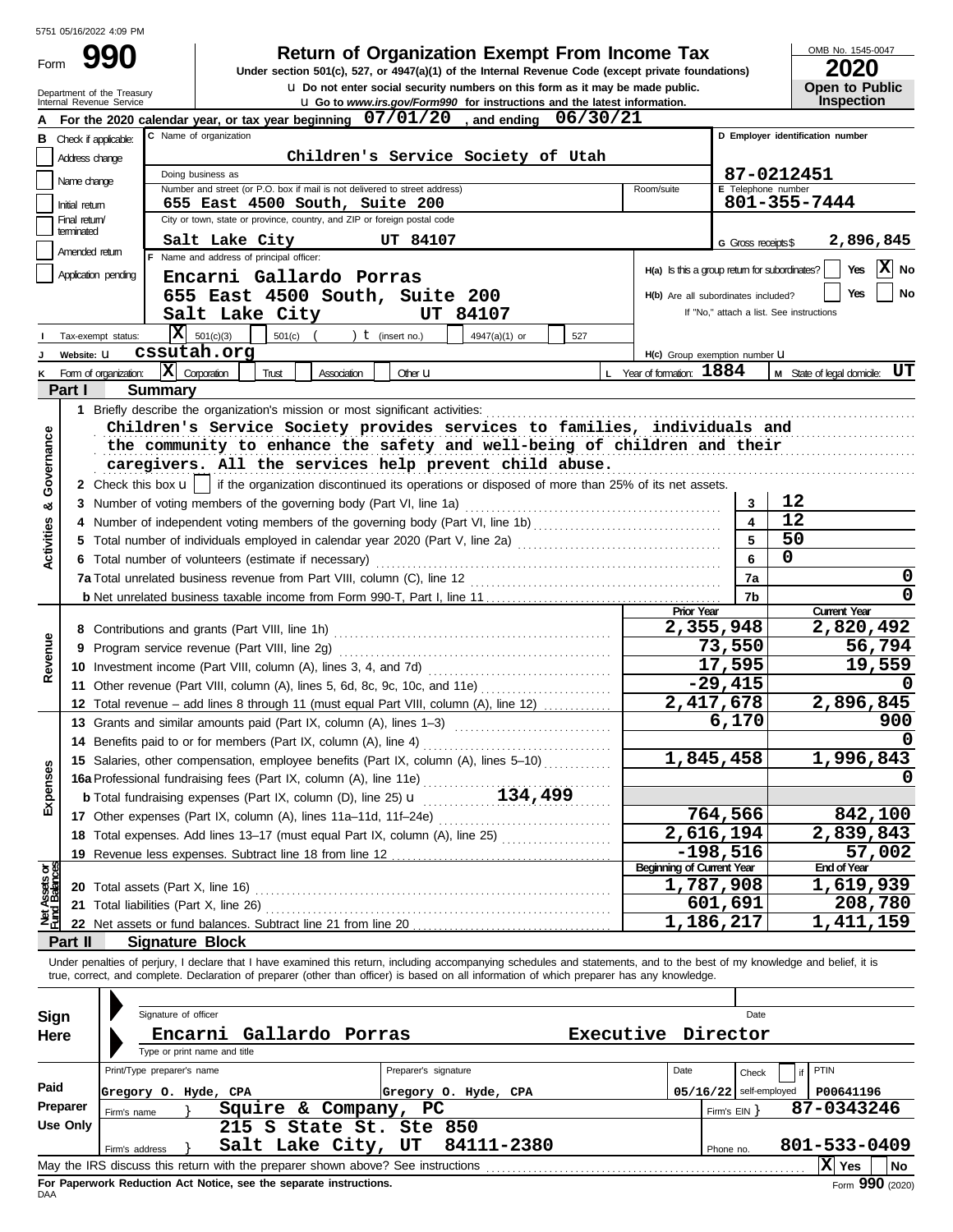| Form 990 (2020) Children's Service Society of Utah                                                                             |                                                                                                                                                                                                                                                                                                                                                                                                                                                                                                                                                                                     | 87-0212451                                            | Page 2       |
|--------------------------------------------------------------------------------------------------------------------------------|-------------------------------------------------------------------------------------------------------------------------------------------------------------------------------------------------------------------------------------------------------------------------------------------------------------------------------------------------------------------------------------------------------------------------------------------------------------------------------------------------------------------------------------------------------------------------------------|-------------------------------------------------------|--------------|
| Part III                                                                                                                       | <b>Statement of Program Service Accomplishments</b><br>Check if Schedule O contains a response or note to any line in this Part III                                                                                                                                                                                                                                                                                                                                                                                                                                                 |                                                       |              |
| 1 Briefly describe the organization's mission:                                                                                 |                                                                                                                                                                                                                                                                                                                                                                                                                                                                                                                                                                                     |                                                       |              |
|                                                                                                                                | Children's Service Society provides services to families, individuals and<br>the community to enhance the safety and well-being of children and their<br>caregivers. All the services help prevent child abuse.                                                                                                                                                                                                                                                                                                                                                                     |                                                       |              |
| prior Form 990 or 990-EZ?<br>If "Yes," describe these new services on Schedule O.                                              | 2 Did the organization undertake any significant program services during the year which were not listed on the                                                                                                                                                                                                                                                                                                                                                                                                                                                                      |                                                       | Yes $X$ No   |
| services?                                                                                                                      | 3 Did the organization cease conducting, or make significant changes in how it conducts, any program                                                                                                                                                                                                                                                                                                                                                                                                                                                                                |                                                       | Yes $ X $ No |
| If "Yes," describe these changes on Schedule O.<br>the total expenses, and revenue, if any, for each program service reported. | 4 Describe the organization's program service accomplishments for each of its three largest program services, as measured by<br>expenses. Section 501(c)(3) and 501(c)(4) organizations are required to report the amount of grants and allocations to others,                                                                                                                                                                                                                                                                                                                      |                                                       |              |
| ) (Expenses \$<br>4a (Code:                                                                                                    | 1,485,722 including grants of \$<br>Family Support Services is comprised of three programs to service the                                                                                                                                                                                                                                                                                                                                                                                                                                                                           | $rac{1}{\sqrt{2\pi}}$ (Revenue $\frac{1}{\sqrt{2}}$ ) | 56,794       |
|                                                                                                                                | families in the Salt Lake and surrounding areas. These services include<br>Home Visitation, Grandfamilies and Adoptions. The Home Visitation Program<br>provides intensive in-home parenting services to at-risk families.<br>Grandfamilies Program provides support and education to kinship caregivers<br>and the children they are raising. The Adoption Program facilitates<br>traditional infant adoptions and also assists with kinship adoption or<br>children with special needs. Mental Health services are provided<br>throughout all Support Service programs as needed. |                                                       | The          |
|                                                                                                                                |                                                                                                                                                                                                                                                                                                                                                                                                                                                                                                                                                                                     |                                                       |              |
|                                                                                                                                |                                                                                                                                                                                                                                                                                                                                                                                                                                                                                                                                                                                     |                                                       |              |
| 4b (Code:<br>childcare services.<br>in Salt Lake and Tooele Counties.                                                          | ) (Expenses $\frac{1,011,029}{1}$ including grants of $\frac{1,000}{1}$ (Revenue \$<br>Care About Childcare is a resource and referral program for parents needing<br>It also provides recruitment, technical assistance and<br>training programs and quality improvement programs for childcare providers                                                                                                                                                                                                                                                                          |                                                       |              |
|                                                                                                                                |                                                                                                                                                                                                                                                                                                                                                                                                                                                                                                                                                                                     |                                                       |              |
|                                                                                                                                |                                                                                                                                                                                                                                                                                                                                                                                                                                                                                                                                                                                     |                                                       |              |
|                                                                                                                                |                                                                                                                                                                                                                                                                                                                                                                                                                                                                                                                                                                                     |                                                       |              |
|                                                                                                                                |                                                                                                                                                                                                                                                                                                                                                                                                                                                                                                                                                                                     |                                                       |              |
|                                                                                                                                |                                                                                                                                                                                                                                                                                                                                                                                                                                                                                                                                                                                     |                                                       |              |
|                                                                                                                                |                                                                                                                                                                                                                                                                                                                                                                                                                                                                                                                                                                                     |                                                       |              |
| 4c (Code:<br>) (Expenses \$<br>N/A                                                                                             | including grants of \$                                                                                                                                                                                                                                                                                                                                                                                                                                                                                                                                                              | ) (Revenue \$                                         |              |
|                                                                                                                                |                                                                                                                                                                                                                                                                                                                                                                                                                                                                                                                                                                                     |                                                       |              |
|                                                                                                                                |                                                                                                                                                                                                                                                                                                                                                                                                                                                                                                                                                                                     |                                                       |              |
|                                                                                                                                |                                                                                                                                                                                                                                                                                                                                                                                                                                                                                                                                                                                     |                                                       |              |
|                                                                                                                                |                                                                                                                                                                                                                                                                                                                                                                                                                                                                                                                                                                                     |                                                       |              |
|                                                                                                                                |                                                                                                                                                                                                                                                                                                                                                                                                                                                                                                                                                                                     |                                                       |              |
|                                                                                                                                |                                                                                                                                                                                                                                                                                                                                                                                                                                                                                                                                                                                     |                                                       |              |
|                                                                                                                                |                                                                                                                                                                                                                                                                                                                                                                                                                                                                                                                                                                                     |                                                       |              |
|                                                                                                                                |                                                                                                                                                                                                                                                                                                                                                                                                                                                                                                                                                                                     |                                                       |              |
| 4d Other program services (Describe on Schedule O.)                                                                            |                                                                                                                                                                                                                                                                                                                                                                                                                                                                                                                                                                                     |                                                       |              |
| (Expenses \$                                                                                                                   | including grants of \$                                                                                                                                                                                                                                                                                                                                                                                                                                                                                                                                                              | (Revenue \$                                           |              |
| 4e Total program service expenses L                                                                                            | 496.751                                                                                                                                                                                                                                                                                                                                                                                                                                                                                                                                                                             |                                                       |              |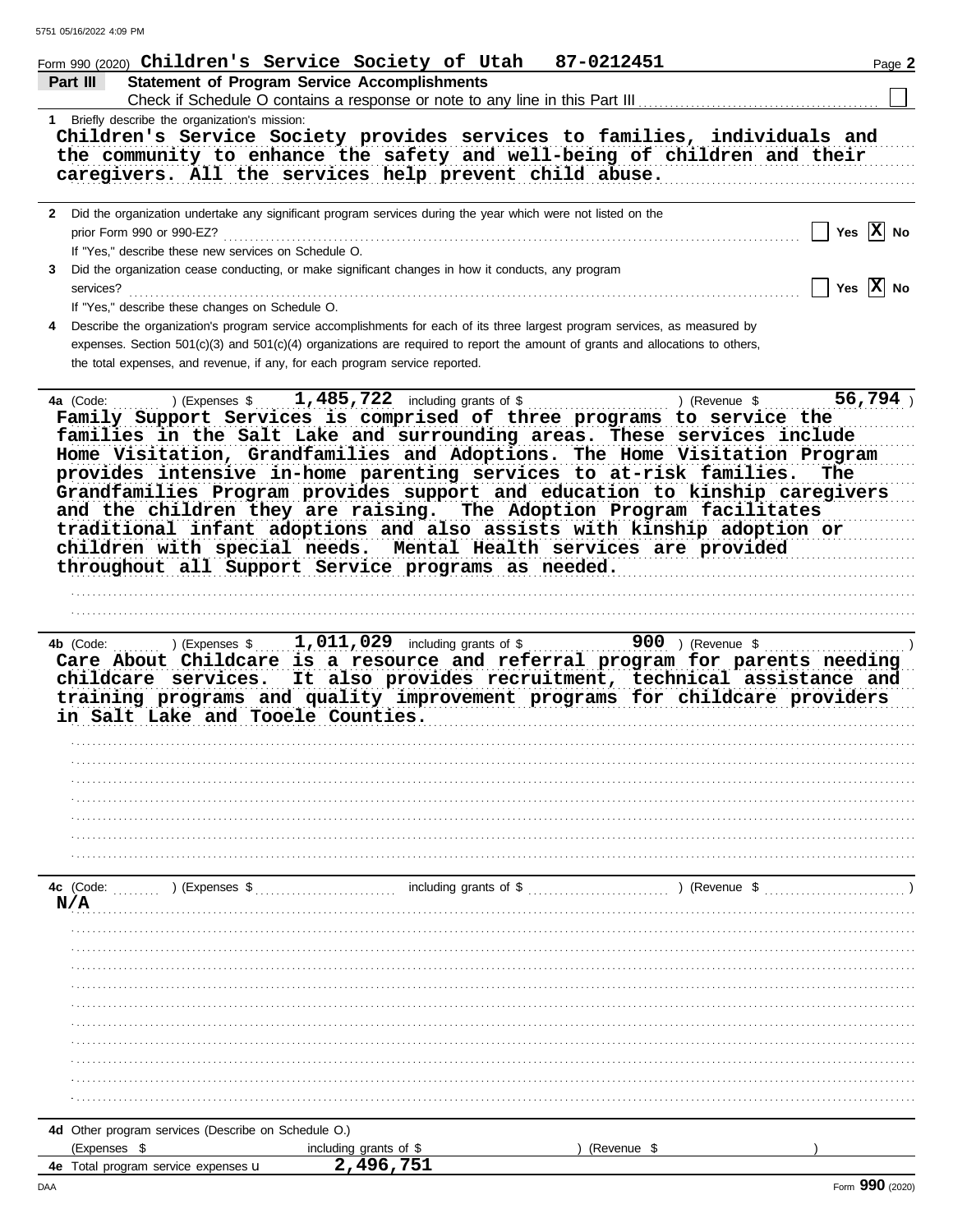**Part IV Checklist of Required Schedules**

## Form 990 (2020) Page **3 Children's Service Society of Utah 87-0212451**

|     |                                                                                                                                                                                                                                               |              | Yes         | No |
|-----|-----------------------------------------------------------------------------------------------------------------------------------------------------------------------------------------------------------------------------------------------|--------------|-------------|----|
| 1   | Is the organization described in section $501(c)(3)$ or $4947(a)(1)$ (other than a private foundation)? If "Yes,"                                                                                                                             |              |             |    |
|     | complete Schedule A                                                                                                                                                                                                                           | 1            | х           |    |
| 2   | Is the organization required to complete Schedule B, Schedule of Contributors (see instructions)?                                                                                                                                             | $\mathbf{2}$ | $\mathbf x$ |    |
| 3   | Did the organization engage in direct or indirect political campaign activities on behalf of or in opposition to                                                                                                                              |              |             |    |
|     | candidates for public office? If "Yes," complete Schedule C, Part I                                                                                                                                                                           | 3            |             | X  |
| 4   | Section 501(c)(3) organizations. Did the organization engage in lobbying activities, or have a section 501(h)                                                                                                                                 |              |             |    |
|     | election in effect during the tax year? If "Yes," complete Schedule C, Part II                                                                                                                                                                | 4            |             | x  |
| 5   | Is the organization a section $501(c)(4)$ , $501(c)(5)$ , or $501(c)(6)$ organization that receives membership dues,<br>assessments, or similar amounts as defined in Revenue Procedure 98-19? If "Yes," complete Schedule C, Part III        | 5            |             | x  |
| 6   | Did the organization maintain any donor advised funds or any similar funds or accounts for which donors                                                                                                                                       |              |             |    |
|     | have the right to provide advice on the distribution or investment of amounts in such funds or accounts? If                                                                                                                                   |              |             |    |
|     | "Yes," complete Schedule D, Part I                                                                                                                                                                                                            | 6            |             | x  |
| 7   | Did the organization receive or hold a conservation easement, including easements to preserve open space,                                                                                                                                     |              |             |    |
|     | the environment, historic land areas, or historic structures? If "Yes," complete Schedule D, Part II                                                                                                                                          | 7            |             | x  |
| 8   | Did the organization maintain collections of works of art, historical treasures, or other similar assets? If "Yes,"                                                                                                                           |              |             |    |
|     | complete Schedule D, Part III                                                                                                                                                                                                                 | 8            |             | x  |
| 9   | Did the organization report an amount in Part X, line 21, for escrow or custodial account liability, serve as a                                                                                                                               |              |             |    |
|     | custodian for amounts not listed in Part X; or provide credit counseling, debt management, credit repair, or                                                                                                                                  |              |             |    |
|     | debt negotiation services? If "Yes," complete Schedule D, Part IV                                                                                                                                                                             | 9            |             | x  |
| 10  | Did the organization, directly or through a related organization, hold assets in donor-restricted endowments                                                                                                                                  |              |             |    |
|     | or in quasi endowments? If "Yes," complete Schedule D, Part V                                                                                                                                                                                 | 10           | x           |    |
| 11  | If the organization's answer to any of the following questions is "Yes," then complete Schedule D, Parts VI,                                                                                                                                  |              |             |    |
|     | VII, VIII, IX, or X as applicable.                                                                                                                                                                                                            |              |             |    |
| а   | Did the organization report an amount for land, buildings, and equipment in Part X, line 10? If "Yes,"                                                                                                                                        |              |             |    |
|     | complete Schedule D, Part VI                                                                                                                                                                                                                  | 11a          | x           |    |
| b   | Did the organization report an amount for investments—other securities in Part X, line 12, that is 5% or more                                                                                                                                 |              |             |    |
|     | of its total assets reported in Part X, line 16? If "Yes," complete Schedule D, Part VII                                                                                                                                                      | 11b          |             | x  |
| с   | Did the organization report an amount for investments—program related in Part X, line 13, that is 5% or more                                                                                                                                  |              |             |    |
|     | of its total assets reported in Part X, line 16? If "Yes," complete Schedule D, Part VIII                                                                                                                                                     | 11c          |             | x  |
| d   | Did the organization report an amount for other assets in Part X, line 15, that is 5% or more of its total assets                                                                                                                             |              |             |    |
|     | reported in Part X, line 16? If "Yes," complete Schedule D, Part IX                                                                                                                                                                           | 11d          |             | x  |
|     | Did the organization report an amount for other liabilities in Part X, line 25? If "Yes," complete Schedule D, Part X                                                                                                                         | 11e          | X           |    |
| f   | Did the organization's separate or consolidated financial statements for the tax year include a footnote that addresses                                                                                                                       |              |             | x  |
| 12a | the organization's liability for uncertain tax positions under FIN 48 (ASC 740)? If "Yes," complete Schedule D, Part X<br>Did the organization obtain separate, independent audited financial statements for the tax year? If "Yes," complete | 11f          |             |    |
|     |                                                                                                                                                                                                                                               | 12a          | X           |    |
|     | Was the organization included in consolidated, independent audited financial statements for the tax year? If                                                                                                                                  |              |             |    |
|     | "Yes," and if the organization answered "No" to line 12a, then completing Schedule D, Parts XI and XII is optional                                                                                                                            | 12b          |             | X  |
| 13  |                                                                                                                                                                                                                                               | 13           |             | x  |
| 14a | Did the organization maintain an office, employees, or agents outside of the United States?                                                                                                                                                   | 14a          |             | x  |
| b   | Did the organization have aggregate revenues or expenses of more than \$10,000 from grantmaking,                                                                                                                                              |              |             |    |
|     | fundraising, business, investment, and program service activities outside the United States, or aggregate                                                                                                                                     |              |             |    |
|     | foreign investments valued at \$100,000 or more? If "Yes," complete Schedule F, Parts I and IV.                                                                                                                                               | 14b          |             | X. |
| 15  | Did the organization report on Part IX, column (A), line 3, more than \$5,000 of grants or other assistance to or                                                                                                                             |              |             |    |
|     | for any foreign organization? If "Yes," complete Schedule F, Parts II and IV                                                                                                                                                                  | 15           |             | X  |
| 16  | Did the organization report on Part IX, column (A), line 3, more than \$5,000 of aggregate grants or other                                                                                                                                    |              |             |    |
|     | assistance to or for foreign individuals? If "Yes," complete Schedule F, Parts III and IV [[[[[[[[[[[[[[[[[[[                                                                                                                                 | 16           |             | X  |
| 17  | Did the organization report a total of more than \$15,000 of expenses for professional fundraising services on                                                                                                                                |              |             |    |
|     |                                                                                                                                                                                                                                               | 17           |             | X  |
| 18  | Did the organization report more than \$15,000 total of fundraising event gross income and contributions on                                                                                                                                   |              |             |    |
|     | Part VIII, lines 1c and 8a? If "Yes," complete Schedule G, Part II                                                                                                                                                                            | 18           |             | x  |
| 19  | Did the organization report more than \$15,000 of gross income from gaming activities on Part VIII, line 9a?                                                                                                                                  |              |             |    |
|     |                                                                                                                                                                                                                                               | 19           |             | x  |
| 20a | Did the organization operate one or more hospital facilities? If "Yes," complete Schedule H                                                                                                                                                   | <b>20a</b>   |             | x  |
| b   |                                                                                                                                                                                                                                               | 20b          |             |    |
| 21  | Did the organization report more than \$5,000 of grants or other assistance to any domestic organization or                                                                                                                                   |              |             | X. |
|     |                                                                                                                                                                                                                                               | 21           |             |    |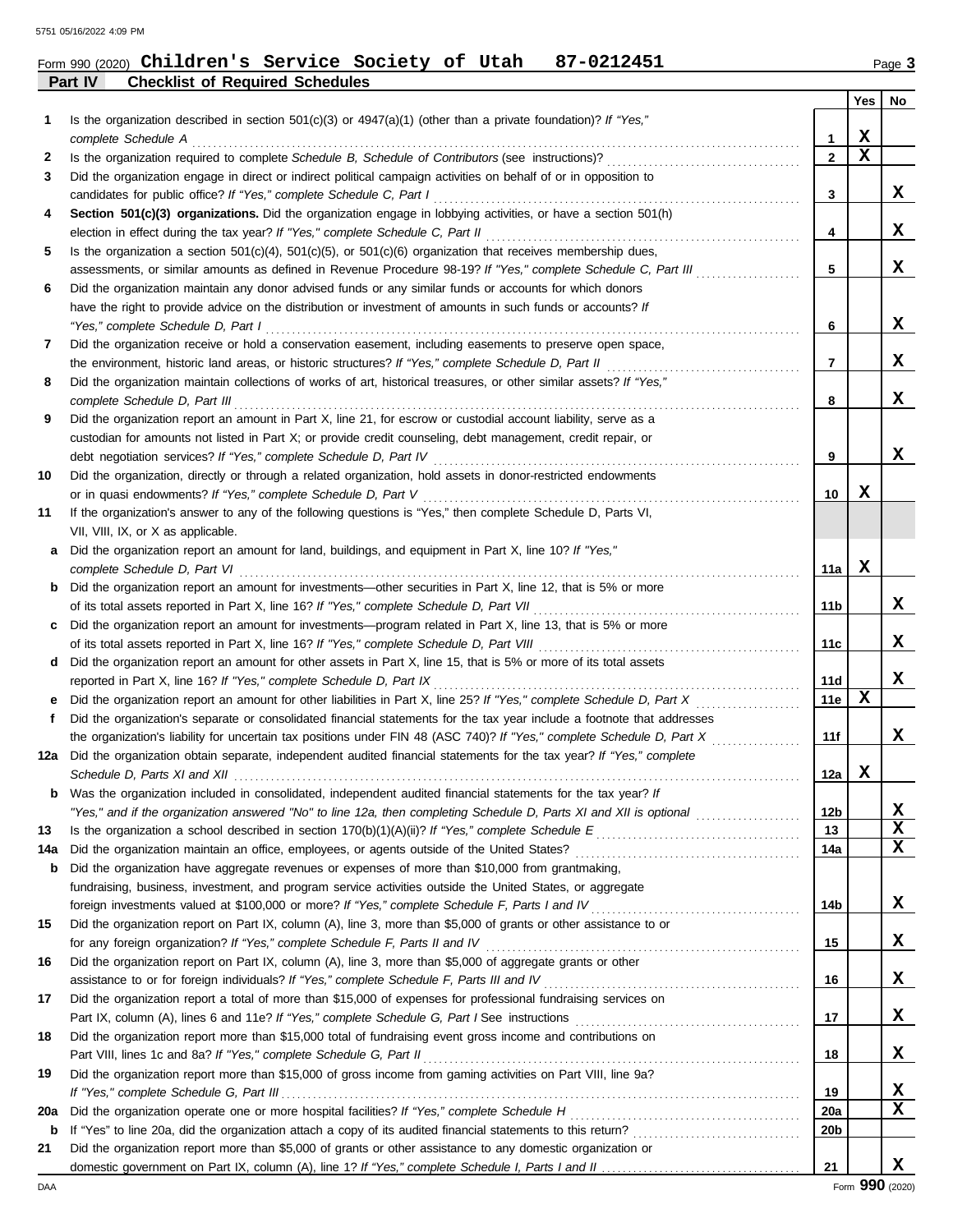#### Form 990 (2020) Page **4 Children's Service Society of Utah 87-0212451**

**Part IV Checklist of Required Schedules** *(continued)*

|          |                                                                                                                                      |                 | Yes | No |  |  |  |  |  |  |  |  |
|----------|--------------------------------------------------------------------------------------------------------------------------------------|-----------------|-----|----|--|--|--|--|--|--|--|--|
| 22       | Did the organization report more than \$5,000 of grants or other assistance to or for domestic individuals on                        |                 |     |    |  |  |  |  |  |  |  |  |
|          |                                                                                                                                      | 22              |     | X  |  |  |  |  |  |  |  |  |
| 23       | Did the organization answer "Yes" to Part VII, Section A, line 3, 4, or 5 about compensation of the                                  |                 |     |    |  |  |  |  |  |  |  |  |
|          | organization's current and former officers, directors, trustees, key employees, and highest compensated                              |                 |     |    |  |  |  |  |  |  |  |  |
|          | employees? If "Yes," complete Schedule J                                                                                             | 23              |     | X  |  |  |  |  |  |  |  |  |
| 24a      | Did the organization have a tax-exempt bond issue with an outstanding principal amount of more than                                  |                 |     |    |  |  |  |  |  |  |  |  |
|          | \$100,000 as of the last day of the year, that was issued after December 31, 2002? If "Yes," answer lines 24b                        |                 |     | X  |  |  |  |  |  |  |  |  |
|          | through 24d and complete Schedule K. If "No," go to line 25a                                                                         | 24a<br>24b      |     |    |  |  |  |  |  |  |  |  |
| b<br>c   | Did the organization maintain an escrow account other than a refunding escrow at any time during the year                            |                 |     |    |  |  |  |  |  |  |  |  |
|          | to defease any tax-exempt bonds?                                                                                                     | 24c             |     |    |  |  |  |  |  |  |  |  |
| d        |                                                                                                                                      | 24d             |     |    |  |  |  |  |  |  |  |  |
| 25a      | Section 501(c)(3), 501(c)(4), and 501(c)(29) organizations. Did the organization engage in an excess benefit                         |                 |     |    |  |  |  |  |  |  |  |  |
|          | transaction with a disqualified person during the year? If "Yes," complete Schedule L, Part I                                        |                 |     |    |  |  |  |  |  |  |  |  |
| b        | Is the organization aware that it engaged in an excess benefit transaction with a disqualified person in a prior                     | 25a             |     | x  |  |  |  |  |  |  |  |  |
|          | year, and that the transaction has not been reported on any of the organization's prior Forms 990 or 990-EZ?                         |                 |     |    |  |  |  |  |  |  |  |  |
|          | If "Yes," complete Schedule L, Part I                                                                                                | 25b             |     | X  |  |  |  |  |  |  |  |  |
| 26       | Did the organization report any amount on Part X, line 5 or 22, for receivables from or payables to any current                      |                 |     |    |  |  |  |  |  |  |  |  |
|          | or former officer, director, trustee, key employee, creator or founder, substantial contributor, or 35%                              |                 |     |    |  |  |  |  |  |  |  |  |
|          | controlled entity or family member of any of these persons? If "Yes," complete Schedule L, Part II                                   | 26              |     | x  |  |  |  |  |  |  |  |  |
| 27       | Did the organization provide a grant or other assistance to any current or former officer, director, trustee, key                    |                 |     |    |  |  |  |  |  |  |  |  |
|          | employee, creator or founder, substantial contributor or employee thereof, a grant selection committee                               |                 |     |    |  |  |  |  |  |  |  |  |
|          | member, or to a 35% controlled entity (including an employee thereof) or family member of any of these                               |                 |     |    |  |  |  |  |  |  |  |  |
|          | persons? If "Yes," complete Schedule L, Part III                                                                                     | 27              |     | x  |  |  |  |  |  |  |  |  |
| 28       | Was the organization a party to a business transaction with one of the following parties (see Schedule L, Part                       |                 |     |    |  |  |  |  |  |  |  |  |
|          | IV instructions, for applicable filing thresholds, conditions, and exceptions):                                                      |                 |     |    |  |  |  |  |  |  |  |  |
| а        | A current or former officer, director, trustee, key employee, creator or founder, or substantial contributor? If                     |                 |     |    |  |  |  |  |  |  |  |  |
|          | "Yes," complete Schedule L, Part IV                                                                                                  | 28a             |     | X  |  |  |  |  |  |  |  |  |
| b        |                                                                                                                                      | 28b             |     | X  |  |  |  |  |  |  |  |  |
| c        | A 35% controlled entity of one or more individuals and/or organizations described in lines 28a or 28b? If                            |                 |     |    |  |  |  |  |  |  |  |  |
|          | "Yes," complete Schedule L, Part IV                                                                                                  | 28c             | х   | x  |  |  |  |  |  |  |  |  |
| 29<br>30 | Did the organization receive contributions of art, historical treasures, or other similar assets, or qualified                       | 29              |     |    |  |  |  |  |  |  |  |  |
|          | conservation contributions? If "Yes," complete Schedule M                                                                            | 30              |     | x  |  |  |  |  |  |  |  |  |
| 31       |                                                                                                                                      | 31              |     | x  |  |  |  |  |  |  |  |  |
| 32       | Did the organization sell, exchange, dispose of, or transfer more than 25% of its net assets? If "Yes,"                              |                 |     |    |  |  |  |  |  |  |  |  |
|          | complete Schedule N, Part II                                                                                                         | 32              |     | х  |  |  |  |  |  |  |  |  |
| 33       | Did the organization own 100% of an entity disregarded as separate from the organization under Regulations                           |                 |     |    |  |  |  |  |  |  |  |  |
|          |                                                                                                                                      | 33              |     | X. |  |  |  |  |  |  |  |  |
| 34       | Was the organization related to any tax-exempt or taxable entity? If "Yes," complete Schedule R, Part II, III,                       |                 |     |    |  |  |  |  |  |  |  |  |
|          | or IV, and Part V, line 1                                                                                                            | 34              |     | x  |  |  |  |  |  |  |  |  |
| 35a      |                                                                                                                                      | 35a             |     | X  |  |  |  |  |  |  |  |  |
| b        | If "Yes" to line 35a, did the organization receive any payment from or engage in any transaction with a                              |                 |     |    |  |  |  |  |  |  |  |  |
|          | controlled entity within the meaning of section 512(b)(13)? If "Yes," complete Schedule R, Part V, line 2                            | 35 <sub>b</sub> |     |    |  |  |  |  |  |  |  |  |
| 36       | Section 501(c)(3) organizations. Did the organization make any transfers to an exempt non-charitable                                 |                 |     |    |  |  |  |  |  |  |  |  |
|          | related organization? If "Yes," complete Schedule R, Part V, line 2                                                                  | 36              |     | X, |  |  |  |  |  |  |  |  |
| 37       | Did the organization conduct more than 5% of its activities through an entity that is not a related organization                     |                 |     |    |  |  |  |  |  |  |  |  |
|          | and that is treated as a partnership for federal income tax purposes? If "Yes," complete Schedule R, Part VI                         | 37              |     | X, |  |  |  |  |  |  |  |  |
| 38       | Did the organization complete Schedule O and provide explanations in Schedule O for Part VI, lines 11b and                           |                 |     |    |  |  |  |  |  |  |  |  |
|          | 19? Note: All Form 990 filers are required to complete Schedule O.                                                                   | 38              | X   |    |  |  |  |  |  |  |  |  |
|          | <b>Statements Regarding Other IRS Filings and Tax Compliance</b><br>Part V                                                           |                 |     |    |  |  |  |  |  |  |  |  |
|          |                                                                                                                                      |                 | Yes |    |  |  |  |  |  |  |  |  |
| 1а       | 0<br>Enter the number reported in Box 3 of Form 1096. Enter -0- if not applicable<br>1a                                              |                 |     | No |  |  |  |  |  |  |  |  |
| b        | $\mathbf 0$<br>1 <sub>b</sub><br>Enter the number of Forms W-2G included in line 1a. Enter -0- if not applicable <i>minimization</i> |                 |     |    |  |  |  |  |  |  |  |  |
| c        | Did the organization comply with backup withholding rules for reportable payments to vendors and                                     |                 |     |    |  |  |  |  |  |  |  |  |
|          |                                                                                                                                      | 1c              |     |    |  |  |  |  |  |  |  |  |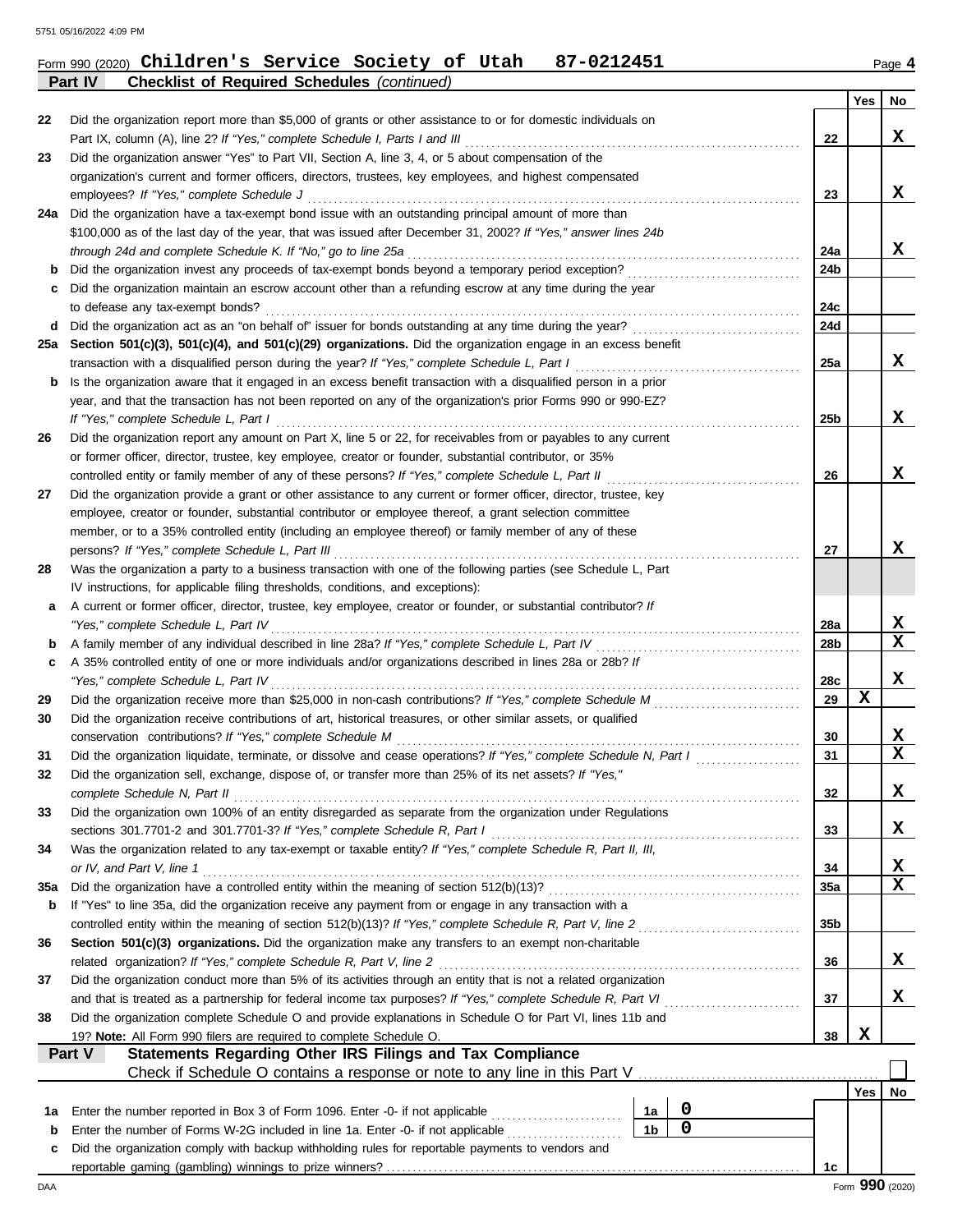|        |                                                                                                                                                                                 |                        |    |                | Yes         | No              |
|--------|---------------------------------------------------------------------------------------------------------------------------------------------------------------------------------|------------------------|----|----------------|-------------|-----------------|
| 2a     | Enter the number of employees reported on Form W-3, Transmittal of Wage and Tax                                                                                                 |                        |    |                |             |                 |
|        | Statements, filed for the calendar year ending with or within the year covered by this return                                                                                   | 2a                     | 50 |                |             |                 |
| b      |                                                                                                                                                                                 |                        |    | 2b             | $\mathbf x$ |                 |
|        | <b>Note:</b> If the sum of lines 1a and 2a is greater than 250, you may be required to e-file (see instructions)                                                                |                        |    |                |             |                 |
| За     | Did the organization have unrelated business gross income of \$1,000 or more during the year?                                                                                   |                        |    | За             |             | x               |
| b      |                                                                                                                                                                                 |                        |    | 3b             |             |                 |
| 4a     | At any time during the calendar year, did the organization have an interest in, or a signature or other authority over,                                                         |                        |    |                |             | X               |
|        |                                                                                                                                                                                 |                        |    | 4a             |             |                 |
| b      | If "Yes," enter the name of the foreign country <b>u</b><br>See instructions for filing requirements for FinCEN Form 114, Report of Foreign Bank and Financial Accounts (FBAR). |                        |    |                |             |                 |
| 5a     |                                                                                                                                                                                 |                        |    | 5a             |             | X               |
| b      |                                                                                                                                                                                 |                        |    | 5 <sub>b</sub> |             | $\mathbf x$     |
| c      | If "Yes" to line 5a or 5b, did the organization file Form 8886-T?                                                                                                               |                        |    | 5c             |             |                 |
| 6а     | Does the organization have annual gross receipts that are normally greater than \$100,000, and did the                                                                          |                        |    |                |             |                 |
|        | organization solicit any contributions that were not tax deductible as charitable contributions?                                                                                |                        |    | 6a             |             | x               |
| b      | If "Yes," did the organization include with every solicitation an express statement that such contributions or                                                                  |                        |    |                |             |                 |
|        | gifts were not tax deductible?                                                                                                                                                  |                        |    | 6b             |             |                 |
| 7      | Organizations that may receive deductible contributions under section 170(c).                                                                                                   |                        |    |                |             |                 |
| а      | Did the organization receive a payment in excess of \$75 made partly as a contribution and partly for goods                                                                     |                        |    |                |             |                 |
|        | and services provided to the payor?                                                                                                                                             |                        |    | 7a             |             | x               |
| b      |                                                                                                                                                                                 |                        |    | 7b             |             |                 |
| c      | Did the organization sell, exchange, or otherwise dispose of tangible personal property for which it was                                                                        |                        |    |                |             |                 |
|        |                                                                                                                                                                                 |                        |    | 7с             |             | x               |
| d      |                                                                                                                                                                                 | 7d                     |    |                |             |                 |
| е      |                                                                                                                                                                                 |                        |    | 7е             |             | X               |
| f      |                                                                                                                                                                                 |                        |    | 7f             |             | X               |
| g      | If the organization received a contribution of qualified intellectual property, did the organization file Form 8899 as required?                                                |                        |    | 7g             |             | $\mathbf X$     |
| h      | If the organization received a contribution of cars, boats, airplanes, or other vehicles, did the organization file a Form 1098-C?                                              |                        |    | 7h             |             | X               |
| 8      | Sponsoring organizations maintaining donor advised funds. Did a donor advised fund maintained by the                                                                            |                        |    |                |             |                 |
|        |                                                                                                                                                                                 |                        |    | 8              |             |                 |
| 9      | Sponsoring organizations maintaining donor advised funds.                                                                                                                       |                        |    |                |             |                 |
| а      | Did the sponsoring organization make any taxable distributions under section 4966?                                                                                              |                        |    | 9а             |             |                 |
| b      |                                                                                                                                                                                 |                        |    | 9b             |             |                 |
| 10     | Section 501(c)(7) organizations. Enter:                                                                                                                                         |                        |    |                |             |                 |
| а      | Initiation fees and capital contributions included on Part VIII, line 12<br>Gross receipts, included on Form 990, Part VIII, line 12, for public use of club facilities         | 10a<br>10 <sub>b</sub> |    |                |             |                 |
| b      |                                                                                                                                                                                 |                        |    |                |             |                 |
| 11     | Section 501(c)(12) organizations. Enter:<br>Gross income from members or shareholders                                                                                           | 11a                    |    |                |             |                 |
| а<br>b | Gross income from other sources (Do not net amounts due or paid to other sources                                                                                                |                        |    |                |             |                 |
|        |                                                                                                                                                                                 | 11 <sub>b</sub>        |    |                |             |                 |
| 12a    | Section 4947(a)(1) non-exempt charitable trusts. Is the organization filing Form 990 in lieu of Form 1041?                                                                      |                        |    | 12a            |             |                 |
| b      | If "Yes," enter the amount of tax-exempt interest received or accrued during the year                                                                                           | 12 <sub>b</sub>        |    |                |             |                 |
| 13     | Section 501(c)(29) qualified nonprofit health insurance issuers.                                                                                                                |                        |    |                |             |                 |
| а      | Is the organization licensed to issue qualified health plans in more than one state?                                                                                            |                        |    | 13а            |             |                 |
|        | Note: See the instructions for additional information the organization must report on Schedule O.                                                                               |                        |    |                |             |                 |
| b      | Enter the amount of reserves the organization is required to maintain by the states in which                                                                                    |                        |    |                |             |                 |
|        |                                                                                                                                                                                 | 13 <sub>b</sub>        |    |                |             |                 |
| c      | Enter the amount of reserves on hand                                                                                                                                            | 13 <sub>c</sub>        |    |                |             |                 |
| 14a    | Did the organization receive any payments for indoor tanning services during the tax year?                                                                                      |                        |    | 14a            |             | x               |
| b      |                                                                                                                                                                                 |                        |    | 14b            |             |                 |
| 15     | Is the organization subject to the section 4960 tax on payment(s) of more than \$1,000,000 in remuneration or                                                                   |                        |    |                |             |                 |
|        | excess parachute payment(s) during the year?                                                                                                                                    |                        |    | 15             |             | X.              |
|        | If "Yes," see instructions and file Form 4720, Schedule N.                                                                                                                      |                        |    |                |             |                 |
| 16     | Is the organization an educational institution subject to the section 4968 excise tax on net investment income?                                                                 |                        |    | 16             |             | X.              |
|        | If "Yes," complete Form 4720, Schedule O.                                                                                                                                       |                        |    |                |             |                 |
|        |                                                                                                                                                                                 |                        |    |                |             | Form 990 (2020) |

#### **Part V Statements Regarding Other IRS Filings and Tax Compliance** *(continued)* Form 990 (2020) Page **5 Children's Service Society of Utah 87-0212451**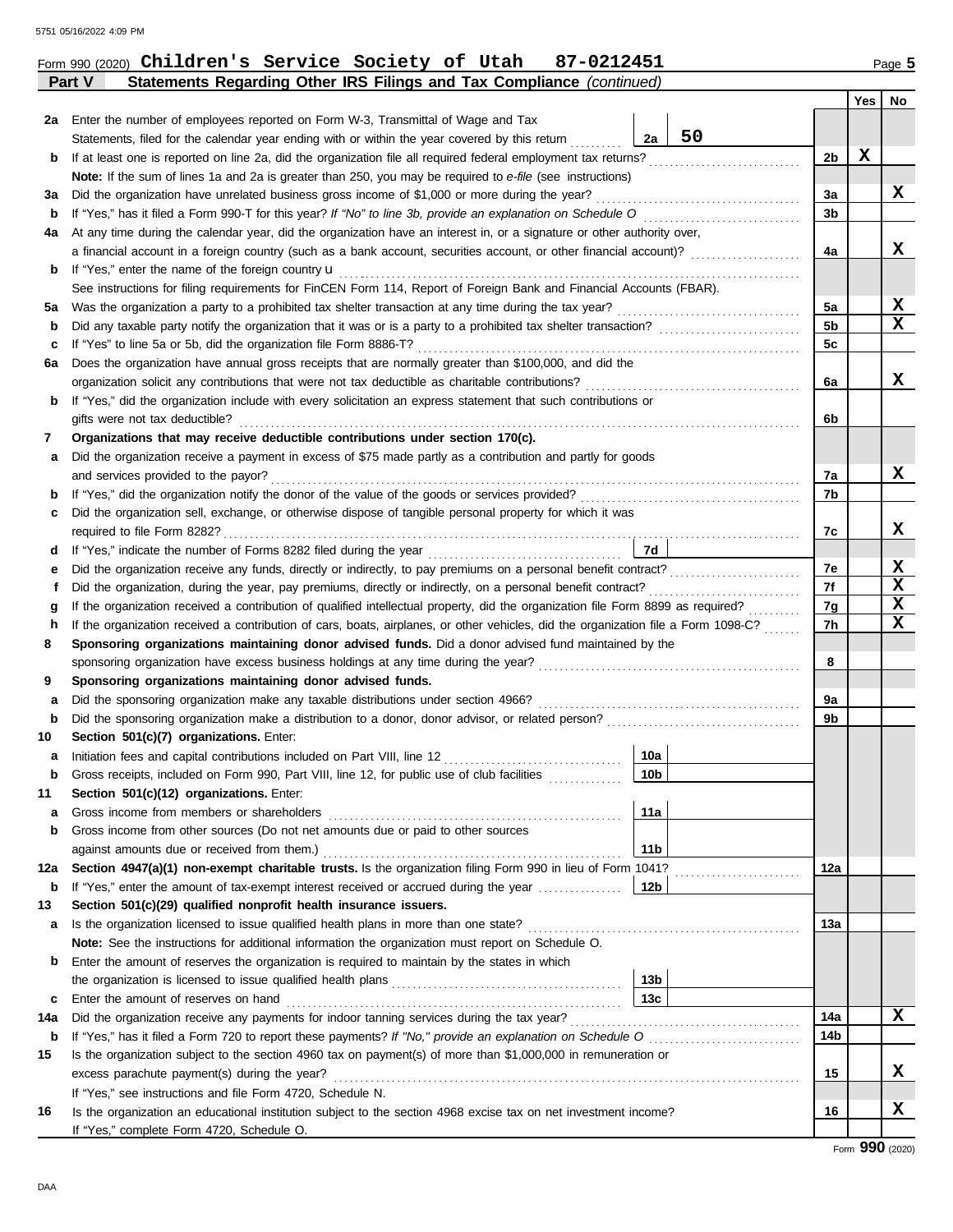|     |                                                                                                                                     |    |    |                 |  |             | x               |  |  |  |  |
|-----|-------------------------------------------------------------------------------------------------------------------------------------|----|----|-----------------|--|-------------|-----------------|--|--|--|--|
|     | Section A. Governing Body and Management                                                                                            |    |    |                 |  |             |                 |  |  |  |  |
|     |                                                                                                                                     |    |    |                 |  | Yes         | No              |  |  |  |  |
| 1a  | Enter the number of voting members of the governing body at the end of the tax year                                                 | 1a | 12 |                 |  |             |                 |  |  |  |  |
|     | If there are material differences in voting rights among members of the governing body, or                                          |    |    |                 |  |             |                 |  |  |  |  |
|     | if the governing body delegated broad authority to an executive committee or similar                                                |    |    |                 |  |             |                 |  |  |  |  |
|     | committee, explain on Schedule O.                                                                                                   |    |    |                 |  |             |                 |  |  |  |  |
| b   | Enter the number of voting members included on line 1a, above, who are independent                                                  | 1b | 12 |                 |  |             |                 |  |  |  |  |
| 2   | Did any officer, director, trustee, or key employee have a family relationship or a business relationship with                      |    |    |                 |  |             |                 |  |  |  |  |
|     | any other officer, director, trustee, or key employee?                                                                              |    |    | 2               |  |             | X               |  |  |  |  |
| 3   | Did the organization delegate control over management duties customarily performed by or under the direct                           |    |    |                 |  |             |                 |  |  |  |  |
|     | supervision of officers, directors, trustees, or key employees to a management company or other person?                             |    | .  | 3               |  |             | X               |  |  |  |  |
| 4   | Did the organization make any significant changes to its governing documents since the prior Form 990 was filed?                    |    |    | 4               |  |             | $\mathbf x$     |  |  |  |  |
| 5   | Did the organization become aware during the year of a significant diversion of the organization's assets?                          |    |    |                 |  |             |                 |  |  |  |  |
| 6   | Did the organization have members or stockholders?                                                                                  |    |    |                 |  |             |                 |  |  |  |  |
| 7а  | Did the organization have members, stockholders, or other persons who had the power to elect or appoint                             |    |    |                 |  |             |                 |  |  |  |  |
|     | one or more members of the governing body?                                                                                          |    |    | 7a              |  |             | X               |  |  |  |  |
| b   | Are any governance decisions of the organization reserved to (or subject to approval by) members,                                   |    |    |                 |  |             |                 |  |  |  |  |
|     | stockholders, or persons other than the governing body?                                                                             |    |    | 7b              |  |             | x               |  |  |  |  |
| 8   | Did the organization contemporaneously document the meetings held or written actions undertaken during the year by the following:   |    |    |                 |  |             |                 |  |  |  |  |
| а   | The governing body?                                                                                                                 |    |    | 8а              |  | X           |                 |  |  |  |  |
| b   |                                                                                                                                     |    |    | 8b              |  | X           |                 |  |  |  |  |
| 9   | Is there any officer, director, trustee, or key employee listed in Part VII, Section A, who cannot be reached at                    |    |    |                 |  |             |                 |  |  |  |  |
|     |                                                                                                                                     |    |    | 9               |  |             | x               |  |  |  |  |
|     | Section B. Policies (This Section B requests information about policies not required by the Internal Revenue Code.)                 |    |    |                 |  |             |                 |  |  |  |  |
|     |                                                                                                                                     |    |    |                 |  | Yes         | No              |  |  |  |  |
| 10a | Did the organization have local chapters, branches, or affiliates?                                                                  |    |    | 10a             |  |             | x               |  |  |  |  |
| b   | If "Yes," did the organization have written policies and procedures governing the activities of such chapters,                      |    |    |                 |  |             |                 |  |  |  |  |
|     | affiliates, and branches to ensure their operations are consistent with the organization's exempt purposes?                         |    |    | 10b             |  |             |                 |  |  |  |  |
| 11a | Has the organization provided a complete copy of this Form 990 to all members of its governing body before filing the form?         |    |    | 11a             |  |             | x               |  |  |  |  |
| b   | Describe in Schedule O the process, if any, used by the organization to review this Form 990.                                       |    |    |                 |  |             |                 |  |  |  |  |
| 12a | Did the organization have a written conflict of interest policy? If "No," go to line 13                                             |    |    | 12a             |  | х           |                 |  |  |  |  |
| b   | Were officers, directors, or trustees, and key employees required to disclose annually interests that could give rise to conflicts? |    |    | 12 <sub>b</sub> |  |             | x               |  |  |  |  |
| c   | Did the organization regularly and consistently monitor and enforce compliance with the policy? If "Yes,"                           |    |    |                 |  |             |                 |  |  |  |  |
|     | describe in Schedule O how this was done                                                                                            |    |    | 12c             |  | X           |                 |  |  |  |  |
| 13  |                                                                                                                                     |    |    | 13              |  | $\mathbf X$ |                 |  |  |  |  |
| 14  |                                                                                                                                     |    |    | 14              |  | $\mathbf x$ |                 |  |  |  |  |
| 15  | Did the process for determining compensation of the following persons include a review and approval by                              |    |    |                 |  |             |                 |  |  |  |  |
|     | independent persons, comparability data, and contemporaneous substantiation of the deliberation and decision?                       |    |    |                 |  |             |                 |  |  |  |  |
| а   |                                                                                                                                     |    |    | 15a             |  | X           |                 |  |  |  |  |
| b   | Other officers or key employees of the organization                                                                                 |    |    | 15b             |  | X           |                 |  |  |  |  |
|     | If "Yes" to line 15a or 15b, describe the process in Schedule O (see instructions).                                                 |    |    |                 |  |             |                 |  |  |  |  |
| 16a | Did the organization invest in, contribute assets to, or participate in a joint venture or similar arrangement                      |    |    |                 |  |             |                 |  |  |  |  |
|     | with a taxable entity during the year?                                                                                              |    |    | 16a             |  |             | x               |  |  |  |  |
| b   | If "Yes," did the organization follow a written policy or procedure requiring the organization to evaluate its                      |    |    |                 |  |             |                 |  |  |  |  |
|     | participation in joint venture arrangements under applicable federal tax law, and take steps to safeguard the                       |    |    |                 |  |             |                 |  |  |  |  |
|     |                                                                                                                                     |    |    | 16b             |  |             |                 |  |  |  |  |
|     | <b>Section C. Disclosure</b>                                                                                                        |    |    |                 |  |             |                 |  |  |  |  |
| 17  | List the states with which a copy of this Form 990 is required to be filed $\boldsymbol{\cup}$<br>None                              |    |    |                 |  |             |                 |  |  |  |  |
| 18  | Section 6104 requires an organization to make its Forms 1023 (1024 or 1024-A, if applicable), 990, and 990-T (Section 501(c)        |    |    |                 |  |             |                 |  |  |  |  |
|     | (3)s only) available for public inspection. Indicate how you made these available. Check all that apply.                            |    |    |                 |  |             |                 |  |  |  |  |
|     | $ \mathbf{X} $ Another's website $ \mathbf{X} $ Upon request<br>Own website<br>Other (explain on Schedule O)                        |    |    |                 |  |             |                 |  |  |  |  |
| 19  | Describe on Schedule O whether (and if so, how) the organization made its governing documents, conflict of interest policy, and     |    |    |                 |  |             |                 |  |  |  |  |
|     | financial statements available to the public during the tax year.                                                                   |    |    |                 |  |             |                 |  |  |  |  |
| 20  | State the name, address, and telephone number of the person who possesses the organization's books and records u                    |    |    |                 |  |             |                 |  |  |  |  |
|     | Bruce Moio<br>655 East 4500 South, Suite 200                                                                                        |    |    |                 |  |             |                 |  |  |  |  |
|     | 84107<br>UT<br>Salt Lake City                                                                                                       |    |    | 801-355-7444    |  |             |                 |  |  |  |  |
| DAA |                                                                                                                                     |    |    |                 |  |             | Form 990 (2020) |  |  |  |  |

Form 990 (2020) Page **6 Children's Service Society of Utah 87-0212451 Part VI Governance, Management, and Disclosure** *For each "Yes" response to lines 2 through 7b below, and for a "No"*

*response to line 8a, 8b, or 10b below, describe the circumstances, processes, or changes on Schedule O. See instructions.*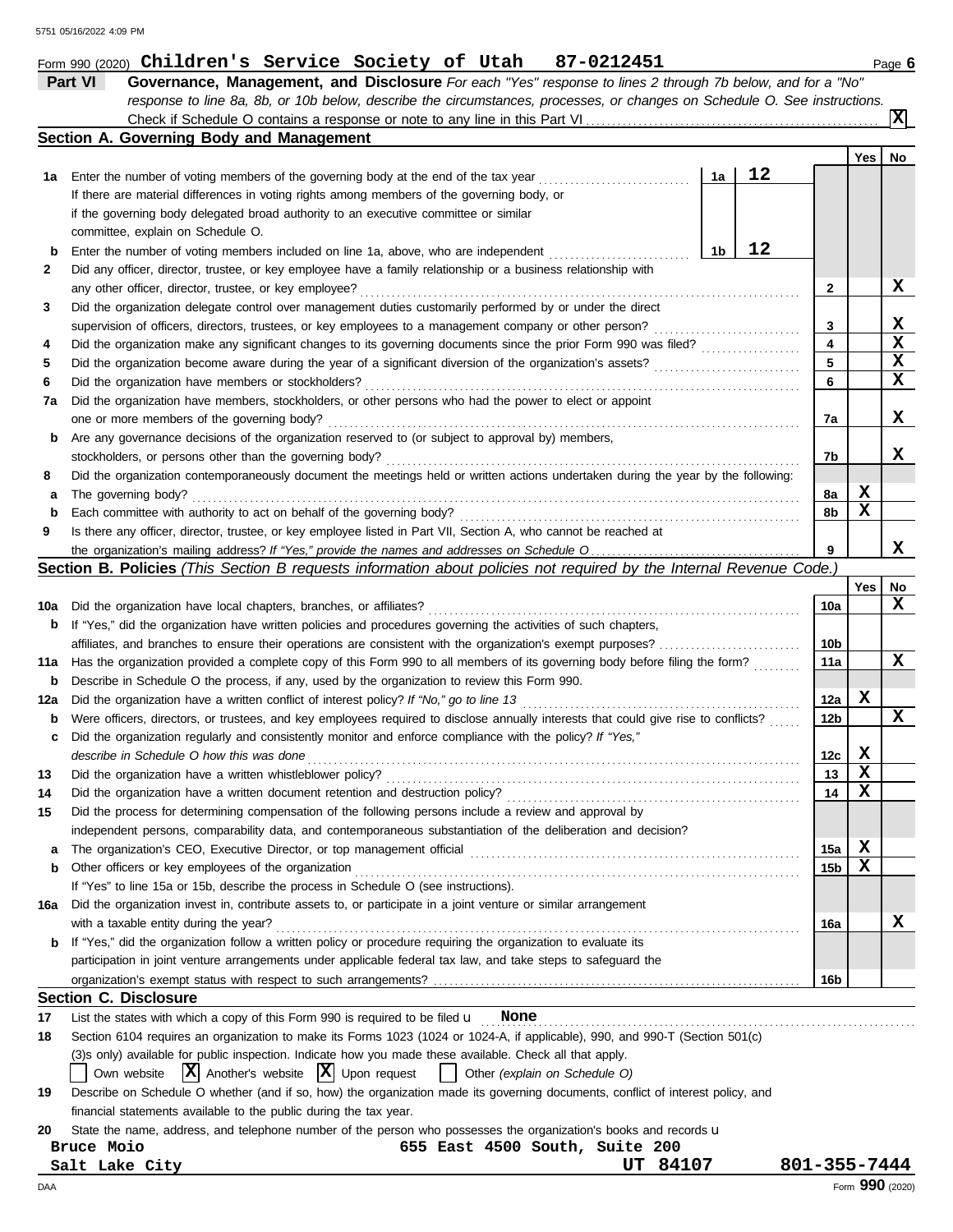|                          | Form 990 (2020) Children's Service Society of Utah<br>87-0212451                                                                                                                                                                                            | Page 7 |
|--------------------------|-------------------------------------------------------------------------------------------------------------------------------------------------------------------------------------------------------------------------------------------------------------|--------|
| <b>Part VII</b>          | Compensation of Officers, Directors, Trustees, Key Employees, Highest Compensated Employees, and                                                                                                                                                            |        |
|                          | <b>Independent Contractors</b>                                                                                                                                                                                                                              |        |
|                          |                                                                                                                                                                                                                                                             |        |
| Section A.               | Officers, Directors, Trustees, Key Employees, and Highest Compensated Employees                                                                                                                                                                             |        |
| organization's tax year. | 1a Complete this table for all persons required to be listed. Report compensation for the calendar year ending with or within the                                                                                                                           |        |
|                          | • List all of the organization's current officers, directors, trustees (whether individuals or organizations), regardless of amount of<br>compensation. Enter -0- in columns $(D)$ , $(E)$ , and $(F)$ if no compensation was paid.                         |        |
|                          | • List all of the organization's <b>current</b> key employees, if any. See instructions for definition of "key employee."                                                                                                                                   |        |
|                          | • List the organization's five current highest compensated employees (other than an officer, director, trustee, or key employee)<br>who received reportable compensation (Box 5 of Form W-2 and/or Box 7 of Form 1099-MISC) of more than \$100,000 from the |        |

organization and any related organizations. List all of the organization's **former** officers, key employees, and highest compensated employees who received more than • List all of the organization's **former** officers, key employees, and highest compensate \$100,000 of reportable compensation from the organization and any related organizations.

List all of the organization's **former directors or trustees** that received, in the capacity as a former director or trustee of the organization, more than \$10,000 of reportable compensation from the organization and any related organizations. See instructions for the order in which to list the persons above. **•**

Check this box if neither the organization nor any related organization compensated any current officer, director, or trustee.

|                       |                      |                    |               |             |          |                                 |        | If Hold or and original action from any Toldical original action componedical any canonic omoon, allocati, or tradico |                            |                                           |
|-----------------------|----------------------|--------------------|---------------|-------------|----------|---------------------------------|--------|-----------------------------------------------------------------------------------------------------------------------|----------------------------|-------------------------------------------|
| (A)                   | (B)                  |                    |               |             | (C)      |                                 |        | (D)                                                                                                                   | (E)                        | (F)                                       |
| Name and title        | Average<br>hours     |                    |               | Position    |          | (do not check more than one     |        | Reportable<br>compensation                                                                                            | Reportable<br>compensation | Estimated amount<br>of other              |
|                       | per week             |                    |               |             |          | box, unless person is both an   |        | from the                                                                                                              | from related               | compensation                              |
|                       | (list any            |                    |               |             |          | officer and a director/trustee) |        | organization                                                                                                          | organizations              | from the                                  |
|                       | hours for<br>related |                    |               |             | Key      |                                 |        | (W-2/1099-MISC)                                                                                                       | (W-2/1099-MISC)            | organization and<br>related organizations |
|                       | organizations        |                    |               | Officer     |          |                                 | Former |                                                                                                                       |                            |                                           |
|                       | below                |                    | Institutional |             |          |                                 |        |                                                                                                                       |                            |                                           |
|                       | dotted line)         |                    |               |             | employee |                                 |        |                                                                                                                       |                            |                                           |
|                       |                      | Individual trustee | trustee       |             |          | Highest compensated<br>empbyee  |        |                                                                                                                       |                            |                                           |
|                       |                      |                    |               |             |          |                                 |        |                                                                                                                       |                            |                                           |
| (1) Encarni Gallardo  | Porras               |                    |               |             |          |                                 |        |                                                                                                                       |                            |                                           |
|                       | 40.00                |                    |               |             |          |                                 |        |                                                                                                                       |                            |                                           |
| Executive Director    | 0.00                 |                    |               | $\mathbf x$ |          |                                 |        | 94,320                                                                                                                | 0                          | 0                                         |
| (2) Bruce Moio        |                      |                    |               |             |          |                                 |        |                                                                                                                       |                            |                                           |
|                       | 40.00                |                    |               |             |          |                                 |        |                                                                                                                       |                            |                                           |
| Accounting Director   | 0.00                 |                    |               | $\mathbf x$ |          |                                 |        | 62,400                                                                                                                | 0                          | 0                                         |
| (3) Sandy Craft       |                      |                    |               |             |          |                                 |        |                                                                                                                       |                            |                                           |
|                       | 40.00                |                    |               |             |          |                                 |        |                                                                                                                       |                            |                                           |
| Development Director  | 0.00                 |                    |               | $\mathbf x$ |          |                                 |        | 57,200                                                                                                                | $\mathbf 0$                | $\mathbf 0$                               |
| (4) Jessica Couser    |                      |                    |               |             |          |                                 |        |                                                                                                                       |                            |                                           |
|                       |                      |                    |               |             |          |                                 |        |                                                                                                                       |                            |                                           |
|                       | 1.00                 |                    |               |             |          |                                 |        |                                                                                                                       |                            |                                           |
| Board Member          | 0.00                 | $\mathbf x$        |               |             |          |                                 |        | 0                                                                                                                     | 0                          | 0                                         |
| (5) Delavan Dickson   |                      |                    |               |             |          |                                 |        |                                                                                                                       |                            |                                           |
|                       | 1.00                 |                    |               |             |          |                                 |        |                                                                                                                       |                            |                                           |
| President             | 0.00                 | $\mathbf x$        |               | $\mathbf x$ |          |                                 |        | 0                                                                                                                     | $\mathbf 0$                | $\mathbf 0$                               |
| (6) Liesl Einerson    |                      |                    |               |             |          |                                 |        |                                                                                                                       |                            |                                           |
|                       | 1.00                 |                    |               |             |          |                                 |        |                                                                                                                       |                            |                                           |
| Board member          | 0.00                 | $\mathbf x$        |               |             |          |                                 |        | 0                                                                                                                     | 0                          | 0                                         |
| (7) Jim Erickson      |                      |                    |               |             |          |                                 |        |                                                                                                                       |                            |                                           |
|                       | 1.00                 |                    |               |             |          |                                 |        |                                                                                                                       |                            |                                           |
|                       |                      |                    |               |             |          |                                 |        |                                                                                                                       |                            |                                           |
| Secretary/Treasurer   | 0.00                 | $\mathbf x$        |               | $\mathbf x$ |          |                                 |        | 0                                                                                                                     | $\mathbf 0$                | 0                                         |
| (8) Moana Erickson    |                      |                    |               |             |          |                                 |        |                                                                                                                       |                            |                                           |
|                       | 1.00                 |                    |               |             |          |                                 |        |                                                                                                                       |                            |                                           |
| Board Member          | 0.00                 | $\mathbf x$        |               |             |          |                                 |        | 0                                                                                                                     | 0                          | $\mathbf 0$                               |
| (9) Dr. Sam Goldstein |                      |                    |               |             |          |                                 |        |                                                                                                                       |                            |                                           |
|                       | 1.00                 |                    |               |             |          |                                 |        |                                                                                                                       |                            |                                           |
| Board Member          | 0.00                 | $\mathbf x$        |               |             |          |                                 |        | 0                                                                                                                     | 0                          | $\pmb{0}$                                 |
| (10) Ryan Gray        |                      |                    |               |             |          |                                 |        |                                                                                                                       |                            |                                           |
|                       | 1.00                 |                    |               |             |          |                                 |        |                                                                                                                       |                            |                                           |
| Board Member          | 0.00                 | $\mathbf x$        |               |             |          |                                 |        | 0                                                                                                                     | $\mathbf 0$                | 0                                         |
| (11) Gail Halladay    |                      |                    |               |             |          |                                 |        |                                                                                                                       |                            |                                           |
|                       | 1.00                 |                    |               |             |          |                                 |        |                                                                                                                       |                            |                                           |
| Past President        | 0.00                 | $\mathbf x$        |               | $\mathbf X$ |          |                                 |        | 0                                                                                                                     | 0                          | 0                                         |
|                       |                      |                    |               |             |          |                                 |        |                                                                                                                       |                            |                                           |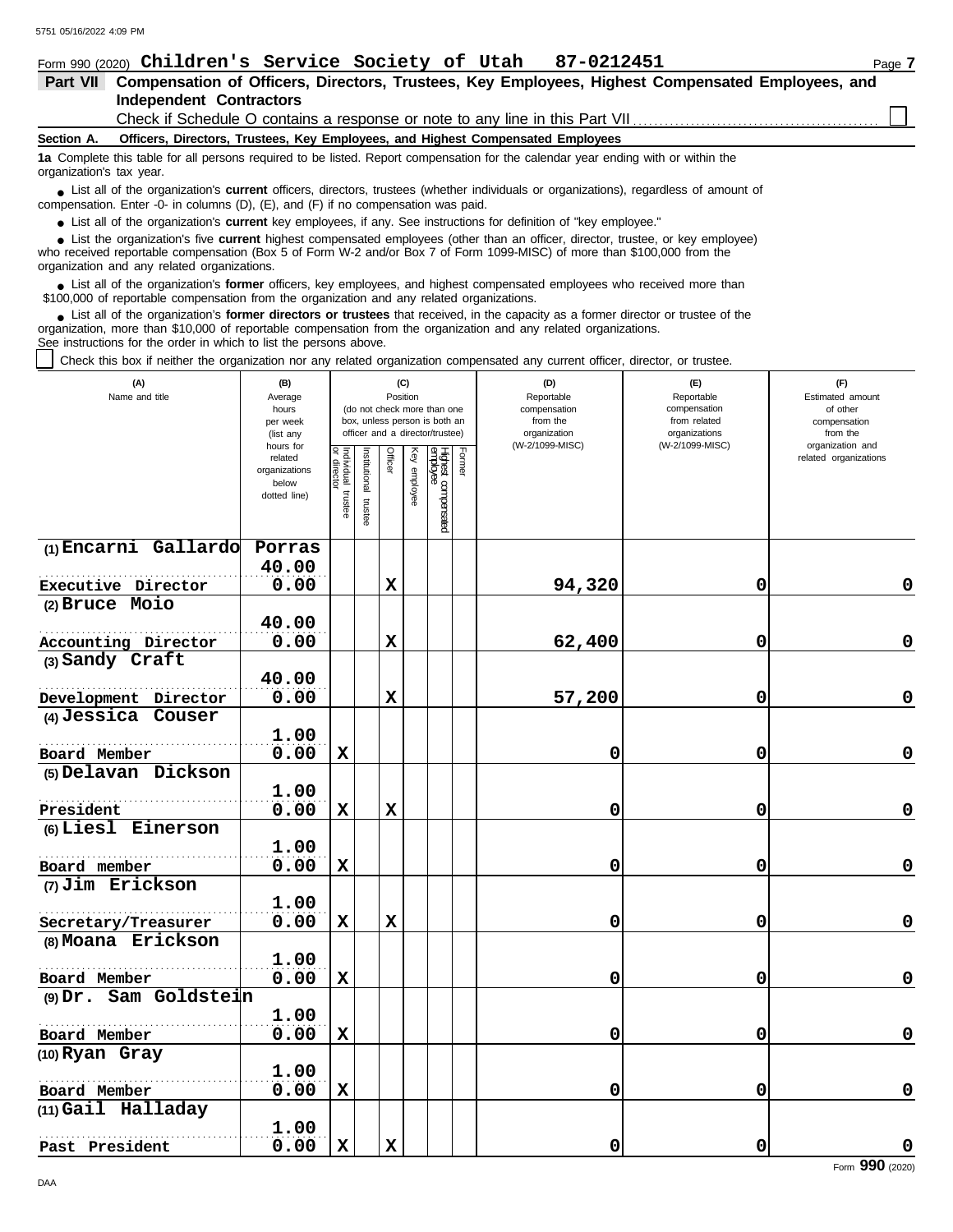| 5751 05/16/2022 4:09 PM<br>Form 990 (2020) Children's Service Society of Utah                                                                                                                                                                                                                                                                                                                                                                                                                                                                                                                                                                                                                                                                                                                                                                                                                                                                                                                                                                                                                                                                                                                                                                                                                                                                                                                                                                                                                                                                                                                                                                                                                                                                                                                                                                                                                                                                                                                                                                                             |                                                   |                                   |                       |              |                                 | 87-0212451                                                    |                                                                    |     | Page 8      |
|---------------------------------------------------------------------------------------------------------------------------------------------------------------------------------------------------------------------------------------------------------------------------------------------------------------------------------------------------------------------------------------------------------------------------------------------------------------------------------------------------------------------------------------------------------------------------------------------------------------------------------------------------------------------------------------------------------------------------------------------------------------------------------------------------------------------------------------------------------------------------------------------------------------------------------------------------------------------------------------------------------------------------------------------------------------------------------------------------------------------------------------------------------------------------------------------------------------------------------------------------------------------------------------------------------------------------------------------------------------------------------------------------------------------------------------------------------------------------------------------------------------------------------------------------------------------------------------------------------------------------------------------------------------------------------------------------------------------------------------------------------------------------------------------------------------------------------------------------------------------------------------------------------------------------------------------------------------------------------------------------------------------------------------------------------------------------|---------------------------------------------------|-----------------------------------|-----------------------|--------------|---------------------------------|---------------------------------------------------------------|--------------------------------------------------------------------|-----|-------------|
| <b>Part VII</b>                                                                                                                                                                                                                                                                                                                                                                                                                                                                                                                                                                                                                                                                                                                                                                                                                                                                                                                                                                                                                                                                                                                                                                                                                                                                                                                                                                                                                                                                                                                                                                                                                                                                                                                                                                                                                                                                                                                                                                                                                                                           |                                                   |                                   |                       |              |                                 |                                                               |                                                                    |     |             |
| (A)<br>Name and title                                                                                                                                                                                                                                                                                                                                                                                                                                                                                                                                                                                                                                                                                                                                                                                                                                                                                                                                                                                                                                                                                                                                                                                                                                                                                                                                                                                                                                                                                                                                                                                                                                                                                                                                                                                                                                                                                                                                                                                                                                                     | (B)<br>Average<br>hours<br>per week<br>(list any  |                                   |                       |              |                                 | (D)<br>Reportable<br>compensation<br>from the<br>organization | (E)<br>Reportable<br>compensation<br>from related<br>organizations | (F) |             |
|                                                                                                                                                                                                                                                                                                                                                                                                                                                                                                                                                                                                                                                                                                                                                                                                                                                                                                                                                                                                                                                                                                                                                                                                                                                                                                                                                                                                                                                                                                                                                                                                                                                                                                                                                                                                                                                                                                                                                                                                                                                                           | related<br>organizations<br>below<br>dotted line) | Individual trustee<br>or director | Institutional trustee | Key employee | Highest compensated<br>employee |                                                               |                                                                    |     |             |
| (12)                                                                                                                                                                                                                                                                                                                                                                                                                                                                                                                                                                                                                                                                                                                                                                                                                                                                                                                                                                                                                                                                                                                                                                                                                                                                                                                                                                                                                                                                                                                                                                                                                                                                                                                                                                                                                                                                                                                                                                                                                                                                      |                                                   |                                   |                       |              |                                 |                                                               |                                                                    |     |             |
| Board Member                                                                                                                                                                                                                                                                                                                                                                                                                                                                                                                                                                                                                                                                                                                                                                                                                                                                                                                                                                                                                                                                                                                                                                                                                                                                                                                                                                                                                                                                                                                                                                                                                                                                                                                                                                                                                                                                                                                                                                                                                                                              | 0.00                                              | X                                 |                       |              |                                 | 0                                                             | 0                                                                  |     | 0           |
| (13)                                                                                                                                                                                                                                                                                                                                                                                                                                                                                                                                                                                                                                                                                                                                                                                                                                                                                                                                                                                                                                                                                                                                                                                                                                                                                                                                                                                                                                                                                                                                                                                                                                                                                                                                                                                                                                                                                                                                                                                                                                                                      |                                                   |                                   |                       |              |                                 |                                                               |                                                                    |     |             |
|                                                                                                                                                                                                                                                                                                                                                                                                                                                                                                                                                                                                                                                                                                                                                                                                                                                                                                                                                                                                                                                                                                                                                                                                                                                                                                                                                                                                                                                                                                                                                                                                                                                                                                                                                                                                                                                                                                                                                                                                                                                                           |                                                   |                                   |                       |              |                                 |                                                               |                                                                    |     | $\mathbf 0$ |
| Kevin Trask<br>(14)                                                                                                                                                                                                                                                                                                                                                                                                                                                                                                                                                                                                                                                                                                                                                                                                                                                                                                                                                                                                                                                                                                                                                                                                                                                                                                                                                                                                                                                                                                                                                                                                                                                                                                                                                                                                                                                                                                                                                                                                                                                       |                                                   |                                   |                       |              |                                 |                                                               |                                                                    |     |             |
|                                                                                                                                                                                                                                                                                                                                                                                                                                                                                                                                                                                                                                                                                                                                                                                                                                                                                                                                                                                                                                                                                                                                                                                                                                                                                                                                                                                                                                                                                                                                                                                                                                                                                                                                                                                                                                                                                                                                                                                                                                                                           | 1.00                                              |                                   |                       |              |                                 |                                                               |                                                                    |     |             |
|                                                                                                                                                                                                                                                                                                                                                                                                                                                                                                                                                                                                                                                                                                                                                                                                                                                                                                                                                                                                                                                                                                                                                                                                                                                                                                                                                                                                                                                                                                                                                                                                                                                                                                                                                                                                                                                                                                                                                                                                                                                                           |                                                   |                                   |                       |              |                                 |                                                               |                                                                    |     | $\mathbf 0$ |
|                                                                                                                                                                                                                                                                                                                                                                                                                                                                                                                                                                                                                                                                                                                                                                                                                                                                                                                                                                                                                                                                                                                                                                                                                                                                                                                                                                                                                                                                                                                                                                                                                                                                                                                                                                                                                                                                                                                                                                                                                                                                           | 1.00                                              |                                   |                       |              |                                 |                                                               |                                                                    |     | 0           |
| (16)                                                                                                                                                                                                                                                                                                                                                                                                                                                                                                                                                                                                                                                                                                                                                                                                                                                                                                                                                                                                                                                                                                                                                                                                                                                                                                                                                                                                                                                                                                                                                                                                                                                                                                                                                                                                                                                                                                                                                                                                                                                                      |                                                   |                                   |                       |              |                                 |                                                               |                                                                    |     |             |
|                                                                                                                                                                                                                                                                                                                                                                                                                                                                                                                                                                                                                                                                                                                                                                                                                                                                                                                                                                                                                                                                                                                                                                                                                                                                                                                                                                                                                                                                                                                                                                                                                                                                                                                                                                                                                                                                                                                                                                                                                                                                           | 1.00                                              |                                   |                       |              |                                 | 0                                                             | 0                                                                  |     | $\mathbf 0$ |
|                                                                                                                                                                                                                                                                                                                                                                                                                                                                                                                                                                                                                                                                                                                                                                                                                                                                                                                                                                                                                                                                                                                                                                                                                                                                                                                                                                                                                                                                                                                                                                                                                                                                                                                                                                                                                                                                                                                                                                                                                                                                           |                                                   |                                   |                       |              |                                 |                                                               |                                                                    |     |             |
|                                                                                                                                                                                                                                                                                                                                                                                                                                                                                                                                                                                                                                                                                                                                                                                                                                                                                                                                                                                                                                                                                                                                                                                                                                                                                                                                                                                                                                                                                                                                                                                                                                                                                                                                                                                                                                                                                                                                                                                                                                                                           |                                                   |                                   |                       |              |                                 |                                                               |                                                                    |     |             |
| Section A. Officers, Directors, Trustees, Key Employees, and Highest Compensated Employees (continued)<br>(C)<br>Position<br>Estimated amount<br>(do not check more than one<br>of other<br>box, unless person is both an<br>compensation<br>officer and a director/trustee)<br>from the<br>(W-2/1099-MISC)<br>(W-2/1099-MISC)<br>organization and<br>hours for<br>Officer<br>Former<br>related organizations<br>Steven Lukens<br>1.00<br>David Nilsson<br>1.00<br>0.00<br>X<br>0<br>0<br>Board Member<br>0.00<br>X<br>0<br>0<br>Board Member<br>Chris Walker<br>(15)<br>0.00<br>X<br>0<br>0<br>Board Member<br>Gayle Wyner<br>0.00<br>X<br>X<br>Vice President<br>213,920<br>1b Subtotal<br>u<br>c Total from continuation sheets to Part VII, Section A<br>u<br>213,920<br>u<br>d<br>Total number of individuals (including but not limited to those listed above) who received more than \$100,000 of<br>$\mathbf{2}$<br>reportable compensation from the organization $\mathbf u$ 0<br>Yes<br>Did the organization list any former officer, director, trustee, key employee, or highest compensated<br>3<br>3<br>employee on line 1a? If "Yes," complete Schedule J for such individual<br>For any individual listed on line 1a, is the sum of reportable compensation and other compensation from the<br>4<br>organization and related organizations greater than \$150,000? If "Yes," complete Schedule J for such<br>4<br>individual<br>Did any person listed on line 1a receive or accrue compensation from any unrelated organization or individual<br>5<br>5<br>Section B. Independent Contractors<br>Complete this table for your five highest compensated independent contractors that received more than \$100,000 of<br>1<br>compensation from the organization. Report compensation for the calendar year ending with or within the organization's tax year.<br>(A)<br>Name and business address<br>(B)<br>Description of services<br>(C)<br>Compensation<br>Total number of independent contractors (including but not limited to those listed above) who |                                                   |                                   |                       |              |                                 |                                                               |                                                                    |     |             |
|                                                                                                                                                                                                                                                                                                                                                                                                                                                                                                                                                                                                                                                                                                                                                                                                                                                                                                                                                                                                                                                                                                                                                                                                                                                                                                                                                                                                                                                                                                                                                                                                                                                                                                                                                                                                                                                                                                                                                                                                                                                                           |                                                   |                                   |                       |              |                                 |                                                               |                                                                    |     |             |
|                                                                                                                                                                                                                                                                                                                                                                                                                                                                                                                                                                                                                                                                                                                                                                                                                                                                                                                                                                                                                                                                                                                                                                                                                                                                                                                                                                                                                                                                                                                                                                                                                                                                                                                                                                                                                                                                                                                                                                                                                                                                           |                                                   |                                   |                       |              |                                 |                                                               |                                                                    |     |             |
|                                                                                                                                                                                                                                                                                                                                                                                                                                                                                                                                                                                                                                                                                                                                                                                                                                                                                                                                                                                                                                                                                                                                                                                                                                                                                                                                                                                                                                                                                                                                                                                                                                                                                                                                                                                                                                                                                                                                                                                                                                                                           |                                                   |                                   |                       |              |                                 |                                                               |                                                                    |     |             |
|                                                                                                                                                                                                                                                                                                                                                                                                                                                                                                                                                                                                                                                                                                                                                                                                                                                                                                                                                                                                                                                                                                                                                                                                                                                                                                                                                                                                                                                                                                                                                                                                                                                                                                                                                                                                                                                                                                                                                                                                                                                                           |                                                   |                                   |                       |              |                                 |                                                               |                                                                    |     |             |
|                                                                                                                                                                                                                                                                                                                                                                                                                                                                                                                                                                                                                                                                                                                                                                                                                                                                                                                                                                                                                                                                                                                                                                                                                                                                                                                                                                                                                                                                                                                                                                                                                                                                                                                                                                                                                                                                                                                                                                                                                                                                           |                                                   |                                   |                       |              |                                 |                                                               |                                                                    |     |             |
|                                                                                                                                                                                                                                                                                                                                                                                                                                                                                                                                                                                                                                                                                                                                                                                                                                                                                                                                                                                                                                                                                                                                                                                                                                                                                                                                                                                                                                                                                                                                                                                                                                                                                                                                                                                                                                                                                                                                                                                                                                                                           |                                                   |                                   |                       |              |                                 |                                                               |                                                                    |     | No          |
|                                                                                                                                                                                                                                                                                                                                                                                                                                                                                                                                                                                                                                                                                                                                                                                                                                                                                                                                                                                                                                                                                                                                                                                                                                                                                                                                                                                                                                                                                                                                                                                                                                                                                                                                                                                                                                                                                                                                                                                                                                                                           |                                                   |                                   |                       |              |                                 |                                                               |                                                                    |     | X           |
|                                                                                                                                                                                                                                                                                                                                                                                                                                                                                                                                                                                                                                                                                                                                                                                                                                                                                                                                                                                                                                                                                                                                                                                                                                                                                                                                                                                                                                                                                                                                                                                                                                                                                                                                                                                                                                                                                                                                                                                                                                                                           |                                                   |                                   |                       |              |                                 |                                                               |                                                                    |     |             |
|                                                                                                                                                                                                                                                                                                                                                                                                                                                                                                                                                                                                                                                                                                                                                                                                                                                                                                                                                                                                                                                                                                                                                                                                                                                                                                                                                                                                                                                                                                                                                                                                                                                                                                                                                                                                                                                                                                                                                                                                                                                                           |                                                   |                                   |                       |              |                                 |                                                               |                                                                    |     | X           |
|                                                                                                                                                                                                                                                                                                                                                                                                                                                                                                                                                                                                                                                                                                                                                                                                                                                                                                                                                                                                                                                                                                                                                                                                                                                                                                                                                                                                                                                                                                                                                                                                                                                                                                                                                                                                                                                                                                                                                                                                                                                                           |                                                   |                                   |                       |              |                                 |                                                               |                                                                    |     | X           |
|                                                                                                                                                                                                                                                                                                                                                                                                                                                                                                                                                                                                                                                                                                                                                                                                                                                                                                                                                                                                                                                                                                                                                                                                                                                                                                                                                                                                                                                                                                                                                                                                                                                                                                                                                                                                                                                                                                                                                                                                                                                                           |                                                   |                                   |                       |              |                                 |                                                               |                                                                    |     |             |
|                                                                                                                                                                                                                                                                                                                                                                                                                                                                                                                                                                                                                                                                                                                                                                                                                                                                                                                                                                                                                                                                                                                                                                                                                                                                                                                                                                                                                                                                                                                                                                                                                                                                                                                                                                                                                                                                                                                                                                                                                                                                           |                                                   |                                   |                       |              |                                 |                                                               |                                                                    |     |             |
|                                                                                                                                                                                                                                                                                                                                                                                                                                                                                                                                                                                                                                                                                                                                                                                                                                                                                                                                                                                                                                                                                                                                                                                                                                                                                                                                                                                                                                                                                                                                                                                                                                                                                                                                                                                                                                                                                                                                                                                                                                                                           |                                                   |                                   |                       |              |                                 |                                                               |                                                                    |     |             |
|                                                                                                                                                                                                                                                                                                                                                                                                                                                                                                                                                                                                                                                                                                                                                                                                                                                                                                                                                                                                                                                                                                                                                                                                                                                                                                                                                                                                                                                                                                                                                                                                                                                                                                                                                                                                                                                                                                                                                                                                                                                                           |                                                   |                                   |                       |              |                                 |                                                               |                                                                    |     |             |
|                                                                                                                                                                                                                                                                                                                                                                                                                                                                                                                                                                                                                                                                                                                                                                                                                                                                                                                                                                                                                                                                                                                                                                                                                                                                                                                                                                                                                                                                                                                                                                                                                                                                                                                                                                                                                                                                                                                                                                                                                                                                           |                                                   |                                   |                       |              |                                 |                                                               |                                                                    |     |             |
|                                                                                                                                                                                                                                                                                                                                                                                                                                                                                                                                                                                                                                                                                                                                                                                                                                                                                                                                                                                                                                                                                                                                                                                                                                                                                                                                                                                                                                                                                                                                                                                                                                                                                                                                                                                                                                                                                                                                                                                                                                                                           |                                                   |                                   |                       |              |                                 |                                                               |                                                                    |     |             |
|                                                                                                                                                                                                                                                                                                                                                                                                                                                                                                                                                                                                                                                                                                                                                                                                                                                                                                                                                                                                                                                                                                                                                                                                                                                                                                                                                                                                                                                                                                                                                                                                                                                                                                                                                                                                                                                                                                                                                                                                                                                                           |                                                   |                                   |                       |              |                                 |                                                               |                                                                    |     |             |
|                                                                                                                                                                                                                                                                                                                                                                                                                                                                                                                                                                                                                                                                                                                                                                                                                                                                                                                                                                                                                                                                                                                                                                                                                                                                                                                                                                                                                                                                                                                                                                                                                                                                                                                                                                                                                                                                                                                                                                                                                                                                           |                                                   |                                   |                       |              |                                 |                                                               |                                                                    |     |             |
| 2<br>received more than \$100,000 of compensation from the organization u                                                                                                                                                                                                                                                                                                                                                                                                                                                                                                                                                                                                                                                                                                                                                                                                                                                                                                                                                                                                                                                                                                                                                                                                                                                                                                                                                                                                                                                                                                                                                                                                                                                                                                                                                                                                                                                                                                                                                                                                 |                                                   |                                   |                       |              |                                 |                                                               | 0                                                                  |     |             |

|  |  | received more than \$100,000 of compensation from the organization <b>U</b> |
|--|--|-----------------------------------------------------------------------------|
|  |  |                                                                             |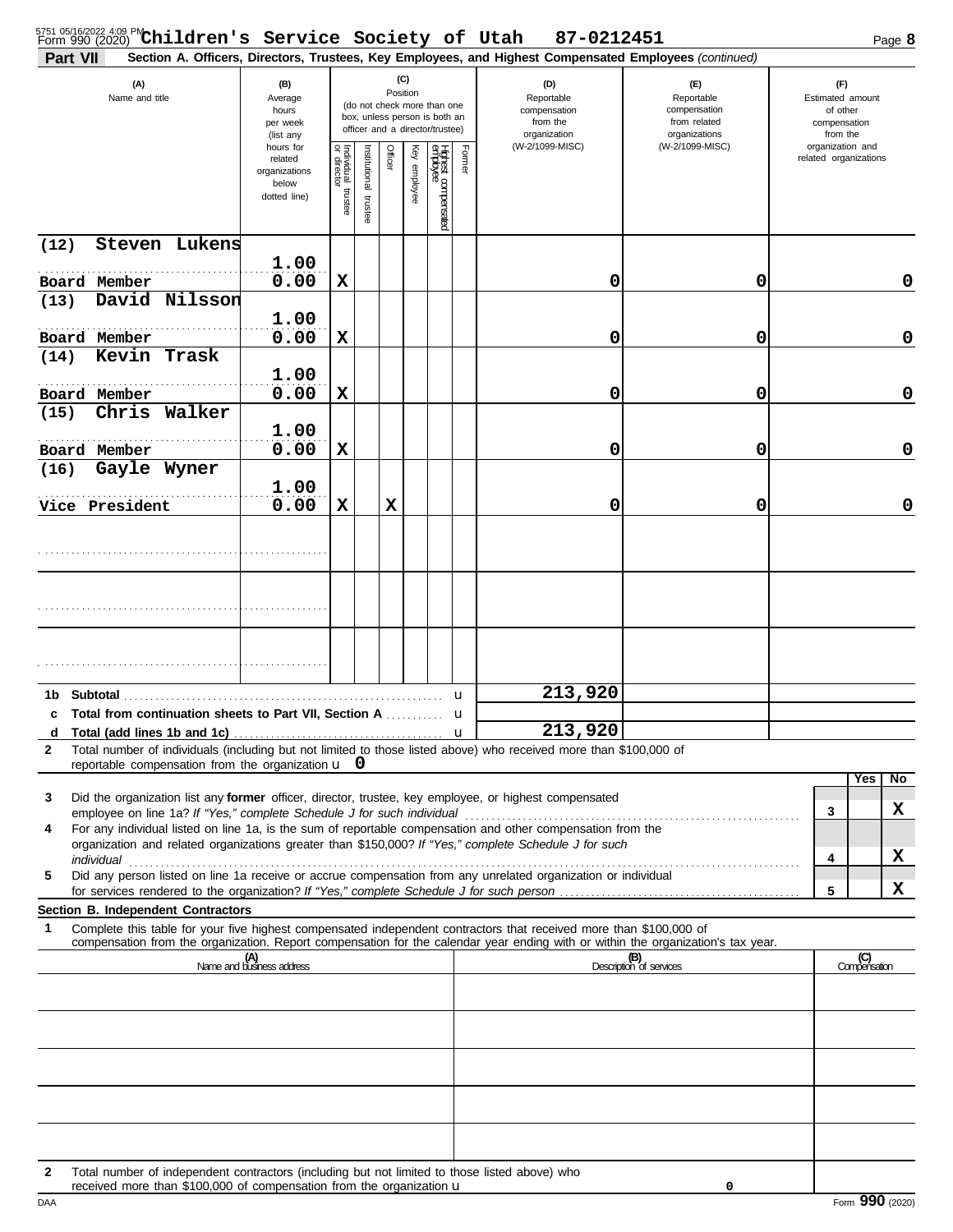## Form 990 (2020) Page **9 Children's Service Society of Utah 87-0212451**

### **Part VIII Statement of Revenue**

Check if Schedule O contains a response or note to any line in this Part VIII . . . . . . . . . . . . . . . . . . . . . . . . . . . . . . . . . . . . . . . . . . . .

**X**

|                                                                  |                                  |                                                       |    |                |                       |                      | (A)<br>Total revenue | (B)<br>Related or exempt<br>function revenue | (C)<br>Unrelated<br>business revenue | (D)<br>Revenue excluded<br>from tax under<br>sections 512-514 |
|------------------------------------------------------------------|----------------------------------|-------------------------------------------------------|----|----------------|-----------------------|----------------------|----------------------|----------------------------------------------|--------------------------------------|---------------------------------------------------------------|
|                                                                  |                                  | 1a Federated campaigns                                |    |                | 1a                    |                      |                      |                                              |                                      |                                                               |
|                                                                  |                                  | <b>b</b> Membership dues                              |    | .              | 1 <sub>b</sub>        |                      |                      |                                              |                                      |                                                               |
| <b>Contributions, Gifts, Grants</b><br>and Other Similar Amounts |                                  | c Fundraising events                                  |    |                | 1 <sub>c</sub>        |                      |                      |                                              |                                      |                                                               |
|                                                                  |                                  | d Related organizations                               |    |                | 1 <sub>d</sub>        |                      |                      |                                              |                                      |                                                               |
|                                                                  |                                  | Government grants (contributions)<br>                 |    |                | 1e                    | 2,153,998            |                      |                                              |                                      |                                                               |
|                                                                  |                                  | f All other contributions, gifts, grants,             |    |                |                       |                      |                      |                                              |                                      |                                                               |
|                                                                  |                                  | and similar amounts not induded above                 |    |                | 1f                    | 666,494              |                      |                                              |                                      |                                                               |
|                                                                  |                                  | g Noncash contributions included in lines 1a-1f       |    |                | $1g \,$ $\frac{1}{3}$ | 207,405              |                      |                                              |                                      |                                                               |
|                                                                  |                                  |                                                       |    |                |                       |                      | 2,820,492            |                                              |                                      |                                                               |
|                                                                  |                                  |                                                       |    |                |                       | <b>Business Code</b> |                      |                                              |                                      |                                                               |
|                                                                  | 2a                               | Fees for Adoption Service                             |    |                |                       | 900099               | 56,794               | 56,794                                       |                                      |                                                               |
| Program Service<br>Revenue                                       | b                                |                                                       |    |                |                       |                      |                      |                                              |                                      |                                                               |
|                                                                  |                                  |                                                       |    |                |                       |                      |                      |                                              |                                      |                                                               |
|                                                                  |                                  |                                                       |    |                |                       |                      |                      |                                              |                                      |                                                               |
|                                                                  |                                  |                                                       |    |                |                       |                      |                      |                                              |                                      |                                                               |
|                                                                  |                                  |                                                       |    |                |                       |                      |                      |                                              |                                      |                                                               |
|                                                                  |                                  |                                                       |    |                |                       |                      | 56,794               |                                              |                                      |                                                               |
|                                                                  | 3                                | Investment income (including dividends, interest, and |    |                |                       |                      |                      |                                              |                                      |                                                               |
|                                                                  |                                  | other similar amounts)                                |    |                |                       | u                    | 19,559               |                                              |                                      | 19,559                                                        |
|                                                                  | 4                                | Income from investment of tax-exempt bond proceeds    |    |                |                       | u<br>a a a a a a a   |                      |                                              |                                      |                                                               |
|                                                                  | 5                                |                                                       |    |                |                       | u                    |                      |                                              |                                      |                                                               |
|                                                                  |                                  |                                                       |    | (i) Real       |                       | (ii) Personal        |                      |                                              |                                      |                                                               |
|                                                                  | 6a                               | Gross rents                                           | 6a |                |                       |                      |                      |                                              |                                      |                                                               |
|                                                                  |                                  | Less: rental expenses                                 | 6b |                |                       |                      |                      |                                              |                                      |                                                               |
|                                                                  |                                  | Rental inc. or (loss)                                 | 6с |                |                       |                      |                      |                                              |                                      |                                                               |
|                                                                  | Net rental income or (loss)<br>d |                                                       |    |                | u                     |                      |                      |                                              |                                      |                                                               |
|                                                                  |                                  | <b>7a</b> Gross amount from<br>sales of assets        |    | (i) Securities |                       | (ii) Other           |                      |                                              |                                      |                                                               |
|                                                                  |                                  | other than inventory                                  | 7a |                |                       |                      |                      |                                              |                                      |                                                               |
|                                                                  |                                  | $b$ Less: $\cos$ or other                             |    |                |                       |                      |                      |                                              |                                      |                                                               |
|                                                                  |                                  | basis and sales exps.                                 | 7b |                |                       |                      |                      |                                              |                                      |                                                               |
| Revenue                                                          |                                  | c Gain or (loss)                                      | 7c |                |                       |                      |                      |                                              |                                      |                                                               |
| Other                                                            |                                  |                                                       |    |                |                       | u                    |                      |                                              |                                      |                                                               |
|                                                                  |                                  | 8a Gross income from fundraising events               |    |                |                       |                      |                      |                                              |                                      |                                                               |
|                                                                  |                                  | (not including \$                                     |    |                |                       |                      |                      |                                              |                                      |                                                               |
|                                                                  |                                  | of contributions reported on line 1c).                |    |                |                       |                      |                      |                                              |                                      |                                                               |
|                                                                  |                                  | See Part IV, line 18                                  |    |                | 8а                    |                      |                      |                                              |                                      |                                                               |
|                                                                  |                                  | <b>b</b> Less: direct expenses <i>minimum</i>         |    |                | 8b                    |                      |                      |                                              |                                      |                                                               |
|                                                                  |                                  | c Net income or (loss) from fundraising events        |    |                |                       | u                    |                      |                                              |                                      |                                                               |
|                                                                  |                                  | 9a Gross income from gaming activities.               |    |                |                       |                      |                      |                                              |                                      |                                                               |
|                                                                  |                                  | See Part IV, line 19                                  |    |                | 9а                    |                      |                      |                                              |                                      |                                                               |
|                                                                  |                                  | <b>b</b> Less: direct expenses                        |    |                | 9 <sub>b</sub>        |                      |                      |                                              |                                      |                                                               |
|                                                                  |                                  | c Net income or (loss) from gaming activities         |    |                |                       | u                    |                      |                                              |                                      |                                                               |
|                                                                  |                                  | 10a Gross sales of inventory, less                    |    |                |                       |                      |                      |                                              |                                      |                                                               |
|                                                                  |                                  | returns and allowances<br>.                           |    | 10a            |                       |                      |                      |                                              |                                      |                                                               |
|                                                                  |                                  | <b>b</b> Less: cost of goods sold $\ldots$            |    |                | 10 <sub>b</sub>       |                      |                      |                                              |                                      |                                                               |
|                                                                  |                                  |                                                       |    |                |                       |                      |                      |                                              |                                      |                                                               |
|                                                                  |                                  |                                                       |    |                |                       | <b>Business Code</b> |                      |                                              |                                      |                                                               |
|                                                                  | 11a                              |                                                       |    |                |                       |                      |                      |                                              |                                      |                                                               |
| Miscellaneous<br>Revenue                                         | b                                |                                                       |    |                |                       |                      |                      |                                              |                                      |                                                               |
|                                                                  |                                  |                                                       |    |                |                       |                      |                      |                                              |                                      |                                                               |
|                                                                  |                                  |                                                       |    |                |                       |                      |                      |                                              |                                      |                                                               |
|                                                                  |                                  |                                                       |    |                |                       |                      |                      |                                              |                                      |                                                               |
|                                                                  |                                  |                                                       |    |                |                       |                      | 2,896,845            | 56,794                                       | $\overline{0}$                       | 19,559                                                        |

**Total revenue.** See instructions . . . . . . . . . . . . . . . . . . . . . . . . . . . . . . **12**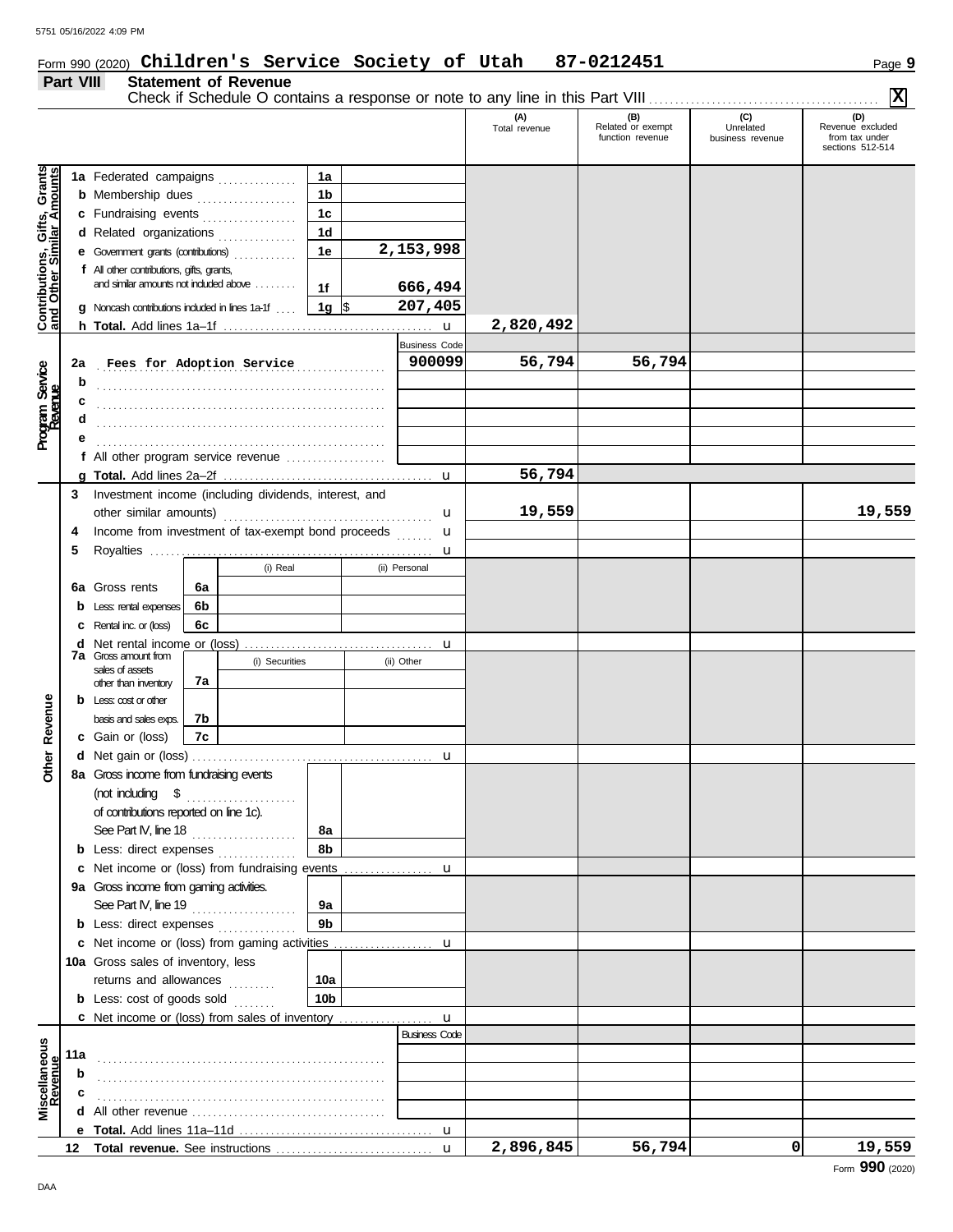### Form 990 (2020) Page **10 Children's Service Society of Utah 87-0212451**

**Part IX Statement of Functional Expenses** *Section 501(c)(3) and 501(c)(4) organizations must complete all columns. All other organizations must complete column (A). Do not include amounts reported on lines 6b,* **(A) (B) (C) (D)** Check if Schedule O contains a response or note to any line in this Part IX . . . . . . . . . . . . . . . . . . . . . . . . . . . . . . . . . . . . . . . . . . . . . . . . . . . . . . . . . . . . . . . . .

|    | DO HOL INCIDIDE ANNOUNTS LEPOLIED ON TIMES OD,<br>7b, 8b, 9b, and 10b of Part VIII. | Total expenses | Program service<br>expenses | Management and<br>general expenses | Fundraising<br>expenses |
|----|-------------------------------------------------------------------------------------|----------------|-----------------------------|------------------------------------|-------------------------|
|    | 1 Grants and other assistance to domestic organizations                             |                |                             |                                    |                         |
|    | and domestic governments. See Part IV, line 21                                      |                |                             |                                    |                         |
|    | 2 Grants and other assistance to domestic                                           |                |                             |                                    |                         |
|    |                                                                                     | 900            | 900                         |                                    |                         |
|    | individuals. See Part IV, line 22                                                   |                |                             |                                    |                         |
| 3  | Grants and other assistance to foreign                                              |                |                             |                                    |                         |
|    | organizations, foreign governments, and foreign                                     |                |                             |                                    |                         |
|    | individuals. See Part IV, lines 15 and 16                                           |                |                             |                                    |                         |
| 4  | Benefits paid to or for members                                                     |                |                             |                                    |                         |
| 5. | Compensation of current officers, directors,                                        |                |                             |                                    |                         |
|    | trustees, and key employees<br><u>.</u><br>1980 - Paul Barbara, president           | 213,920        | 192,528                     | 10,268                             | 11,124                  |
| 6. | Compensation not induded above to disqualified                                      |                |                             |                                    |                         |
|    | persons (as defined under section 4958(f)(1)) and                                   |                |                             |                                    |                         |
|    | persons described in section 4958(c)(3)(B)                                          |                |                             |                                    |                         |
| 7  | Other salaries and wages                                                            | 1,369,562      | 1,232,376                   | 65,650                             | 71,536                  |
| 8  | Pension plan accruals and contributions (indude                                     |                |                             |                                    |                         |
|    | section 401(k) and 403(b) employer contributions)                                   | 60,358         | 54,323                      | 3,018                              | 3,017                   |
| 9  | Other employee benefits                                                             | 237,269        | 197,331                     | 26,255                             | 13,683                  |
| 10 |                                                                                     | 115,734        | 103,891                     | 5,589                              | 6,254                   |
| 11 | Fees for services (nonemployees):                                                   |                |                             |                                    |                         |
| a  | Management                                                                          |                |                             |                                    |                         |
| b  |                                                                                     | 46,619         |                             | 46,619                             |                         |
| c  |                                                                                     | 3,815          |                             | 3,815                              |                         |
| d  | Lobbying                                                                            |                |                             |                                    |                         |
| е  | Professional fundraising services. See Part IV, line 17                             |                |                             |                                    |                         |
| f  | Investment management fees                                                          |                |                             |                                    |                         |
| a  | Other. (If line 11g amount exceeds 10% of line 25, column                           |                |                             |                                    |                         |
|    | (A) amount, list line 11g expenses on Schedule O.)                                  |                |                             |                                    |                         |
| 12 | Advertising and promotion                                                           |                |                             |                                    |                         |
| 13 |                                                                                     | 38,855         | 17,963                      | 4,157                              | 16,735                  |
| 14 | Information technology                                                              |                |                             |                                    |                         |
| 15 |                                                                                     |                |                             |                                    |                         |
| 16 |                                                                                     | 198,551        | 190,027                     | 8,524                              |                         |
| 17 | Travel                                                                              | 9,217          | 9,162                       | 46                                 | $\overline{9}$          |
| 18 | Payments of travel or entertainment expenses                                        |                |                             |                                    |                         |
|    | for any federal, state, or local public officials                                   |                |                             |                                    |                         |
|    | 19 Conferences, conventions, and meetings                                           |                |                             |                                    |                         |
| 20 | Interest                                                                            |                |                             |                                    |                         |
| 21 |                                                                                     |                |                             |                                    |                         |
| 22 | Depreciation, depletion, and amortization                                           | 7,647          | 2,962                       | 4,685                              |                         |
| 23 | Insurance                                                                           | 16,108         | 15,357                      | 751                                |                         |
| 24 | Other expenses. Itemize expenses not covered                                        |                |                             |                                    |                         |
|    | above (List miscellaneous expenses on line 24e. If                                  |                |                             |                                    |                         |
|    | line 24e amount exceeds 10% of line 25, column                                      |                |                             |                                    |                         |
|    | (A) amount, list line 24e expenses on Schedule O.)                                  |                |                             |                                    |                         |
| a  | Program Costs                                                                       | 394,144        | 376,493                     | $\overline{10,969}$                | 6,682                   |
| b  | Repairs and Maintenance                                                             | 49,595         | 38,037                      | 8,456                              | 3,102                   |
| c  | Telephone                                                                           | 44,369         | 42,095                      | 2,274                              |                         |
| d  | Dues and Subscriptions                                                              | 22,108         | 14,226                      | 5,525                              | 2,357                   |
| е  | All other expenses                                                                  | 11,072         | 9,080                       | 1,992                              |                         |
| 25 | Total functional expenses. Add lines 1 through 24e                                  | 2,839,843      | 2,496,751                   | 208,593                            | 134,499                 |
| 26 | Joint costs. Complete this line only if the                                         |                |                             |                                    |                         |
|    | organization reported in column (B) joint costs                                     |                |                             |                                    |                         |
|    | from a combined educational campaign and                                            |                |                             |                                    |                         |
|    | fundraising solicitation. Check here u<br>if<br>following SOP 98-2 (ASC 958-720)    |                |                             |                                    |                         |
|    |                                                                                     |                |                             |                                    |                         |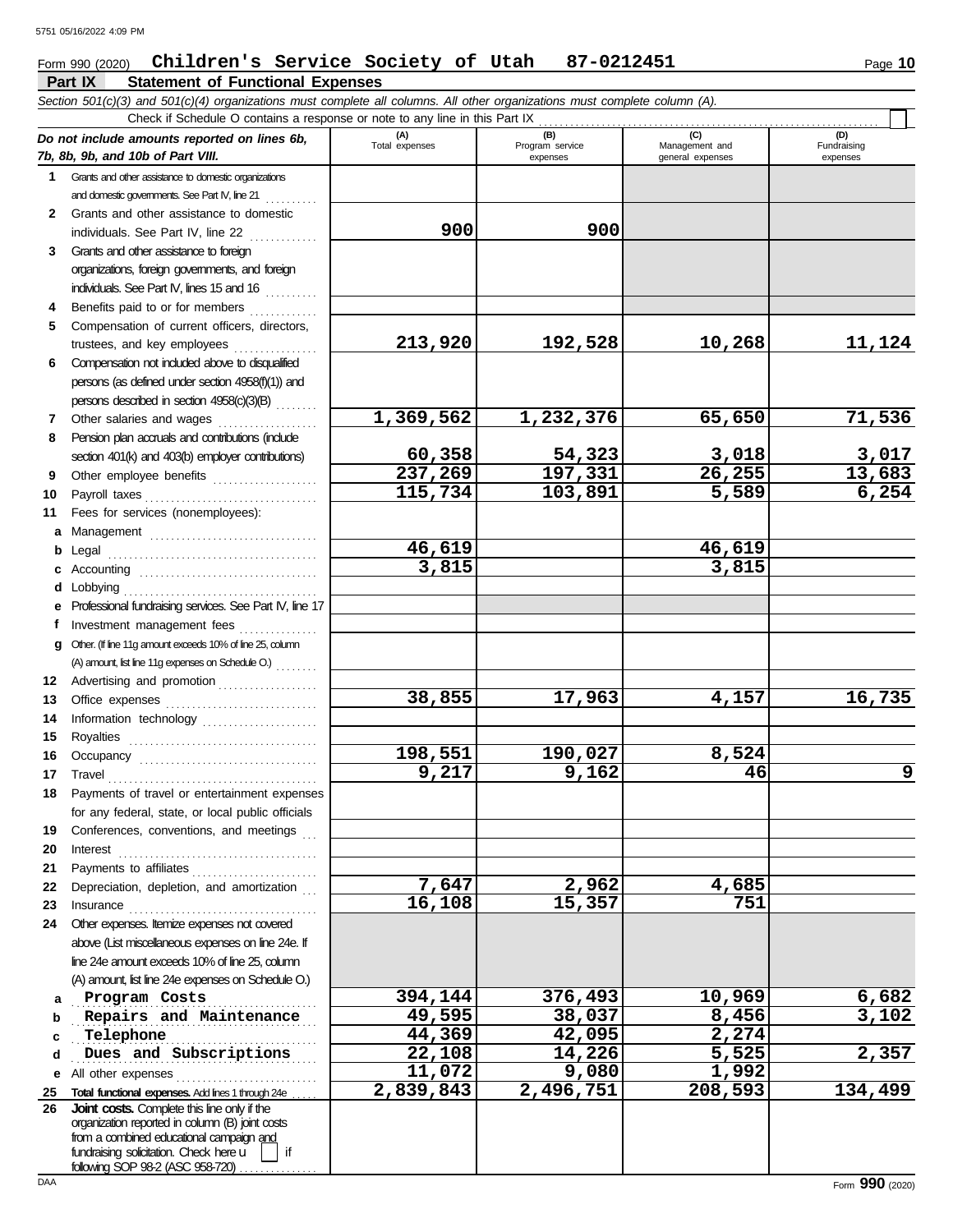|                             |          | Children's Service Society of Utah<br>Form 990 (2020)                                                                                |                 |              | 87-0212451                   |                                         | Page 11              |
|-----------------------------|----------|--------------------------------------------------------------------------------------------------------------------------------------|-----------------|--------------|------------------------------|-----------------------------------------|----------------------|
|                             | Part X   | <b>Balance Sheet</b>                                                                                                                 |                 |              |                              |                                         |                      |
|                             |          |                                                                                                                                      |                 |              |                              |                                         |                      |
|                             |          |                                                                                                                                      |                 |              | (A)                          |                                         | (B)                  |
|                             |          |                                                                                                                                      |                 |              | Beginning of year<br>926,206 |                                         | End of year          |
|                             | 1        | Cash-non-interest-bearing                                                                                                            |                 | $\mathbf{1}$ | 352,673                      |                                         |                      |
|                             | 2        |                                                                                                                                      |                 |              | 2,085                        | $\mathbf{2}$                            |                      |
|                             | 3        |                                                                                                                                      |                 |              | 174,341                      | $\mathbf{3}$<br>$\overline{\mathbf{4}}$ | 1,620<br>384,694     |
|                             | 4        |                                                                                                                                      |                 |              |                              |                                         |                      |
|                             | 5        | Loans and other receivables from any current or former officer, director,                                                            |                 |              |                              |                                         |                      |
|                             |          | trustee, key employee, creator or founder, substantial contributor, or 35%                                                           |                 | 5            |                              |                                         |                      |
|                             | 6        | Loans and other receivables from other disqualified persons (as defined                                                              |                 |              |                              |                                         |                      |
|                             |          | under section 4958(f)(1)), and persons described in section 4958(c)(3)(B)                                                            |                 |              |                              | 6                                       |                      |
| Assets                      |          |                                                                                                                                      |                 |              | 1,979                        | $\overline{7}$                          | 1,979                |
|                             | 7<br>8   | Inventories for sale or use                                                                                                          |                 |              |                              | 8                                       |                      |
|                             | 9        | Prepaid expenses and deferred charges                                                                                                |                 |              | 1,629                        | 9                                       | 1,675                |
|                             |          | 10a Land, buildings, and equipment: cost or other                                                                                    |                 |              |                              |                                         |                      |
|                             |          |                                                                                                                                      |                 | 201,874      |                              |                                         |                      |
|                             |          | <b>b</b> Less: accumulated depreciation                                                                                              | 10 <sub>b</sub> | 170,927      | $21,725$ 10c                 |                                         | 30,947               |
|                             | 11       |                                                                                                                                      |                 |              | 659,943                      | 11                                      | 846,351              |
|                             | 12       |                                                                                                                                      |                 |              |                              | 12                                      |                      |
|                             | 13       |                                                                                                                                      |                 |              |                              | 13                                      |                      |
|                             | 14       | Intangible assets                                                                                                                    |                 | 14           |                              |                                         |                      |
|                             | 15       |                                                                                                                                      |                 | 15           |                              |                                         |                      |
|                             | 16       |                                                                                                                                      |                 |              | 1,787,908                    | 16                                      | 1,619,939            |
|                             | 17       |                                                                                                                                      |                 |              | 195,021                      | 17                                      | 205, 635             |
|                             | 18       | Grants payable                                                                                                                       |                 | 18           |                              |                                         |                      |
|                             | 19       |                                                                                                                                      |                 |              |                              | 19                                      |                      |
|                             | 20       | Tax-exempt bond liabilities                                                                                                          |                 |              |                              | 20                                      |                      |
|                             | 21       | Escrow or custodial account liability. Complete Part IV of Schedule D                                                                |                 | .            |                              | 21                                      |                      |
|                             | 22       | Loans and other payables to any current or former officer, director,                                                                 |                 |              |                              |                                         |                      |
| Liabilities                 |          | trustee, key employee, creator or founder, substantial contributor, or 35%                                                           |                 |              |                              |                                         |                      |
|                             |          | controlled entity or family member of any of these persons                                                                           |                 |              |                              | 22                                      |                      |
|                             | 23       | Secured mortgages and notes payable to unrelated third parties [111] Secured mortgages and notes payable to unrelated third parties  |                 |              |                              | 23                                      |                      |
|                             | 24       | Unsecured notes and loans payable to unrelated third parties                                                                         |                 |              | 379,400                      | 24                                      |                      |
|                             | 25       | Other liabilities (including federal income tax, payables to related third                                                           |                 |              |                              |                                         |                      |
|                             |          | parties, and other liabilities not included on lines 17-24). Complete Part X                                                         |                 |              |                              |                                         |                      |
|                             |          | of Schedule D                                                                                                                        |                 |              | 27,270                       | 25                                      | 3,145                |
|                             | 26       |                                                                                                                                      |                 |              | 601,691                      | 26                                      | 208,780              |
|                             |          | Organizations that follow FASB ASC 958, check here $\mathbf{u}[\overline{\mathbf{X}}]$                                               |                 |              |                              |                                         |                      |
|                             |          | and complete lines 27, 28, 32, and 33.                                                                                               |                 |              |                              |                                         |                      |
|                             | 27       | Net assets without donor restrictions                                                                                                |                 |              | $-29,810$<br>1,216,027       | 27                                      | 325,690<br>1,085,469 |
|                             | 28       | Net assets with donor restrictions                                                                                                   |                 |              |                              | 28                                      |                      |
|                             |          | Organizations that do not follow FASB ASC 958, check here u                                                                          |                 |              |                              |                                         |                      |
|                             |          | and complete lines 29 through 33.                                                                                                    |                 |              |                              |                                         |                      |
|                             | 29       | Capital stock or trust principal, or current funds                                                                                   |                 |              |                              | 29                                      |                      |
|                             | 30       | Paid-in or capital surplus, or land, building, or equipment fund<br>Retained earnings, endowment, accumulated income, or other funds |                 |              |                              | 30<br>31                                |                      |
| Net Assets or Fund Balances | 31<br>32 | Total net assets or fund balances                                                                                                    |                 |              | 1,186,217                    | 32                                      | 1,411,159            |
|                             | 33       |                                                                                                                                      |                 |              | 1,787,908                    | 33                                      | 1,619,939            |
|                             |          |                                                                                                                                      |                 |              |                              |                                         |                      |

Form **990** (2020)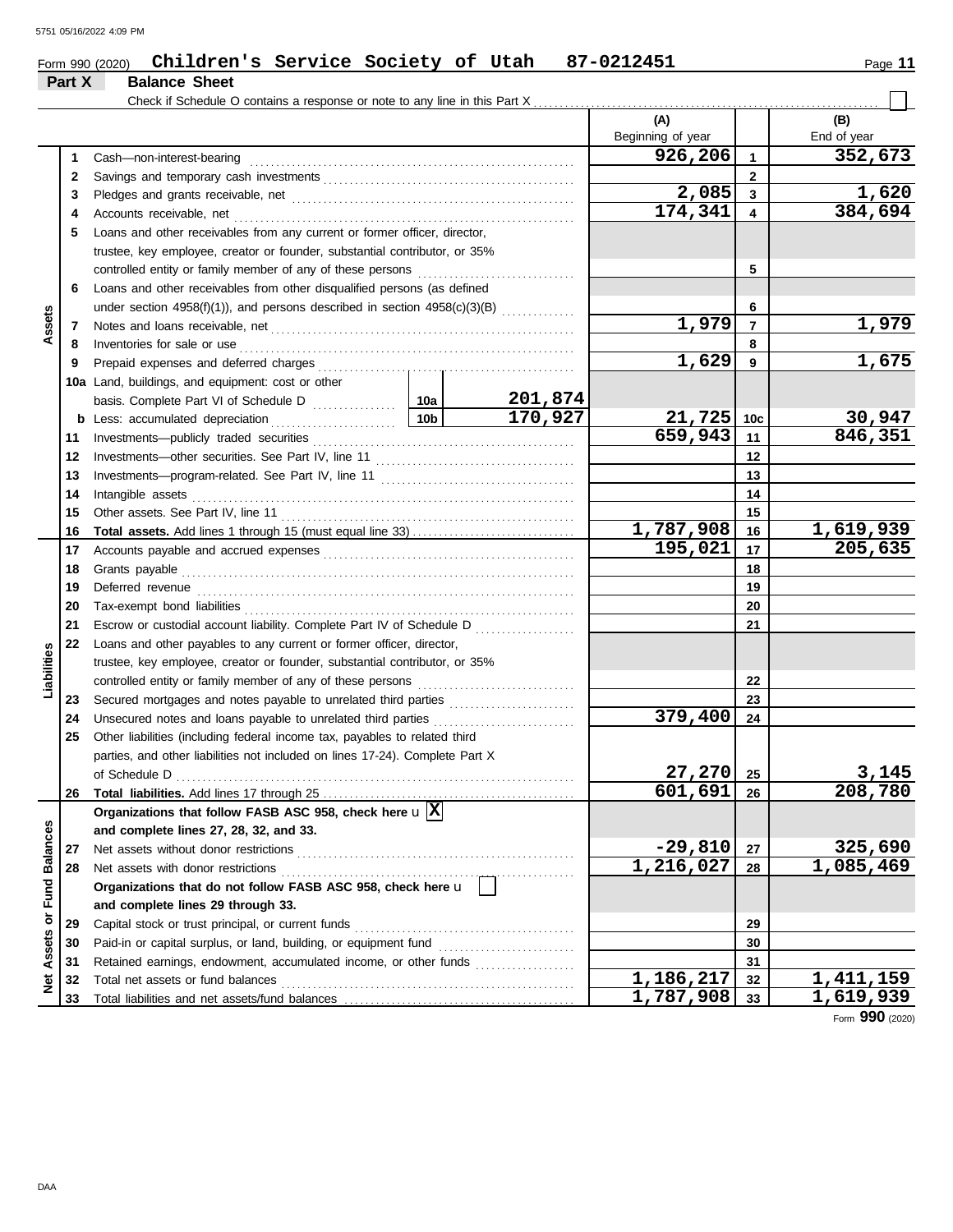|    | Form 990 (2020) Children's Service Society of Utah<br>87-0212451                                                                                                                                                               |                         |                        |            | Page 12         |
|----|--------------------------------------------------------------------------------------------------------------------------------------------------------------------------------------------------------------------------------|-------------------------|------------------------|------------|-----------------|
|    | <b>Reconciliation of Net Assets</b><br>Part XI                                                                                                                                                                                 |                         |                        |            |                 |
|    |                                                                                                                                                                                                                                |                         |                        |            |                 |
| 1  |                                                                                                                                                                                                                                |                         | $\overline{2,896,845}$ |            |                 |
| 2  |                                                                                                                                                                                                                                | $\overline{2}$          | 2,839,843              |            |                 |
| 3  |                                                                                                                                                                                                                                | $\mathbf{3}$            |                        | 57,002     |                 |
| 4  |                                                                                                                                                                                                                                | $\overline{\mathbf{4}}$ | 1,186,217              |            |                 |
| 5  |                                                                                                                                                                                                                                | 5                       |                        | 167,940    |                 |
| 6  | Donated services and use of facilities [[11] matter contracts and the service of facilities [11] matter contracts and use of facilities [11] matter contracts and use of facilities [11] matter contracts and the service of f | 6                       |                        |            |                 |
| 7  | Investment expenses                                                                                                                                                                                                            | $\overline{7}$          |                        |            |                 |
| 8  | Prior period adjustments                                                                                                                                                                                                       | 8                       |                        |            |                 |
| 9  | Other changes in net assets or fund balances (explain on Schedule O)                                                                                                                                                           | 9                       |                        |            |                 |
| 10 | Net assets or fund balances at end of year. Combine lines 3 through 9 (must equal Part X, line                                                                                                                                 |                         |                        |            |                 |
|    |                                                                                                                                                                                                                                | 10                      | 1,411,159              |            |                 |
|    | <b>Financial Statements and Reporting</b><br>Part XII                                                                                                                                                                          |                         |                        |            |                 |
|    |                                                                                                                                                                                                                                |                         |                        |            |                 |
|    |                                                                                                                                                                                                                                |                         |                        | <b>Yes</b> | No              |
| 1  | X <br>Accounting method used to prepare the Form 990:<br>Cash<br>Accrual<br>Other                                                                                                                                              |                         |                        |            |                 |
|    | If the organization changed its method of accounting from a prior year or checked "Other," explain in                                                                                                                          |                         |                        |            |                 |
|    | Schedule O.                                                                                                                                                                                                                    |                         |                        |            |                 |
|    | 2a Were the organization's financial statements compiled or reviewed by an independent accountant?                                                                                                                             |                         | 2a                     | X          |                 |
|    | If "Yes," check a box below to indicate whether the financial statements for the year were compiled or                                                                                                                         |                         |                        |            |                 |
|    | reviewed on a separate basis, consolidated basis, or both:                                                                                                                                                                     |                         |                        |            |                 |
|    | $ \mathbf{X} $ Separate basis<br>Consolidated basis<br>Both consolidated and separate basis                                                                                                                                    |                         |                        |            |                 |
|    | <b>b</b> Were the organization's financial statements audited by an independent accountant?                                                                                                                                    |                         | 2b                     |            | x               |
|    | If "Yes," check a box below to indicate whether the financial statements for the year were audited on a                                                                                                                        |                         |                        |            |                 |
|    | separate basis, consolidated basis, or both:                                                                                                                                                                                   |                         |                        |            |                 |
|    | Both consolidated and separate basis<br>Separate basis<br>Consolidated basis                                                                                                                                                   |                         |                        |            |                 |
|    | c If "Yes" to line 2a or 2b, does the organization have a committee that assumes responsibility for oversight of                                                                                                               |                         |                        |            |                 |
|    | the audit, review, or compilation of its financial statements and selection of an independent accountant?                                                                                                                      |                         | 2c                     | x          |                 |
|    | If the organization changed either its oversight process or selection process during the tax year, explain on                                                                                                                  |                         |                        |            |                 |
|    | Schedule O.                                                                                                                                                                                                                    |                         |                        |            |                 |
|    | 3a As a result of a federal award, was the organization required to undergo an audit or audits as set forth in the                                                                                                             |                         |                        |            |                 |
|    | Single Audit Act and OMB Circular A-133?                                                                                                                                                                                       |                         | 3a                     | x          |                 |
|    | <b>b</b> If "Yes," did the organization undergo the required audit or audits? If the organization did not undergo the                                                                                                          |                         |                        |            |                 |
|    | required audit or audits, explain why on Schedule O and describe any steps taken to undergo such audits                                                                                                                        |                         | 3b                     | x          |                 |
|    |                                                                                                                                                                                                                                |                         |                        |            | Form 990 (2020) |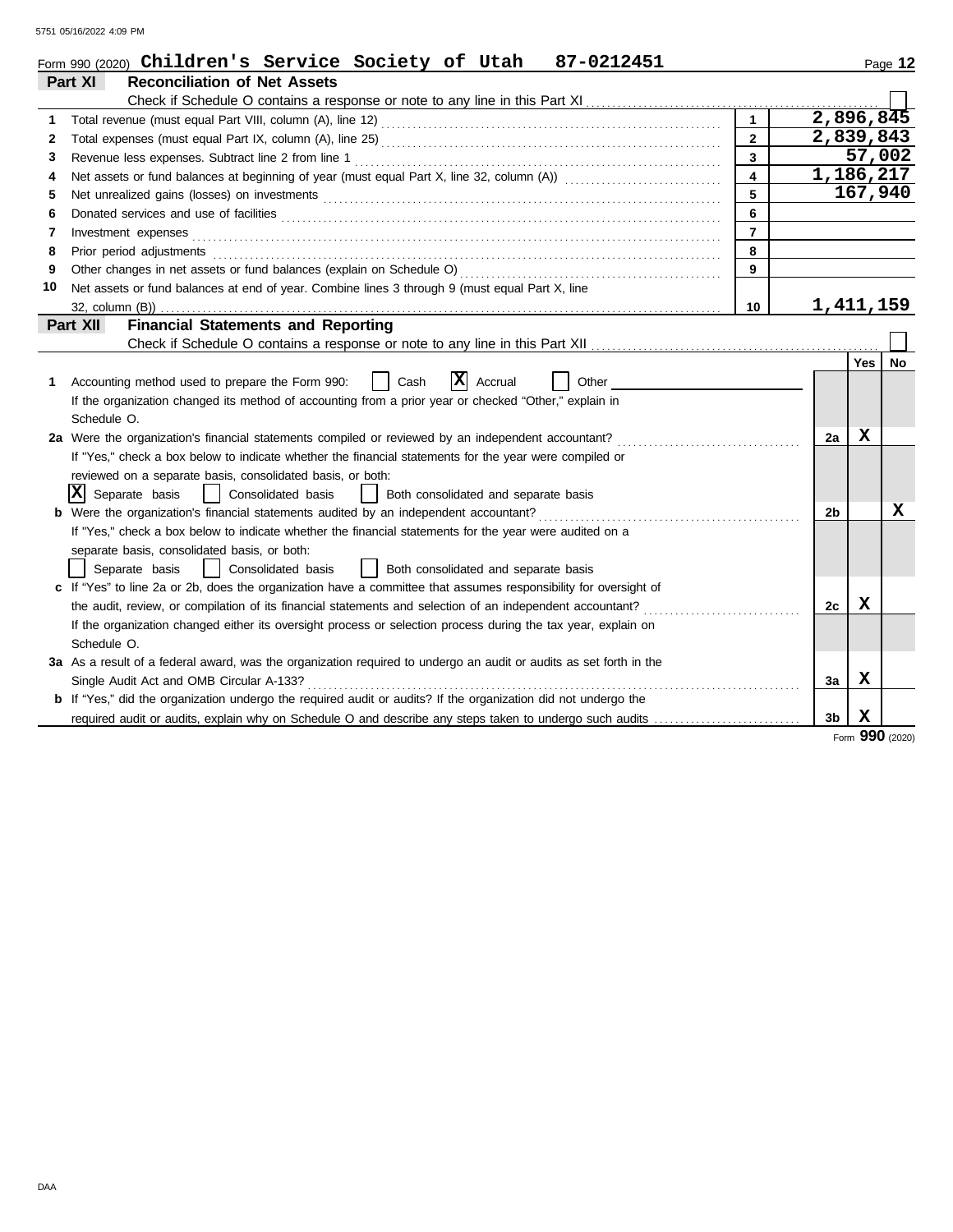#### OMB No. 1545-0047 Department of the Treasury Internal Revenue Service Name of the organization **2020 Schedule of Contributors Schedule B (Form 990, 990-EZ, or 990-PF)** u **Attach to Form 990, Form 990-EZ, or Form 990-PF. Employer identification number** u **Go to** *www.irs.gov/Form990* **for the latest information.**

## **Children's Service Society of Utah 87-0212451**

 $|\mathbf{X}|$  501(c)(

**Organization type** (check one):

Form 990 or 990-EZ

**Filers of: Section:**

| $3$ ) (enter number) organization |  |  |
|-----------------------------------|--|--|

|             | $4947(a)(1)$ nonexempt charitable trust not treated as a private foundation |
|-------------|-----------------------------------------------------------------------------|
|             | 527 political organization                                                  |
| Form 990-PF | 501(c)(3) exempt private foundation                                         |
|             | 4947(a)(1) nonexempt charitable trust treated as a private foundation       |
|             | 501(c)(3) taxable private foundation                                        |

Check if your organization is covered by the **General Rule** or a **Special Rule. Note:** Only a section 501(c)(7), (8), or (10) organization can check boxes for both the General Rule and a Special Rule. See instructions.

#### **General Rule**

For an organization filing Form 990, 990-EZ, or 990-PF that received, during the year, contributions totaling \$5,000 or more (in money or property) from any one contributor. Complete Parts I and II. See instructions for determining a contributor's total contributions.

#### **Special Rules**

| $\boxed{\mathrm{X}}$ For an organization described in section 501(c)(3) filing Form 990 or 990-EZ that met the 331/3% support test of the |
|-------------------------------------------------------------------------------------------------------------------------------------------|
| regulations under sections $509(a)(1)$ and $170(b)(1)(A)(vi)$ , that checked Schedule A (Form 990 or 990-EZ), Part II, line               |
| 13, 16a, or 16b, and that received from any one contributor, during the year, total contributions of the greater of (1)                   |
| \$5,000; or (2) 2% of the amount on (i) Form 990, Part VIII, line 1h; or (ii) Form 990-EZ, line 1. Complete Parts I and II.               |
|                                                                                                                                           |

literary, or educational purposes, or for the prevention of cruelty to children or animals. Complete Parts I (entering For an organization described in section 501(c)(7), (8), or (10) filing Form 990 or 990-EZ that received from any one contributor, during the year, total contributions of more than \$1,000 *exclusively* for religious, charitable, scientific, "N/A" in column (b) instead of the contributor name and address), II, and III.

For an organization described in section 501(c)(7), (8), or (10) filing Form 990 or 990-EZ that received from any one contributor, during the year, contributions *exclusively* for religious, charitable, etc., purposes, but no such contributions totaled more than \$1,000. If this box is checked, enter here the total contributions that were received during the year for an *exclusively* religious, charitable, etc., purpose. Don't complete any of the parts unless the **General Rule** applies to this organization because it received *nonexclusively* religious, charitable, etc., contributions totaling \$5,000 or more during the year . . . . . . . . . . . . . . . . . . . . . . . . . . . . . . . . . . . . . . . . . . . . . . . . . . . . . . . . . . . . . . . . . . . . . . . . . . . . . . . .

990-EZ, or 990-PF), but it **must** answer "No" on Part IV, line 2, of its Form 990; or check the box on line H of its Form 990-EZ or on its Form 990-PF, Part I, line 2, to certify that it doesn't meet the filing requirements of Schedule B (Form 990, 990-EZ, or 990-PF). **Caution:** An organization that isn't covered by the General Rule and/or the Special Rules doesn't file Schedule B (Form 990,

**For Paperwork Reduction Act Notice, see the instructions for Form 990, 990-EZ, or 990-PF.**

 $\blacktriangleright$  \$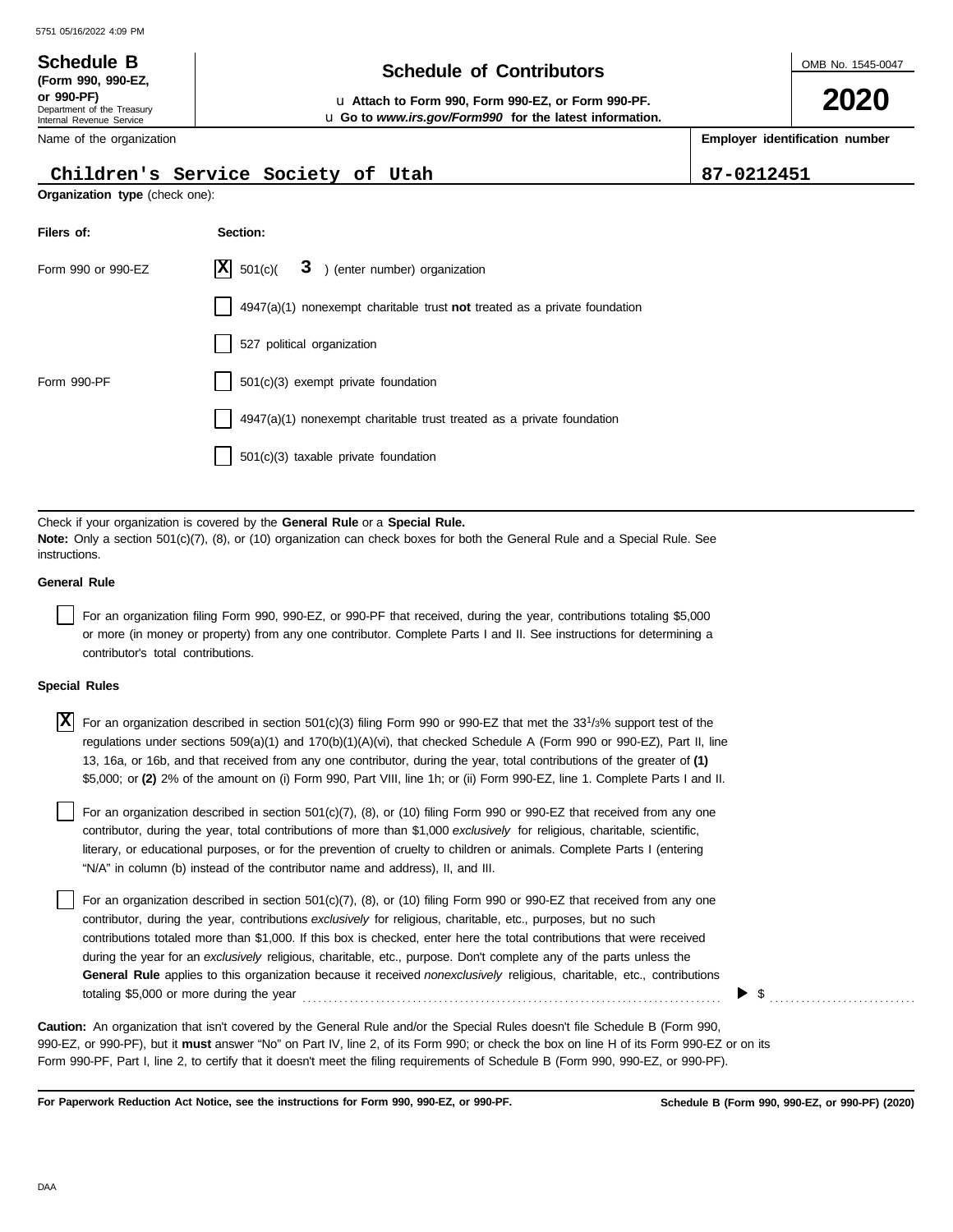|                         | Schedule B (Form 990, 990-EZ, or 990-PF) (2020)                                                |                                   | <u>Page 1 of 1</u><br>Page 2                                                                                       |
|-------------------------|------------------------------------------------------------------------------------------------|-----------------------------------|--------------------------------------------------------------------------------------------------------------------|
| Name of organization    | Children's Service Society of Utah                                                             |                                   | Employer identification number<br>87-0212451                                                                       |
| Part I                  | Contributors (see instructions). Use duplicate copies of Part I if additional space is needed. |                                   |                                                                                                                    |
| (a)<br>No.              | (b)<br>Name, address, and ZIP + 4                                                              | (c)<br><b>Total contributions</b> | (d)<br>Type of contribution                                                                                        |
| $\mathbf{1}$            |                                                                                                | 572,320<br>\$                     | X<br>Person<br>Payroll<br>Noncash<br>(Complete Part II for<br>noncash contributions.)                              |
| (a)                     | (b)                                                                                            | (c)                               | (d)                                                                                                                |
| No.                     | Name, address, and ZIP + 4                                                                     | <b>Total contributions</b>        | Type of contribution                                                                                               |
| $\overline{2}$          |                                                                                                | 70,000<br>\$                      | X<br>Person<br>Payroll<br>Noncash<br>(Complete Part II for<br>noncash contributions.)                              |
| (a)                     | (b)                                                                                            | (c)                               | (d)                                                                                                                |
| No.                     | Name, address, and ZIP + 4                                                                     | <b>Total contributions</b>        | Type of contribution                                                                                               |
| $\mathbf{3}$            |                                                                                                | 82,811<br>\$                      | Person<br>Payroll<br>x<br>Noncash<br>(Complete Part II for<br>noncash contributions.)                              |
| (a)                     | (b)                                                                                            | (c)                               | (d)                                                                                                                |
| No.                     | Name, address, and ZIP + 4                                                                     | <b>Total contributions</b>        | Type of contribution                                                                                               |
| $\overline{\mathbf{4}}$ |                                                                                                | 57,000                            | Person<br>Payroll<br>$\overline{\mathbf{x}}$<br><b>Noncash</b><br>(Complete Part II for<br>noncash contributions.) |
| (a)                     | (b)                                                                                            | (c)                               | (d)                                                                                                                |
| No.                     | Name, address, and ZIP + 4                                                                     | <b>Total contributions</b>        | Type of contribution                                                                                               |
| $\overline{5}$          |                                                                                                | 159,182<br>\$                     | х<br>Person<br>Payroll<br>Noncash<br>(Complete Part II for<br>noncash contributions.)                              |
| (a)                     | (b)                                                                                            | (c)                               | (d)                                                                                                                |
| No.                     | Name, address, and ZIP + 4                                                                     | <b>Total contributions</b>        | Type of contribution                                                                                               |
| $\overline{6}$          |                                                                                                | 379,400<br>\$                     | Person<br>Payroll<br>Noncash<br>(Complete Part II for<br>noncash contributions.)                                   |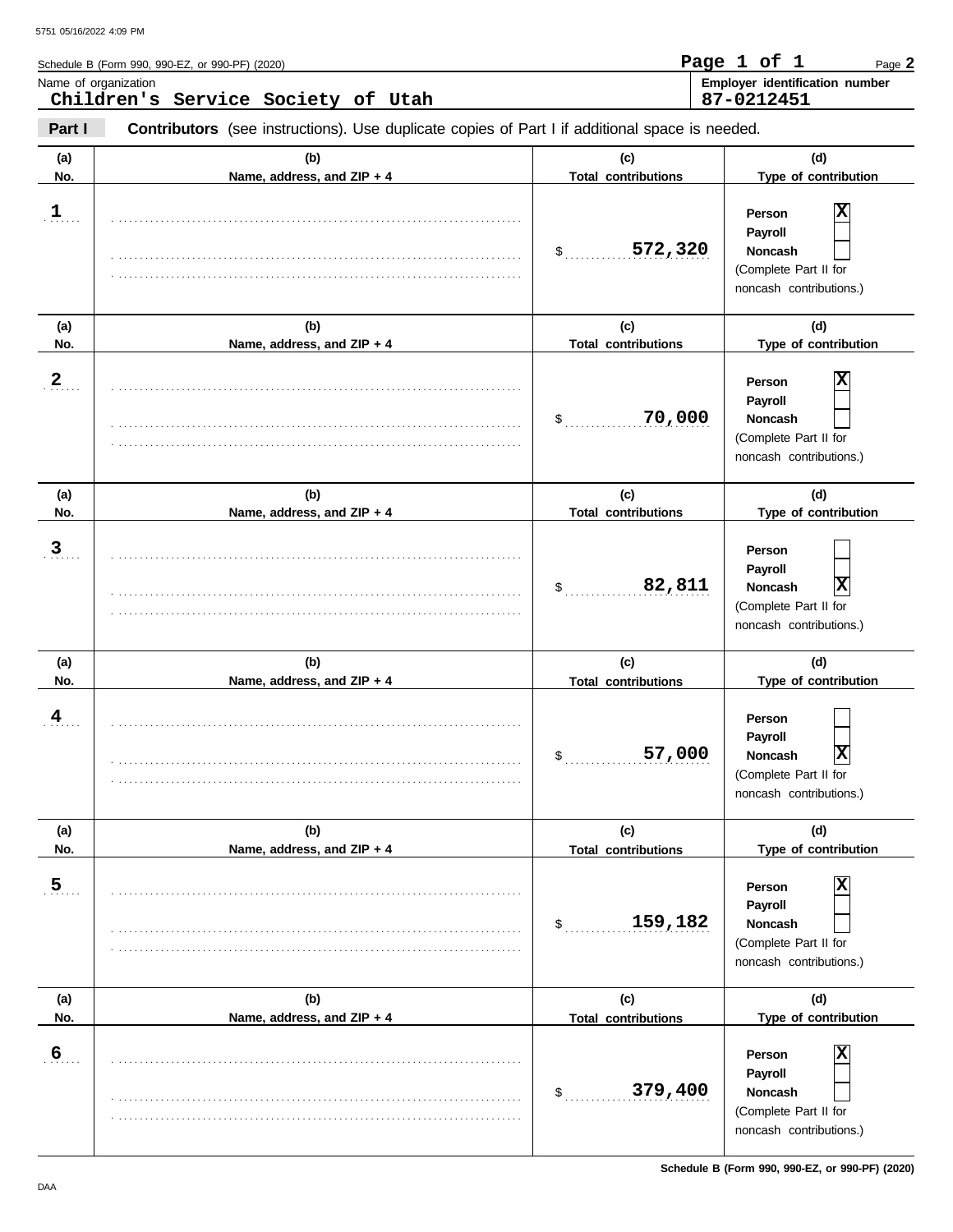| Schedule B (Form 990, 990-EZ, or 990-PF) (2020) |                                                                                                     |                                                 | Page 1 of 1<br>Page 3                        |  |  |  |
|-------------------------------------------------|-----------------------------------------------------------------------------------------------------|-------------------------------------------------|----------------------------------------------|--|--|--|
|                                                 | Name of organization<br>Children's Service Society of Utah                                          |                                                 | Employer identification number<br>87-0212451 |  |  |  |
| Part II                                         | Noncash Property (see instructions). Use duplicate copies of Part II if additional space is needed. |                                                 |                                              |  |  |  |
| (a) No.<br>from<br>Part I                       | (b)<br>Description of noncash property given                                                        | (c)<br>FMV (or estimate)<br>(See instructions.) | (d)<br>Date received                         |  |  |  |
| $\frac{3}{2}$                                   | Clothes                                                                                             |                                                 |                                              |  |  |  |
|                                                 |                                                                                                     | \$30,811                                        | .                                            |  |  |  |
| (a) No.<br>from<br>Part I                       | (b)<br>Description of noncash property given                                                        | (c)<br>FMV (or estimate)<br>(See instructions.) | (d)<br>Date received                         |  |  |  |
| $\frac{4}{1}$                                   | Furniture                                                                                           | $$3$ 57,000                                     | .                                            |  |  |  |
| (a) No.<br>from<br>Part I                       | (b)<br>Description of noncash property given                                                        | (c)<br>FMV (or estimate)<br>(See instructions.) | (d)<br>Date received                         |  |  |  |
|                                                 |                                                                                                     | \$                                              |                                              |  |  |  |
| (a) No.<br>from<br>Part I                       | (b)<br>Description of noncash property given                                                        | (c)<br>FMV (or estimate)<br>(See instructions.) | (d)<br>Date received                         |  |  |  |
|                                                 |                                                                                                     | \$                                              |                                              |  |  |  |
| (a) No.<br>from<br>Part I                       | (b)<br>Description of noncash property given                                                        | (c)<br>FMV (or estimate)<br>(See instructions.) | (d)<br>Date received                         |  |  |  |
| .                                               |                                                                                                     | \$                                              |                                              |  |  |  |
| (a) No.<br>from<br>Part I                       | (b)<br>Description of noncash property given                                                        | (c)<br>FMV (or estimate)<br>(See instructions.) | (d)<br>Date received                         |  |  |  |
| .                                               |                                                                                                     |                                                 | .                                            |  |  |  |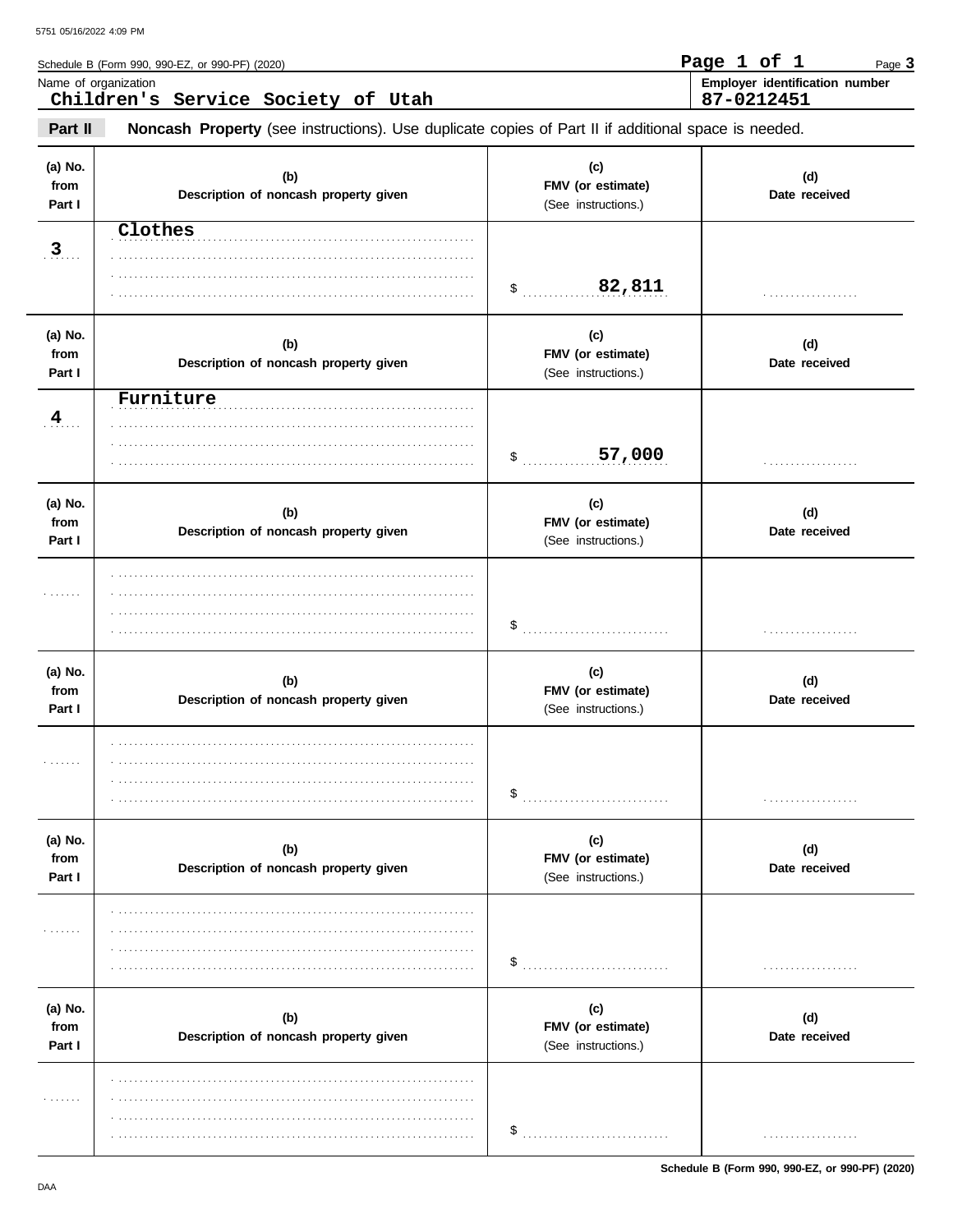**(Form 990)**

| Schedule d | <b>Supplemental Financial Statements</b> |
|------------|------------------------------------------|
|            |                                          |

**Part IV, line 6, 7, 8, 9, 10, 11a, 11b, 11c, 11d, 11e, 11f, 12a, or 12b.** u **Complete if the organization answered "Yes" on Form 990,**

u **Attach to Form 990.** 

u **Go to** *www.irs.gov/Form990* **for instructions and the latest information.**

Internal Revenue Service **Name of the organization**

Department of the Treasury

|              | lame of the organization                                                                                                                                                              |                                                    |    | Employer identification number                               |
|--------------|---------------------------------------------------------------------------------------------------------------------------------------------------------------------------------------|----------------------------------------------------|----|--------------------------------------------------------------|
|              | Children's Service Society of Utah                                                                                                                                                    |                                                    |    | 87-0212451                                                   |
|              | Organizations Maintaining Donor Advised Funds or Other Similar Funds or Accounts.<br>Part I<br>Complete if the organization answered "Yes" on Form 990, Part IV, line 6.              |                                                    |    |                                                              |
|              |                                                                                                                                                                                       | (a) Donor advised funds                            |    | (b) Funds and other accounts                                 |
| 1            | Total number at end of year                                                                                                                                                           |                                                    |    |                                                              |
| 2            | Aggregate value of contributions to (during year) [11] [11] Aggregate value of contributions to (during year)                                                                         |                                                    |    |                                                              |
| 3            |                                                                                                                                                                                       |                                                    |    |                                                              |
| 4            |                                                                                                                                                                                       |                                                    |    |                                                              |
| 5            | Did the organization inform all donors and donor advisors in writing that the assets held in donor advised                                                                            |                                                    |    |                                                              |
|              |                                                                                                                                                                                       |                                                    |    | Yes<br>No                                                    |
| 6            | Did the organization inform all grantees, donors, and donor advisors in writing that grant funds can be used                                                                          |                                                    |    |                                                              |
|              | only for charitable purposes and not for the benefit of the donor or donor advisor, or for any other purpose                                                                          |                                                    |    |                                                              |
|              |                                                                                                                                                                                       |                                                    |    | Yes<br>No                                                    |
|              | Part II<br><b>Conservation Easements.</b><br>Complete if the organization answered "Yes" on Form 990, Part IV, line 7.                                                                |                                                    |    |                                                              |
| 1            | Purpose(s) of conservation easements held by the organization (check all that apply).                                                                                                 |                                                    |    |                                                              |
|              | Preservation of land for public use (for example, recreation or education)                                                                                                            | Preservation of a historically important land area |    |                                                              |
|              | Protection of natural habitat                                                                                                                                                         | Preservation of a certified historic structure     |    |                                                              |
|              | Preservation of open space                                                                                                                                                            |                                                    |    |                                                              |
| $\mathbf{2}$ | Complete lines 2a through 2d if the organization held a qualified conservation contribution in the form of a conservation                                                             |                                                    |    |                                                              |
|              | easement on the last day of the tax year.                                                                                                                                             |                                                    |    | Held at the End of the Tax Year                              |
|              |                                                                                                                                                                                       |                                                    | 2a |                                                              |
|              |                                                                                                                                                                                       |                                                    | 2b |                                                              |
|              | Number of conservation easements on a certified historic structure included in (a) <i>[1] Number</i> of conservation ease                                                             |                                                    | 2c |                                                              |
|              | <b>d</b> Number of conservation easements included in (c) acquired after $7/25/06$ , and not on a                                                                                     |                                                    |    |                                                              |
|              | historic structure listed in the National Register                                                                                                                                    |                                                    | 2d |                                                              |
| 3            | Number of conservation easements modified, transferred, released, extinguished, or terminated by the organization during the                                                          |                                                    |    |                                                              |
|              | tax year $\blacksquare$                                                                                                                                                               |                                                    |    |                                                              |
| 4            | Number of states where property subject to conservation easement is located u                                                                                                         |                                                    |    |                                                              |
| 5            | Does the organization have a written policy regarding the periodic monitoring, inspection, handling of                                                                                |                                                    |    |                                                              |
|              |                                                                                                                                                                                       |                                                    |    | Yes<br>No                                                    |
| 6            | Staff and volunteer hours devoted to monitoring, inspecting, handling of violations, and enforcing conservation easements during the year                                             |                                                    |    |                                                              |
|              | <b>u</b><br>Amount of expenses incurred in monitoring, inspecting, handling of violations, and enforcing conservation easements during the year                                       |                                                    |    |                                                              |
| 7            | $u$ \$                                                                                                                                                                                |                                                    |    |                                                              |
|              | Does each conservation easement reported on line $2(d)$ above satisfy the requirements of section $170(h)(4)(B)(i)$                                                                   |                                                    |    |                                                              |
|              |                                                                                                                                                                                       |                                                    |    | Yes<br>No                                                    |
| 9            | In Part XIII, describe how the organization reports conservation easements in its revenue and expense statement and                                                                   |                                                    |    |                                                              |
|              | balance sheet, and include, if applicable, the text of the footnote to the organization's financial statements that describes the                                                     |                                                    |    |                                                              |
|              | organization's accounting for conservation easements.                                                                                                                                 |                                                    |    |                                                              |
|              | Organizations Maintaining Collections of Art, Historical Treasures, or Other Similar Assets.<br>Part III<br>Complete if the organization answered "Yes" on Form 990, Part IV, line 8. |                                                    |    |                                                              |
|              | 1a If the organization elected, as permitted under FASB ASC 958, not to report in its revenue statement and balance sheet works                                                       |                                                    |    |                                                              |
|              | of art, historical treasures, or other similar assets held for public exhibition, education, or research in furtherance of public                                                     |                                                    |    |                                                              |
|              | service, provide in Part XIII the text of the footnote to its financial statements that describes these items.                                                                        |                                                    |    |                                                              |
|              | <b>b</b> If the organization elected, as permitted under FASB ASC 958, to report in its revenue statement and balance sheet works of                                                  |                                                    |    |                                                              |
|              | art, historical treasures, or other similar assets held for public exhibition, education, or research in furtherance of public service,                                               |                                                    |    |                                                              |
|              | provide the following amounts relating to these items:                                                                                                                                |                                                    |    |                                                              |
|              |                                                                                                                                                                                       |                                                    |    |                                                              |
|              |                                                                                                                                                                                       |                                                    |    | $\mathsf{u}$ \$ $\ldots$ $\ldots$ $\ldots$ $\ldots$ $\ldots$ |
| 2            | If the organization received or held works of art, historical treasures, or other similar assets for financial gain, provide the                                                      |                                                    |    |                                                              |
|              | following amounts required to be reported under FASB ASC 958 relating to these items:                                                                                                 |                                                    |    |                                                              |
| a            |                                                                                                                                                                                       |                                                    |    |                                                              |
|              |                                                                                                                                                                                       |                                                    |    | u \$                                                         |

DAA **For Paperwork Reduction Act Notice, see the Instructions for Form 990.** **2020**

**Open to Public Inspection**

 $\mathbf{I}$ 

OMB No. 1545-0047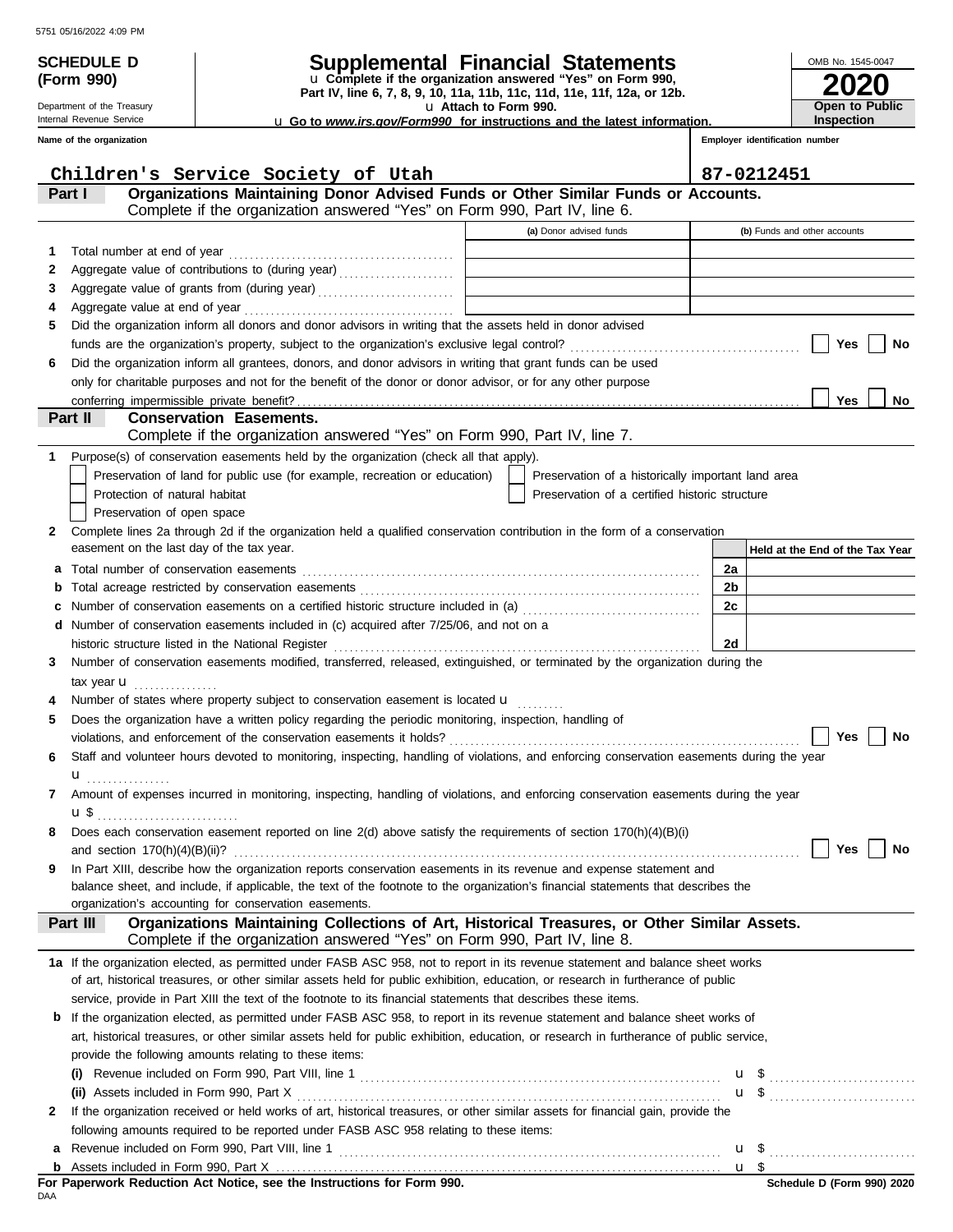|   | Schedule D (Form 990) 2020 Children's Service Society of Utah 87-0212451                                                                                                                                                             |                         |                          |                         |                 |                      |                | Page 2              |
|---|--------------------------------------------------------------------------------------------------------------------------------------------------------------------------------------------------------------------------------------|-------------------------|--------------------------|-------------------------|-----------------|----------------------|----------------|---------------------|
|   | Organizations Maintaining Collections of Art, Historical Treasures, or Other Similar Assets (continued)<br>Part III                                                                                                                  |                         |                          |                         |                 |                      |                |                     |
|   | 3 Using the organization's acquisition, accession, and other records, check any of the following that make significant use of its<br>collection items (check all that apply):                                                        |                         |                          |                         |                 |                      |                |                     |
| a | Public exhibition                                                                                                                                                                                                                    | d                       | Loan or exchange program |                         |                 |                      |                |                     |
| b | Scholarly research                                                                                                                                                                                                                   | e                       |                          |                         |                 |                      |                |                     |
| с | Preservation for future generations                                                                                                                                                                                                  |                         |                          |                         |                 |                      |                |                     |
|   | Provide a description of the organization's collections and explain how they further the organization's exempt purpose in Part                                                                                                       |                         |                          |                         |                 |                      |                |                     |
|   | XIII.                                                                                                                                                                                                                                |                         |                          |                         |                 |                      |                |                     |
| 5 | During the year, did the organization solicit or receive donations of art, historical treasures, or other similar                                                                                                                    |                         |                          |                         |                 |                      |                |                     |
|   |                                                                                                                                                                                                                                      |                         |                          |                         |                 |                      | <b>Yes</b>     | No                  |
|   | Part IV<br><b>Escrow and Custodial Arrangements.</b>                                                                                                                                                                                 |                         |                          |                         |                 |                      |                |                     |
|   | Complete if the organization answered "Yes" on Form 990, Part IV, line 9, or reported an amount on Form<br>990, Part X, line 21.                                                                                                     |                         |                          |                         |                 |                      |                |                     |
|   |                                                                                                                                                                                                                                      |                         |                          |                         |                 |                      |                |                     |
|   | 1a Is the organization an agent, trustee, custodian or other intermediary for contributions or other assets not                                                                                                                      |                         |                          |                         |                 |                      | Yes            | No                  |
|   | <b>b</b> If "Yes," explain the arrangement in Part XIII and complete the following table:                                                                                                                                            |                         |                          |                         |                 |                      |                |                     |
|   |                                                                                                                                                                                                                                      |                         |                          |                         |                 |                      | Amount         |                     |
|   |                                                                                                                                                                                                                                      |                         |                          |                         |                 | 1c                   |                |                     |
|   | c Beginning balance <b>contract to the contract of the set of the contract of the contract of the contract of the contract of the contract of the contract of the contract of the contract of the contract of the contract of th</b> |                         |                          |                         |                 | 1d                   |                |                     |
|   |                                                                                                                                                                                                                                      |                         |                          |                         |                 |                      |                |                     |
|   |                                                                                                                                                                                                                                      |                         |                          |                         |                 | 1е<br>1f             |                |                     |
|   | Ending balance <b>constructs</b> and constructs and constructs and constructs and constructs and constructs and constructs and constructs and constructs and constructs and constructs and constructs and constructs and constructs  |                         |                          |                         |                 |                      | Yes            |                     |
|   |                                                                                                                                                                                                                                      |                         |                          |                         |                 |                      |                | No                  |
|   | <b>Endowment Funds.</b><br><b>Part V</b>                                                                                                                                                                                             |                         |                          |                         |                 |                      |                |                     |
|   | Complete if the organization answered "Yes" on Form 990, Part IV, line 10.                                                                                                                                                           |                         |                          |                         |                 |                      |                |                     |
|   |                                                                                                                                                                                                                                      | (a) Current year        | (b) Prior year           | (c) Two years back      |                 | (d) Three years back |                | (e) Four years back |
|   |                                                                                                                                                                                                                                      | 170,556                 | 170,556                  |                         | 170,556         | 170,556              |                | 70,556              |
|   | 1a Beginning of year balance                                                                                                                                                                                                         |                         |                          |                         |                 |                      |                | 100,000             |
|   | Contributions <b>Contributions</b><br>Net investment earnings, gains, and                                                                                                                                                            |                         |                          |                         |                 |                      |                |                     |
| c | losses                                                                                                                                                                                                                               |                         |                          |                         |                 |                      |                |                     |
|   | d Grants or scholarships                                                                                                                                                                                                             |                         |                          |                         |                 |                      |                |                     |
|   | e Other expenditures for facilities and                                                                                                                                                                                              |                         |                          |                         |                 |                      |                |                     |
|   |                                                                                                                                                                                                                                      |                         |                          |                         |                 |                      |                |                     |
|   | f Administrative expenses                                                                                                                                                                                                            |                         |                          |                         |                 |                      |                |                     |
|   | End of year balance                                                                                                                                                                                                                  |                         |                          |                         |                 |                      |                | 170,556             |
|   | 2 Provide the estimated percentage of the current year end balance (line 1g, column (a)) held as:                                                                                                                                    |                         |                          |                         |                 |                      |                |                     |
|   | a Board designated or quasi-endowment <b>u</b>                                                                                                                                                                                       |                         |                          |                         |                 |                      |                |                     |
|   | <b>b</b> Permanent endowment <b>u</b> %                                                                                                                                                                                              |                         |                          |                         |                 |                      |                |                     |
|   | c Term endowment <b>u</b> %                                                                                                                                                                                                          |                         |                          |                         |                 |                      |                |                     |
|   | The percentages on lines 2a, 2b, and 2c should equal 100%.                                                                                                                                                                           |                         |                          |                         |                 |                      |                |                     |
|   | 3a Are there endowment funds not in the possession of the organization that are held and administered for the                                                                                                                        |                         |                          |                         |                 |                      |                |                     |
|   | organization by:                                                                                                                                                                                                                     |                         |                          |                         |                 |                      |                | Yes<br>No           |
|   |                                                                                                                                                                                                                                      |                         |                          |                         |                 |                      | 3a(i)          | X                   |
|   |                                                                                                                                                                                                                                      |                         |                          |                         |                 |                      | 3a(ii)         | X                   |
|   | (ii) Related organizations <b>constructs</b> and a construction of the construction of the construction of the construction of the construction of the construction of the construction of the construction of the construction of   |                         |                          |                         |                 |                      | 3b             |                     |
|   | Describe in Part XIII the intended uses of the organization's endowment funds.                                                                                                                                                       |                         |                          |                         |                 |                      |                |                     |
|   | Land, Buildings, and Equipment.<br><b>Part VI</b>                                                                                                                                                                                    |                         |                          |                         |                 |                      |                |                     |
|   | Complete if the organization answered "Yes" on Form 990, Part IV, line 11a. See Form 990, Part X, line 10.                                                                                                                           |                         |                          |                         |                 |                      |                |                     |
|   | Description of property                                                                                                                                                                                                              | (a) Cost or other basis |                          | (b) Cost or other basis | (c) Accumulated |                      | (d) Book value |                     |
|   |                                                                                                                                                                                                                                      | (investment)            |                          | (other)                 | depreciation    |                      |                |                     |
|   |                                                                                                                                                                                                                                      |                         |                          |                         |                 |                      |                |                     |
| b |                                                                                                                                                                                                                                      |                         |                          |                         |                 |                      |                |                     |
|   | Leasehold improvements                                                                                                                                                                                                               |                         |                          |                         |                 |                      |                |                     |
| d |                                                                                                                                                                                                                                      |                         |                          | 188,667                 |                 | 157,900              |                | 30,767              |
|   |                                                                                                                                                                                                                                      |                         |                          | 13,207                  |                 | 13,027               |                | 180                 |
|   | Total. Add lines 1a through 1e. (Column (d) must equal Form 990, Part X, column (B), line 10c.)                                                                                                                                      |                         |                          |                         |                 | u                    |                | 30,947              |
|   |                                                                                                                                                                                                                                      |                         |                          |                         |                 |                      |                |                     |

**Schedule D (Form 990) 2020**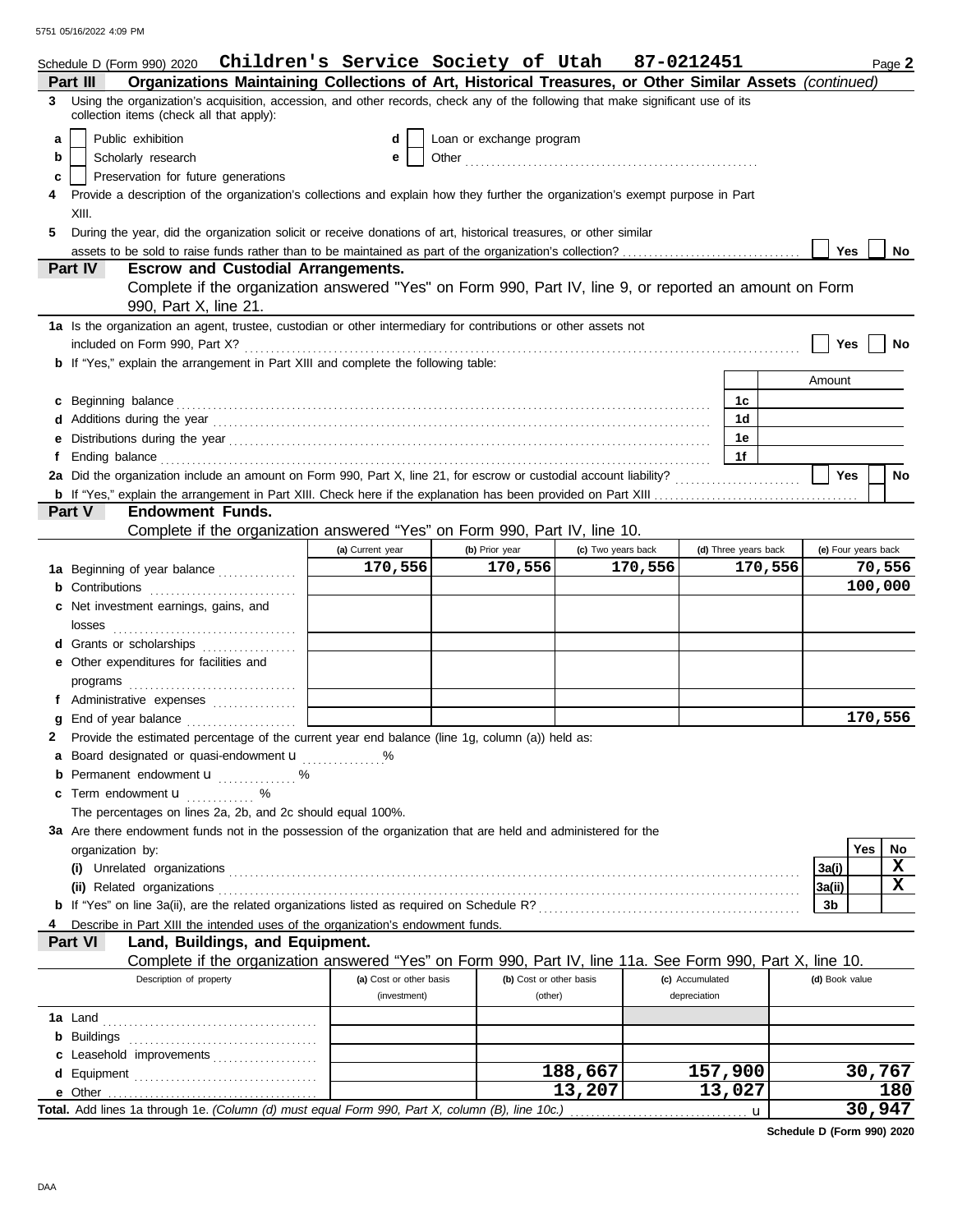| <b>Part VII</b><br>Complete if the organization answered "Yes" on Form 990, Part IV, line 11b. See Form 990, Part X, line 12.<br>(a) Description of security or category<br>(b) Book value<br>(c) Method of valuation:<br>(including name of security)<br>Cost or end-of-year market value<br>(1) Financial derivatives<br>$(3)$ Other<br>(A)<br>(B)<br>(C)<br>(D)<br>$\overline{E}$ (E) and the contract of the contract of the contract of the contract of the contract of the contract of the contract of the contract of the contract of the contract of the contract of the contract of the contract<br>(F)<br>(G)<br>(H)<br>Total. (Column (b) must equal Form 990, Part X, col. (B) line 12.)<br>u<br><b>Investments - Program Related.</b><br>Part VIII<br>Complete if the organization answered "Yes" on Form 990, Part IV, line 11c. See Form 990, Part X, line 13.<br>(a) Description of investment<br>(b) Book value<br>(c) Method of valuation:<br>Cost or end-of-year market value<br>(1)<br>(2)<br>(3)<br>(4)<br>(5)<br>(6)<br>(7)<br>(8)<br>(9)<br>Total. (Column (b) must equal Form 990, Part X, col. (B) line 13.)<br>u<br>Part IX<br>Other Assets.<br>Complete if the organization answered "Yes" on Form 990, Part IV, line 11d. See Form 990, Part X, line 15.<br>(a) Description<br>(b) Book value<br>(1)<br>(2)<br>(3)<br>(4)<br>(5)<br>(6)<br>(7)<br>(8)<br>(9)<br>Total. (Column (b) must equal Form 990, Part X, col. (B) line 15.)<br>u<br>Other Liabilities.<br>Part X<br>Complete if the organization answered "Yes" on Form 990, Part IV, line 11e or 11f. See Form 990, Part X,<br>line $25$ .<br>(a) Description of liability<br>(b) Book value<br>1.<br>(1)<br>Federal income taxes<br>3,145<br>Deferred Rent Benefit<br>(2)<br>(3)<br>(4)<br>(5)<br>(6)<br>(7)<br>(8)<br>(9)<br>3,145<br>Total. (Column (b) must equal Form 990, Part X, col. (B) line 25.)<br>u<br>2. Liability for uncertain tax positions. In Part XIII, provide the text of the footnote to the organization's financial statements that reports the | Schedule D (Form 990) 2020 | Children's Service Society of Utah     | 87-0212451 | Page 3 |
|-------------------------------------------------------------------------------------------------------------------------------------------------------------------------------------------------------------------------------------------------------------------------------------------------------------------------------------------------------------------------------------------------------------------------------------------------------------------------------------------------------------------------------------------------------------------------------------------------------------------------------------------------------------------------------------------------------------------------------------------------------------------------------------------------------------------------------------------------------------------------------------------------------------------------------------------------------------------------------------------------------------------------------------------------------------------------------------------------------------------------------------------------------------------------------------------------------------------------------------------------------------------------------------------------------------------------------------------------------------------------------------------------------------------------------------------------------------------------------------------------------------------------------------------------------------------------------------------------------------------------------------------------------------------------------------------------------------------------------------------------------------------------------------------------------------------------------------------------------------------------------------------------------------------------------------------------------------------------------------------------------------------------------------------------------------|----------------------------|----------------------------------------|------------|--------|
|                                                                                                                                                                                                                                                                                                                                                                                                                                                                                                                                                                                                                                                                                                                                                                                                                                                                                                                                                                                                                                                                                                                                                                                                                                                                                                                                                                                                                                                                                                                                                                                                                                                                                                                                                                                                                                                                                                                                                                                                                                                             |                            | <b>Investments - Other Securities.</b> |            |        |
|                                                                                                                                                                                                                                                                                                                                                                                                                                                                                                                                                                                                                                                                                                                                                                                                                                                                                                                                                                                                                                                                                                                                                                                                                                                                                                                                                                                                                                                                                                                                                                                                                                                                                                                                                                                                                                                                                                                                                                                                                                                             |                            |                                        |            |        |
|                                                                                                                                                                                                                                                                                                                                                                                                                                                                                                                                                                                                                                                                                                                                                                                                                                                                                                                                                                                                                                                                                                                                                                                                                                                                                                                                                                                                                                                                                                                                                                                                                                                                                                                                                                                                                                                                                                                                                                                                                                                             |                            |                                        |            |        |
|                                                                                                                                                                                                                                                                                                                                                                                                                                                                                                                                                                                                                                                                                                                                                                                                                                                                                                                                                                                                                                                                                                                                                                                                                                                                                                                                                                                                                                                                                                                                                                                                                                                                                                                                                                                                                                                                                                                                                                                                                                                             |                            |                                        |            |        |
|                                                                                                                                                                                                                                                                                                                                                                                                                                                                                                                                                                                                                                                                                                                                                                                                                                                                                                                                                                                                                                                                                                                                                                                                                                                                                                                                                                                                                                                                                                                                                                                                                                                                                                                                                                                                                                                                                                                                                                                                                                                             |                            |                                        |            |        |
|                                                                                                                                                                                                                                                                                                                                                                                                                                                                                                                                                                                                                                                                                                                                                                                                                                                                                                                                                                                                                                                                                                                                                                                                                                                                                                                                                                                                                                                                                                                                                                                                                                                                                                                                                                                                                                                                                                                                                                                                                                                             |                            |                                        |            |        |
|                                                                                                                                                                                                                                                                                                                                                                                                                                                                                                                                                                                                                                                                                                                                                                                                                                                                                                                                                                                                                                                                                                                                                                                                                                                                                                                                                                                                                                                                                                                                                                                                                                                                                                                                                                                                                                                                                                                                                                                                                                                             |                            |                                        |            |        |
|                                                                                                                                                                                                                                                                                                                                                                                                                                                                                                                                                                                                                                                                                                                                                                                                                                                                                                                                                                                                                                                                                                                                                                                                                                                                                                                                                                                                                                                                                                                                                                                                                                                                                                                                                                                                                                                                                                                                                                                                                                                             |                            |                                        |            |        |
|                                                                                                                                                                                                                                                                                                                                                                                                                                                                                                                                                                                                                                                                                                                                                                                                                                                                                                                                                                                                                                                                                                                                                                                                                                                                                                                                                                                                                                                                                                                                                                                                                                                                                                                                                                                                                                                                                                                                                                                                                                                             |                            |                                        |            |        |
|                                                                                                                                                                                                                                                                                                                                                                                                                                                                                                                                                                                                                                                                                                                                                                                                                                                                                                                                                                                                                                                                                                                                                                                                                                                                                                                                                                                                                                                                                                                                                                                                                                                                                                                                                                                                                                                                                                                                                                                                                                                             |                            |                                        |            |        |
|                                                                                                                                                                                                                                                                                                                                                                                                                                                                                                                                                                                                                                                                                                                                                                                                                                                                                                                                                                                                                                                                                                                                                                                                                                                                                                                                                                                                                                                                                                                                                                                                                                                                                                                                                                                                                                                                                                                                                                                                                                                             |                            |                                        |            |        |
|                                                                                                                                                                                                                                                                                                                                                                                                                                                                                                                                                                                                                                                                                                                                                                                                                                                                                                                                                                                                                                                                                                                                                                                                                                                                                                                                                                                                                                                                                                                                                                                                                                                                                                                                                                                                                                                                                                                                                                                                                                                             |                            |                                        |            |        |
|                                                                                                                                                                                                                                                                                                                                                                                                                                                                                                                                                                                                                                                                                                                                                                                                                                                                                                                                                                                                                                                                                                                                                                                                                                                                                                                                                                                                                                                                                                                                                                                                                                                                                                                                                                                                                                                                                                                                                                                                                                                             |                            |                                        |            |        |
|                                                                                                                                                                                                                                                                                                                                                                                                                                                                                                                                                                                                                                                                                                                                                                                                                                                                                                                                                                                                                                                                                                                                                                                                                                                                                                                                                                                                                                                                                                                                                                                                                                                                                                                                                                                                                                                                                                                                                                                                                                                             |                            |                                        |            |        |
|                                                                                                                                                                                                                                                                                                                                                                                                                                                                                                                                                                                                                                                                                                                                                                                                                                                                                                                                                                                                                                                                                                                                                                                                                                                                                                                                                                                                                                                                                                                                                                                                                                                                                                                                                                                                                                                                                                                                                                                                                                                             |                            |                                        |            |        |
|                                                                                                                                                                                                                                                                                                                                                                                                                                                                                                                                                                                                                                                                                                                                                                                                                                                                                                                                                                                                                                                                                                                                                                                                                                                                                                                                                                                                                                                                                                                                                                                                                                                                                                                                                                                                                                                                                                                                                                                                                                                             |                            |                                        |            |        |
|                                                                                                                                                                                                                                                                                                                                                                                                                                                                                                                                                                                                                                                                                                                                                                                                                                                                                                                                                                                                                                                                                                                                                                                                                                                                                                                                                                                                                                                                                                                                                                                                                                                                                                                                                                                                                                                                                                                                                                                                                                                             |                            |                                        |            |        |
|                                                                                                                                                                                                                                                                                                                                                                                                                                                                                                                                                                                                                                                                                                                                                                                                                                                                                                                                                                                                                                                                                                                                                                                                                                                                                                                                                                                                                                                                                                                                                                                                                                                                                                                                                                                                                                                                                                                                                                                                                                                             |                            |                                        |            |        |
|                                                                                                                                                                                                                                                                                                                                                                                                                                                                                                                                                                                                                                                                                                                                                                                                                                                                                                                                                                                                                                                                                                                                                                                                                                                                                                                                                                                                                                                                                                                                                                                                                                                                                                                                                                                                                                                                                                                                                                                                                                                             |                            |                                        |            |        |
|                                                                                                                                                                                                                                                                                                                                                                                                                                                                                                                                                                                                                                                                                                                                                                                                                                                                                                                                                                                                                                                                                                                                                                                                                                                                                                                                                                                                                                                                                                                                                                                                                                                                                                                                                                                                                                                                                                                                                                                                                                                             |                            |                                        |            |        |
|                                                                                                                                                                                                                                                                                                                                                                                                                                                                                                                                                                                                                                                                                                                                                                                                                                                                                                                                                                                                                                                                                                                                                                                                                                                                                                                                                                                                                                                                                                                                                                                                                                                                                                                                                                                                                                                                                                                                                                                                                                                             |                            |                                        |            |        |
|                                                                                                                                                                                                                                                                                                                                                                                                                                                                                                                                                                                                                                                                                                                                                                                                                                                                                                                                                                                                                                                                                                                                                                                                                                                                                                                                                                                                                                                                                                                                                                                                                                                                                                                                                                                                                                                                                                                                                                                                                                                             |                            |                                        |            |        |
|                                                                                                                                                                                                                                                                                                                                                                                                                                                                                                                                                                                                                                                                                                                                                                                                                                                                                                                                                                                                                                                                                                                                                                                                                                                                                                                                                                                                                                                                                                                                                                                                                                                                                                                                                                                                                                                                                                                                                                                                                                                             |                            |                                        |            |        |
|                                                                                                                                                                                                                                                                                                                                                                                                                                                                                                                                                                                                                                                                                                                                                                                                                                                                                                                                                                                                                                                                                                                                                                                                                                                                                                                                                                                                                                                                                                                                                                                                                                                                                                                                                                                                                                                                                                                                                                                                                                                             |                            |                                        |            |        |
|                                                                                                                                                                                                                                                                                                                                                                                                                                                                                                                                                                                                                                                                                                                                                                                                                                                                                                                                                                                                                                                                                                                                                                                                                                                                                                                                                                                                                                                                                                                                                                                                                                                                                                                                                                                                                                                                                                                                                                                                                                                             |                            |                                        |            |        |
|                                                                                                                                                                                                                                                                                                                                                                                                                                                                                                                                                                                                                                                                                                                                                                                                                                                                                                                                                                                                                                                                                                                                                                                                                                                                                                                                                                                                                                                                                                                                                                                                                                                                                                                                                                                                                                                                                                                                                                                                                                                             |                            |                                        |            |        |
|                                                                                                                                                                                                                                                                                                                                                                                                                                                                                                                                                                                                                                                                                                                                                                                                                                                                                                                                                                                                                                                                                                                                                                                                                                                                                                                                                                                                                                                                                                                                                                                                                                                                                                                                                                                                                                                                                                                                                                                                                                                             |                            |                                        |            |        |
|                                                                                                                                                                                                                                                                                                                                                                                                                                                                                                                                                                                                                                                                                                                                                                                                                                                                                                                                                                                                                                                                                                                                                                                                                                                                                                                                                                                                                                                                                                                                                                                                                                                                                                                                                                                                                                                                                                                                                                                                                                                             |                            |                                        |            |        |
|                                                                                                                                                                                                                                                                                                                                                                                                                                                                                                                                                                                                                                                                                                                                                                                                                                                                                                                                                                                                                                                                                                                                                                                                                                                                                                                                                                                                                                                                                                                                                                                                                                                                                                                                                                                                                                                                                                                                                                                                                                                             |                            |                                        |            |        |
|                                                                                                                                                                                                                                                                                                                                                                                                                                                                                                                                                                                                                                                                                                                                                                                                                                                                                                                                                                                                                                                                                                                                                                                                                                                                                                                                                                                                                                                                                                                                                                                                                                                                                                                                                                                                                                                                                                                                                                                                                                                             |                            |                                        |            |        |
|                                                                                                                                                                                                                                                                                                                                                                                                                                                                                                                                                                                                                                                                                                                                                                                                                                                                                                                                                                                                                                                                                                                                                                                                                                                                                                                                                                                                                                                                                                                                                                                                                                                                                                                                                                                                                                                                                                                                                                                                                                                             |                            |                                        |            |        |
|                                                                                                                                                                                                                                                                                                                                                                                                                                                                                                                                                                                                                                                                                                                                                                                                                                                                                                                                                                                                                                                                                                                                                                                                                                                                                                                                                                                                                                                                                                                                                                                                                                                                                                                                                                                                                                                                                                                                                                                                                                                             |                            |                                        |            |        |
|                                                                                                                                                                                                                                                                                                                                                                                                                                                                                                                                                                                                                                                                                                                                                                                                                                                                                                                                                                                                                                                                                                                                                                                                                                                                                                                                                                                                                                                                                                                                                                                                                                                                                                                                                                                                                                                                                                                                                                                                                                                             |                            |                                        |            |        |
|                                                                                                                                                                                                                                                                                                                                                                                                                                                                                                                                                                                                                                                                                                                                                                                                                                                                                                                                                                                                                                                                                                                                                                                                                                                                                                                                                                                                                                                                                                                                                                                                                                                                                                                                                                                                                                                                                                                                                                                                                                                             |                            |                                        |            |        |
|                                                                                                                                                                                                                                                                                                                                                                                                                                                                                                                                                                                                                                                                                                                                                                                                                                                                                                                                                                                                                                                                                                                                                                                                                                                                                                                                                                                                                                                                                                                                                                                                                                                                                                                                                                                                                                                                                                                                                                                                                                                             |                            |                                        |            |        |
|                                                                                                                                                                                                                                                                                                                                                                                                                                                                                                                                                                                                                                                                                                                                                                                                                                                                                                                                                                                                                                                                                                                                                                                                                                                                                                                                                                                                                                                                                                                                                                                                                                                                                                                                                                                                                                                                                                                                                                                                                                                             |                            |                                        |            |        |
|                                                                                                                                                                                                                                                                                                                                                                                                                                                                                                                                                                                                                                                                                                                                                                                                                                                                                                                                                                                                                                                                                                                                                                                                                                                                                                                                                                                                                                                                                                                                                                                                                                                                                                                                                                                                                                                                                                                                                                                                                                                             |                            |                                        |            |        |
|                                                                                                                                                                                                                                                                                                                                                                                                                                                                                                                                                                                                                                                                                                                                                                                                                                                                                                                                                                                                                                                                                                                                                                                                                                                                                                                                                                                                                                                                                                                                                                                                                                                                                                                                                                                                                                                                                                                                                                                                                                                             |                            |                                        |            |        |
|                                                                                                                                                                                                                                                                                                                                                                                                                                                                                                                                                                                                                                                                                                                                                                                                                                                                                                                                                                                                                                                                                                                                                                                                                                                                                                                                                                                                                                                                                                                                                                                                                                                                                                                                                                                                                                                                                                                                                                                                                                                             |                            |                                        |            |        |
|                                                                                                                                                                                                                                                                                                                                                                                                                                                                                                                                                                                                                                                                                                                                                                                                                                                                                                                                                                                                                                                                                                                                                                                                                                                                                                                                                                                                                                                                                                                                                                                                                                                                                                                                                                                                                                                                                                                                                                                                                                                             |                            |                                        |            |        |
|                                                                                                                                                                                                                                                                                                                                                                                                                                                                                                                                                                                                                                                                                                                                                                                                                                                                                                                                                                                                                                                                                                                                                                                                                                                                                                                                                                                                                                                                                                                                                                                                                                                                                                                                                                                                                                                                                                                                                                                                                                                             |                            |                                        |            |        |
|                                                                                                                                                                                                                                                                                                                                                                                                                                                                                                                                                                                                                                                                                                                                                                                                                                                                                                                                                                                                                                                                                                                                                                                                                                                                                                                                                                                                                                                                                                                                                                                                                                                                                                                                                                                                                                                                                                                                                                                                                                                             |                            |                                        |            |        |
|                                                                                                                                                                                                                                                                                                                                                                                                                                                                                                                                                                                                                                                                                                                                                                                                                                                                                                                                                                                                                                                                                                                                                                                                                                                                                                                                                                                                                                                                                                                                                                                                                                                                                                                                                                                                                                                                                                                                                                                                                                                             |                            |                                        |            |        |
|                                                                                                                                                                                                                                                                                                                                                                                                                                                                                                                                                                                                                                                                                                                                                                                                                                                                                                                                                                                                                                                                                                                                                                                                                                                                                                                                                                                                                                                                                                                                                                                                                                                                                                                                                                                                                                                                                                                                                                                                                                                             |                            |                                        |            |        |
|                                                                                                                                                                                                                                                                                                                                                                                                                                                                                                                                                                                                                                                                                                                                                                                                                                                                                                                                                                                                                                                                                                                                                                                                                                                                                                                                                                                                                                                                                                                                                                                                                                                                                                                                                                                                                                                                                                                                                                                                                                                             |                            |                                        |            |        |
|                                                                                                                                                                                                                                                                                                                                                                                                                                                                                                                                                                                                                                                                                                                                                                                                                                                                                                                                                                                                                                                                                                                                                                                                                                                                                                                                                                                                                                                                                                                                                                                                                                                                                                                                                                                                                                                                                                                                                                                                                                                             |                            |                                        |            |        |
|                                                                                                                                                                                                                                                                                                                                                                                                                                                                                                                                                                                                                                                                                                                                                                                                                                                                                                                                                                                                                                                                                                                                                                                                                                                                                                                                                                                                                                                                                                                                                                                                                                                                                                                                                                                                                                                                                                                                                                                                                                                             |                            |                                        |            |        |
|                                                                                                                                                                                                                                                                                                                                                                                                                                                                                                                                                                                                                                                                                                                                                                                                                                                                                                                                                                                                                                                                                                                                                                                                                                                                                                                                                                                                                                                                                                                                                                                                                                                                                                                                                                                                                                                                                                                                                                                                                                                             |                            |                                        |            |        |
|                                                                                                                                                                                                                                                                                                                                                                                                                                                                                                                                                                                                                                                                                                                                                                                                                                                                                                                                                                                                                                                                                                                                                                                                                                                                                                                                                                                                                                                                                                                                                                                                                                                                                                                                                                                                                                                                                                                                                                                                                                                             |                            |                                        |            |        |
|                                                                                                                                                                                                                                                                                                                                                                                                                                                                                                                                                                                                                                                                                                                                                                                                                                                                                                                                                                                                                                                                                                                                                                                                                                                                                                                                                                                                                                                                                                                                                                                                                                                                                                                                                                                                                                                                                                                                                                                                                                                             |                            |                                        |            |        |
|                                                                                                                                                                                                                                                                                                                                                                                                                                                                                                                                                                                                                                                                                                                                                                                                                                                                                                                                                                                                                                                                                                                                                                                                                                                                                                                                                                                                                                                                                                                                                                                                                                                                                                                                                                                                                                                                                                                                                                                                                                                             |                            |                                        |            |        |
|                                                                                                                                                                                                                                                                                                                                                                                                                                                                                                                                                                                                                                                                                                                                                                                                                                                                                                                                                                                                                                                                                                                                                                                                                                                                                                                                                                                                                                                                                                                                                                                                                                                                                                                                                                                                                                                                                                                                                                                                                                                             |                            |                                        |            |        |
|                                                                                                                                                                                                                                                                                                                                                                                                                                                                                                                                                                                                                                                                                                                                                                                                                                                                                                                                                                                                                                                                                                                                                                                                                                                                                                                                                                                                                                                                                                                                                                                                                                                                                                                                                                                                                                                                                                                                                                                                                                                             |                            |                                        |            |        |
|                                                                                                                                                                                                                                                                                                                                                                                                                                                                                                                                                                                                                                                                                                                                                                                                                                                                                                                                                                                                                                                                                                                                                                                                                                                                                                                                                                                                                                                                                                                                                                                                                                                                                                                                                                                                                                                                                                                                                                                                                                                             |                            |                                        |            |        |
|                                                                                                                                                                                                                                                                                                                                                                                                                                                                                                                                                                                                                                                                                                                                                                                                                                                                                                                                                                                                                                                                                                                                                                                                                                                                                                                                                                                                                                                                                                                                                                                                                                                                                                                                                                                                                                                                                                                                                                                                                                                             |                            |                                        |            |        |

organization's liability for uncertain tax positions under FASB ASC 740. Check here if the text of the footnote has been provided in Part XIII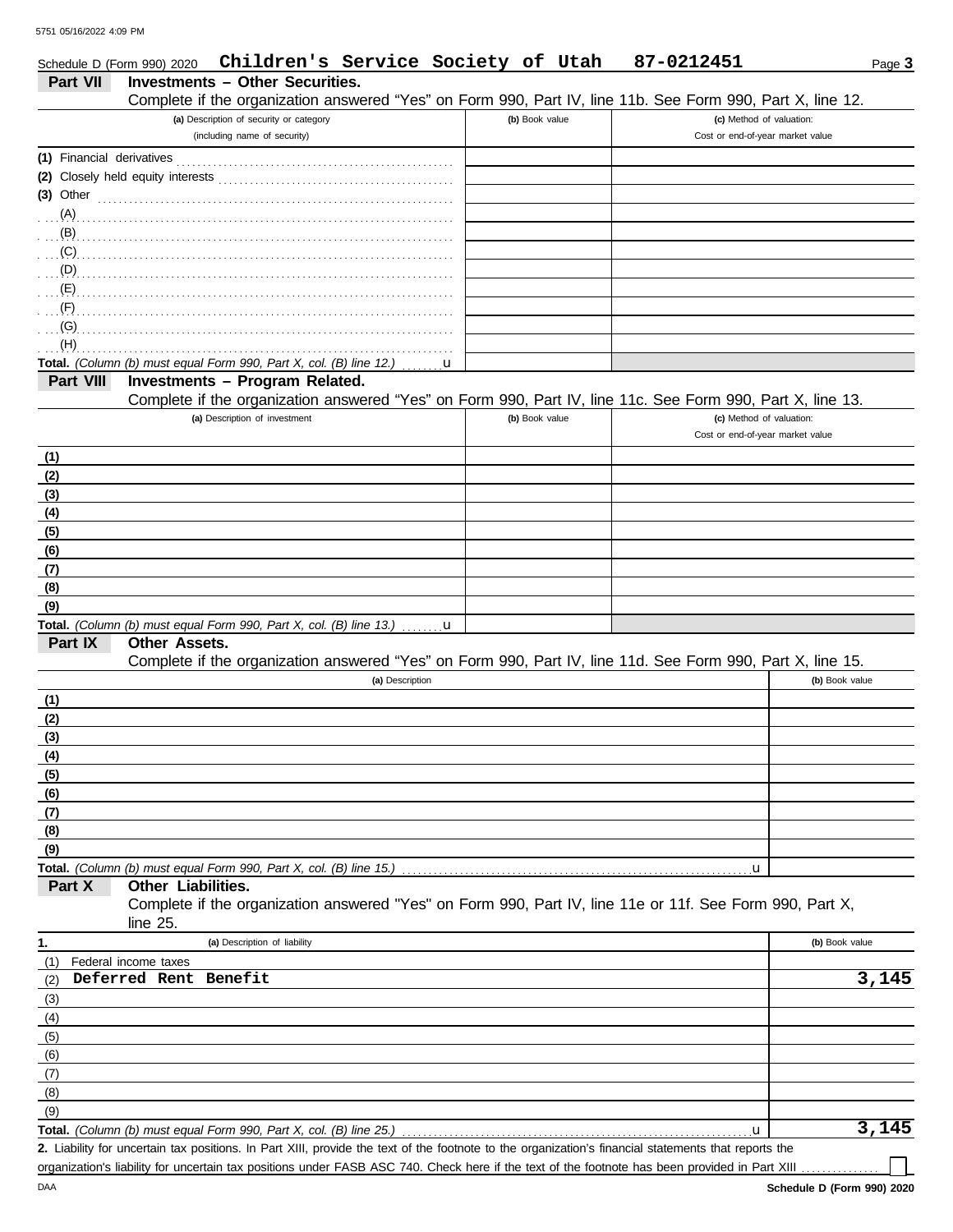| Schedule D (Form 990) 2020 Children's Service Society of Utah 87-0212451                                                                                                                                                            |                |         |              | Page 4    |
|-------------------------------------------------------------------------------------------------------------------------------------------------------------------------------------------------------------------------------------|----------------|---------|--------------|-----------|
| Reconciliation of Revenue per Audited Financial Statements With Revenue per Return.<br>Part XI                                                                                                                                      |                |         |              |           |
| Complete if the organization answered "Yes" on Form 990, Part IV, line 12a.                                                                                                                                                         |                |         |              |           |
| 1.                                                                                                                                                                                                                                  |                |         | $\mathbf{1}$ | 3,064,785 |
| Amounts included on line 1 but not on Form 990, Part VIII, line 12:<br>2                                                                                                                                                            |                |         |              |           |
| a                                                                                                                                                                                                                                   | 2a             | 167,940 |              |           |
| b                                                                                                                                                                                                                                   | 2 <sub>b</sub> |         |              |           |
| c                                                                                                                                                                                                                                   | 2c             |         |              |           |
| d                                                                                                                                                                                                                                   | <b>2d</b>      |         |              |           |
| е                                                                                                                                                                                                                                   |                |         | 2e           | 167,940   |
| 3                                                                                                                                                                                                                                   |                |         | $\mathbf{3}$ | 2,896,845 |
| Amounts included on Form 990, Part VIII, line 12, but not on line 1:<br>4                                                                                                                                                           |                |         |              |           |
| а                                                                                                                                                                                                                                   | 4а             |         |              |           |
| b                                                                                                                                                                                                                                   | 4b             |         |              |           |
| Add lines 4a and 4b<br>c                                                                                                                                                                                                            |                |         | 4с           |           |
| 5.                                                                                                                                                                                                                                  |                |         | 5            | 2,896,845 |
| Reconciliation of Expenses per Audited Financial Statements With Expenses per Return.<br>Part XII                                                                                                                                   |                |         |              |           |
| Complete if the organization answered "Yes" on Form 990, Part IV, line 12a.                                                                                                                                                         |                |         |              |           |
| Total expenses and losses per audited financial statements<br>1                                                                                                                                                                     |                |         | $\mathbf{1}$ | 2,839,843 |
| Amounts included on line 1 but not on Form 990, Part IX, line 25:<br>2                                                                                                                                                              |                |         |              |           |
| a                                                                                                                                                                                                                                   | 2a             |         |              |           |
| b                                                                                                                                                                                                                                   | 2 <sub>b</sub> |         |              |           |
| c                                                                                                                                                                                                                                   | 2c             |         |              |           |
| d                                                                                                                                                                                                                                   | 2d             |         |              |           |
| Add lines 2a through 2d [11] March 2014 [12] March 2014 [12] March 2014 [12] March 2014 [12] March 2014 [12] March 2015 [12] March 2014 [12] March 2014 [12] March 2014 [12] March 2014 [12] March 2014 [12] March 2014 [12] M<br>е |                |         | 2e           |           |
| 3                                                                                                                                                                                                                                   |                |         | $\mathbf{3}$ | 2,839,843 |
| Amounts included on Form 990, Part IX, line 25, but not on line 1:<br>4                                                                                                                                                             |                |         |              |           |
| a                                                                                                                                                                                                                                   | 4а             |         |              |           |
| b                                                                                                                                                                                                                                   | 4b             |         |              |           |
| Add lines 4a and 4b<br>c                                                                                                                                                                                                            |                |         | 4c           |           |
|                                                                                                                                                                                                                                     |                |         | 5            | 2,839,843 |
| Part XIII Supplemental Information.                                                                                                                                                                                                 |                |         |              |           |
| Provide the descriptions required for Part II, lines 3, 5, and 9; Part III, lines 1a and 4; Part IV, lines 1b and 2b; Part V, line 4; Part X, line                                                                                  |                |         |              |           |
| 2; Part XI, lines 2d and 4b; and Part XII, lines 2d and 4b. Also complete this part to provide any additional information.                                                                                                          |                |         |              |           |
| Part V, Line 4 - Intended Uses for Endowment Funds                                                                                                                                                                                  |                |         |              |           |
|                                                                                                                                                                                                                                     |                |         |              |           |
| Kappa Kappa Gamma: \$2,123                                                                                                                                                                                                          |                |         |              |           |
|                                                                                                                                                                                                                                     |                |         |              |           |
| Geneva-Kimball:<br>\$36,236                                                                                                                                                                                                         |                |         |              |           |
|                                                                                                                                                                                                                                     |                |         |              |           |
| Memorial Fund:<br>\$6,133                                                                                                                                                                                                           |                |         |              |           |
|                                                                                                                                                                                                                                     |                |         |              |           |
| Bamberger Fund:<br>\$10,925                                                                                                                                                                                                         |                |         |              |           |
|                                                                                                                                                                                                                                     |                |         |              |           |
| Rosenbaum Fund:<br>\$15,139                                                                                                                                                                                                         |                |         |              |           |
|                                                                                                                                                                                                                                     |                |         |              |           |
| Dobler:<br>\$100,000                                                                                                                                                                                                                |                |         |              |           |
|                                                                                                                                                                                                                                     |                |         |              |           |
|                                                                                                                                                                                                                                     |                |         |              |           |
|                                                                                                                                                                                                                                     |                |         |              |           |
| \$170,556<br>Total                                                                                                                                                                                                                  |                |         |              |           |
|                                                                                                                                                                                                                                     |                |         |              |           |
| All the endowments currently held require that the principal be maintained                                                                                                                                                          |                |         |              |           |
|                                                                                                                                                                                                                                     |                |         |              |           |
| intact in perpetuity with only the income to be utilized. The society has                                                                                                                                                           |                |         |              |           |
| control over the investing of the principal as designated by the donor;                                                                                                                                                             |                |         |              |           |
|                                                                                                                                                                                                                                     |                |         |              |           |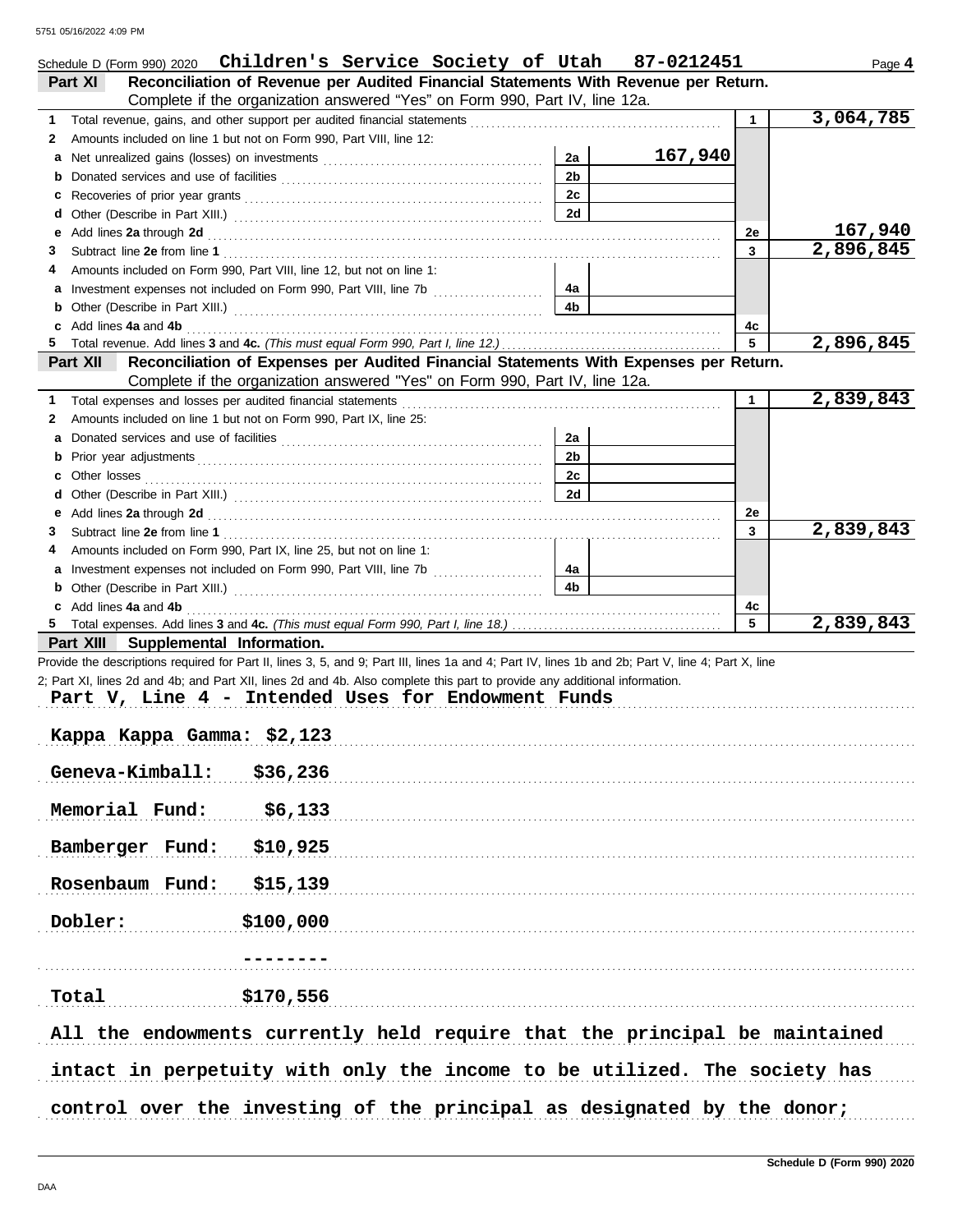| Part XIII | Schedule D (Form 990) 2020 Children's Service Society of Utah<br>Supplemental Information (continued) |  |  |  |  |  |  | 87-0212451 |  |  |                                                                            | Page 5 |
|-----------|-------------------------------------------------------------------------------------------------------|--|--|--|--|--|--|------------|--|--|----------------------------------------------------------------------------|--------|
|           |                                                                                                       |  |  |  |  |  |  |            |  |  | however, the investment income can be spent at the discretion of the board |        |
|           | of directors.                                                                                         |  |  |  |  |  |  |            |  |  |                                                                            |        |
|           |                                                                                                       |  |  |  |  |  |  |            |  |  |                                                                            |        |
|           |                                                                                                       |  |  |  |  |  |  |            |  |  |                                                                            |        |
|           |                                                                                                       |  |  |  |  |  |  |            |  |  |                                                                            |        |
|           |                                                                                                       |  |  |  |  |  |  |            |  |  |                                                                            |        |
|           |                                                                                                       |  |  |  |  |  |  |            |  |  |                                                                            |        |
|           |                                                                                                       |  |  |  |  |  |  |            |  |  |                                                                            |        |
|           |                                                                                                       |  |  |  |  |  |  |            |  |  |                                                                            |        |
|           |                                                                                                       |  |  |  |  |  |  |            |  |  |                                                                            |        |
|           |                                                                                                       |  |  |  |  |  |  |            |  |  |                                                                            |        |
|           |                                                                                                       |  |  |  |  |  |  |            |  |  |                                                                            |        |
|           |                                                                                                       |  |  |  |  |  |  |            |  |  |                                                                            |        |
|           |                                                                                                       |  |  |  |  |  |  |            |  |  |                                                                            |        |
|           |                                                                                                       |  |  |  |  |  |  |            |  |  |                                                                            |        |
|           |                                                                                                       |  |  |  |  |  |  |            |  |  |                                                                            |        |
|           |                                                                                                       |  |  |  |  |  |  |            |  |  |                                                                            |        |
|           |                                                                                                       |  |  |  |  |  |  |            |  |  |                                                                            |        |
|           |                                                                                                       |  |  |  |  |  |  |            |  |  |                                                                            | .      |
|           |                                                                                                       |  |  |  |  |  |  |            |  |  |                                                                            |        |
|           |                                                                                                       |  |  |  |  |  |  |            |  |  |                                                                            | .      |
|           |                                                                                                       |  |  |  |  |  |  |            |  |  |                                                                            | .      |
|           |                                                                                                       |  |  |  |  |  |  |            |  |  |                                                                            | .      |
|           |                                                                                                       |  |  |  |  |  |  |            |  |  |                                                                            |        |
|           |                                                                                                       |  |  |  |  |  |  |            |  |  |                                                                            |        |
|           |                                                                                                       |  |  |  |  |  |  |            |  |  |                                                                            |        |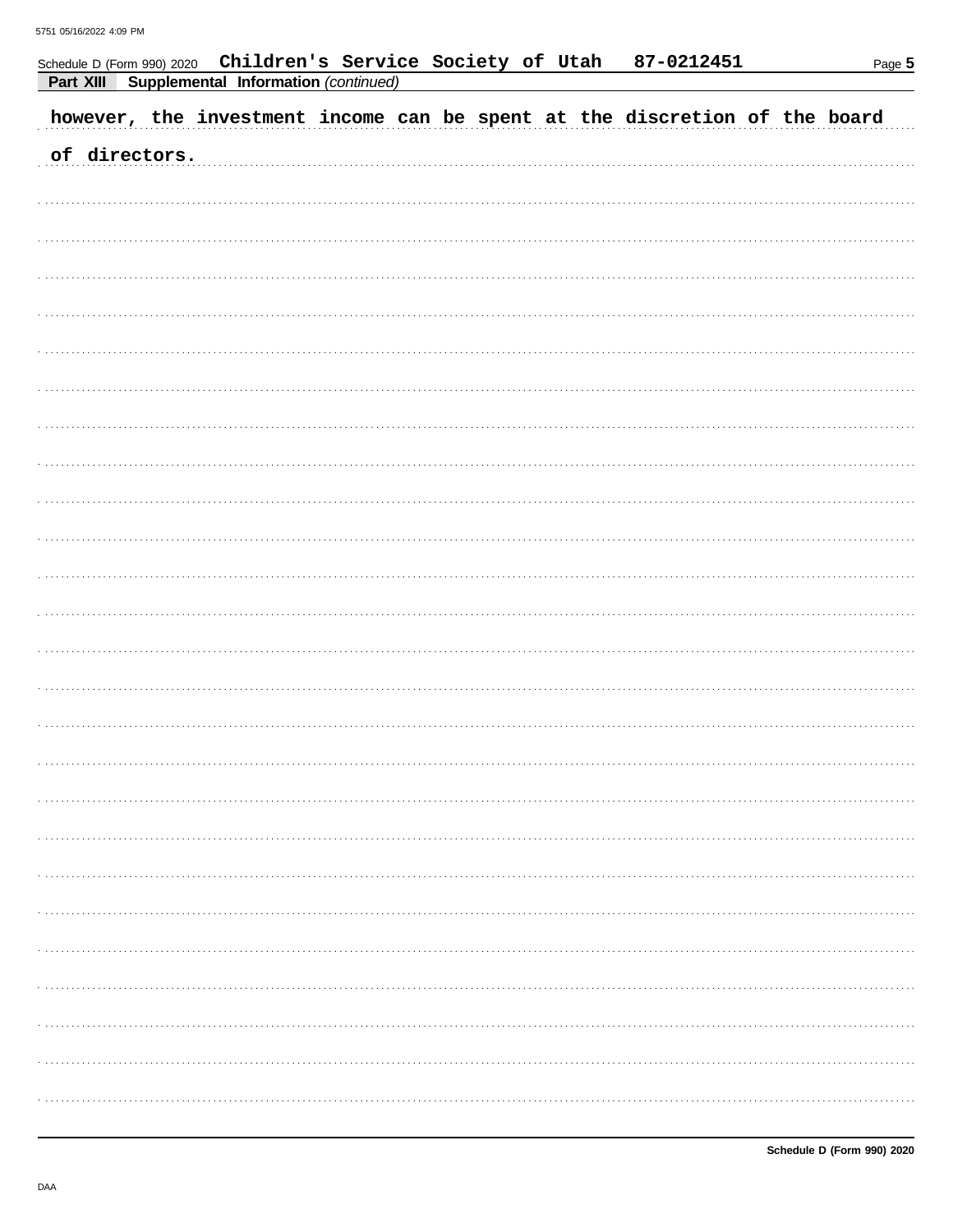# **(Form 990)**

Department of the Treasury<br>Internal Revenue Service

## **SCHEDULE M Noncash Contributions**

u **Complete if the organizations answered "Yes" on Form 990, Part IV, lines 29 or 30.** u **Attach to Form 990.**

u **Go to** *www.irs.gov/Form990* **for instructions and the latest information.**

Name of the organization **Employer identification number Employer identification number Inspection**

OMB No. 1545-0047

**2020**

**Open To Public**

| $97 - 0212451$ |  |  |  |
|----------------|--|--|--|

|          |                                                                                                                    |                               | Children's Service Society of Utah                     |                                                                                    |    |                          | 87-0212451                                                   |     |     |    |
|----------|--------------------------------------------------------------------------------------------------------------------|-------------------------------|--------------------------------------------------------|------------------------------------------------------------------------------------|----|--------------------------|--------------------------------------------------------------|-----|-----|----|
|          | <b>Types of Property</b><br>Part I                                                                                 |                               |                                                        |                                                                                    |    |                          |                                                              |     |     |    |
|          |                                                                                                                    | (a)<br>Check if<br>applicable | (b)<br>Number of contributions or<br>items contributed | (c)<br>Noncash contribution<br>amounts reported on<br>Form 990, Part VIII, line 1g |    |                          | (d)<br>Method of determining<br>noncash contribution amounts |     |     |    |
| 1        | Art - Works of art                                                                                                 |                               |                                                        |                                                                                    |    |                          |                                                              |     |     |    |
| 2        | Art - Historical treasures                                                                                         |                               |                                                        |                                                                                    |    |                          |                                                              |     |     |    |
| 3        | Art - Fractional interests                                                                                         |                               |                                                        |                                                                                    |    |                          |                                                              |     |     |    |
| 4        | Books and publications                                                                                             | $\mathbf x$                   |                                                        |                                                                                    |    | 65,465 Fair Market Value |                                                              |     |     |    |
| 5        | Clothing and household                                                                                             |                               |                                                        |                                                                                    |    |                          |                                                              |     |     |    |
|          |                                                                                                                    | X                             |                                                        | 112,735 Fair Market Value                                                          |    |                          |                                                              |     |     |    |
| 6        | Cars and other vehicles                                                                                            |                               |                                                        |                                                                                    |    |                          |                                                              |     |     |    |
| 7        | Boats and planes                                                                                                   |                               |                                                        |                                                                                    |    |                          |                                                              |     |     |    |
| 8        | Intellectual property                                                                                              |                               |                                                        |                                                                                    |    |                          |                                                              |     |     |    |
| 9        | Securities - Publicly traded                                                                                       |                               |                                                        |                                                                                    |    |                          |                                                              |     |     |    |
| 10       | Securities - Closely held stock                                                                                    |                               |                                                        |                                                                                    |    |                          |                                                              |     |     |    |
| 11       | Securities - Partnership, LLC,                                                                                     |                               |                                                        |                                                                                    |    |                          |                                                              |     |     |    |
|          | or trust interests                                                                                                 |                               |                                                        |                                                                                    |    |                          |                                                              |     |     |    |
| 12       | Securities - Miscellaneous [11111]                                                                                 |                               |                                                        |                                                                                    |    |                          |                                                              |     |     |    |
| 13       | Qualified conservation                                                                                             |                               |                                                        |                                                                                    |    |                          |                                                              |     |     |    |
|          | contribution - Historic                                                                                            |                               |                                                        |                                                                                    |    |                          |                                                              |     |     |    |
|          | structures                                                                                                         |                               |                                                        |                                                                                    |    |                          |                                                              |     |     |    |
| 14       | Qualified conservation                                                                                             |                               |                                                        |                                                                                    |    |                          |                                                              |     |     |    |
|          |                                                                                                                    |                               |                                                        |                                                                                    |    |                          |                                                              |     |     |    |
| 15       | Real estate - Residential                                                                                          |                               |                                                        |                                                                                    |    |                          |                                                              |     |     |    |
| 16       | Real estate - Commercial                                                                                           |                               |                                                        |                                                                                    |    |                          |                                                              |     |     |    |
| 17       | Real estate - Other                                                                                                |                               |                                                        |                                                                                    |    |                          |                                                              |     |     |    |
| 18       | Collectibles                                                                                                       |                               |                                                        |                                                                                    |    |                          |                                                              |     |     |    |
| 19       | Food inventory                                                                                                     |                               |                                                        |                                                                                    |    |                          |                                                              |     |     |    |
| 20       | Drugs and medical supplies                                                                                         |                               |                                                        |                                                                                    |    |                          |                                                              |     |     |    |
| 21       | Taxidermy                                                                                                          |                               |                                                        |                                                                                    |    |                          |                                                              |     |     |    |
| 22       | Historical artifacts                                                                                               |                               |                                                        |                                                                                    |    |                          |                                                              |     |     |    |
| 23       | Scientific specimens                                                                                               |                               |                                                        |                                                                                    |    |                          |                                                              |     |     |    |
| 24<br>25 | Archeological artifacts<br>Other u(School Supplies)                                                                | X                             | 1                                                      |                                                                                    |    | 10,589 Fair market value |                                                              |     |     |    |
| 26       |                                                                                                                    | X                             | 1                                                      | 18,616                                                                             |    | Fair market value        |                                                              |     |     |    |
| 27       |                                                                                                                    |                               |                                                        |                                                                                    |    |                          |                                                              |     |     |    |
| 28       | Other $\mathsf{u}$                                                                                                 |                               |                                                        |                                                                                    |    |                          |                                                              |     |     |    |
| 29       | Number of Forms 8283 received by the organization during the tax year for contributions for                        |                               |                                                        |                                                                                    |    |                          |                                                              |     |     |    |
|          | which the organization completed Form 8283, Part IV, Donee Acknowledgement [ [ [ [ [ ] ] ] ]                       |                               |                                                        |                                                                                    | 29 |                          |                                                              |     |     |    |
|          |                                                                                                                    |                               |                                                        |                                                                                    |    |                          |                                                              |     | Yes | No |
| 30a      | During the year, did the organization receive by contribution any property reported in Part I, lines 1 through     |                               |                                                        |                                                                                    |    |                          |                                                              |     |     |    |
|          | 28, that it must hold for at least three years from the date of the initial contribution, and which isn't required |                               |                                                        |                                                                                    |    |                          |                                                              |     |     |    |
|          |                                                                                                                    |                               |                                                        |                                                                                    |    |                          |                                                              | 30a |     | X  |
| b        | If "Yes," describe the arrangement in Part II.                                                                     |                               |                                                        |                                                                                    |    |                          |                                                              |     |     |    |
| 31       | Does the organization have a gift acceptance policy that requires the review of any nonstandard                    |                               |                                                        |                                                                                    |    |                          |                                                              |     |     |    |
|          | contributions?                                                                                                     |                               |                                                        |                                                                                    |    |                          |                                                              | 31  | X   |    |
| 32a      | Does the organization hire or use third parties or related organizations to solicit, process, or sell noncash      |                               |                                                        |                                                                                    |    |                          |                                                              |     |     |    |
|          | contributions?                                                                                                     |                               |                                                        |                                                                                    |    |                          |                                                              | 32a |     | X  |
| b        | If "Yes," describe in Part II.                                                                                     |                               |                                                        |                                                                                    |    |                          |                                                              |     |     |    |
| 33       | If the organization didn't report an amount in column (c) for a type of property for which column (a) is checked,  |                               |                                                        |                                                                                    |    |                          |                                                              |     |     |    |
|          | describe in Part II.                                                                                               |                               |                                                        |                                                                                    |    |                          |                                                              |     |     |    |
|          | For Paperwork Reduction Act Notice, see the Instructions for Form 990.                                             |                               |                                                        |                                                                                    |    |                          | Schedule M (Form 990) 2020                                   |     |     |    |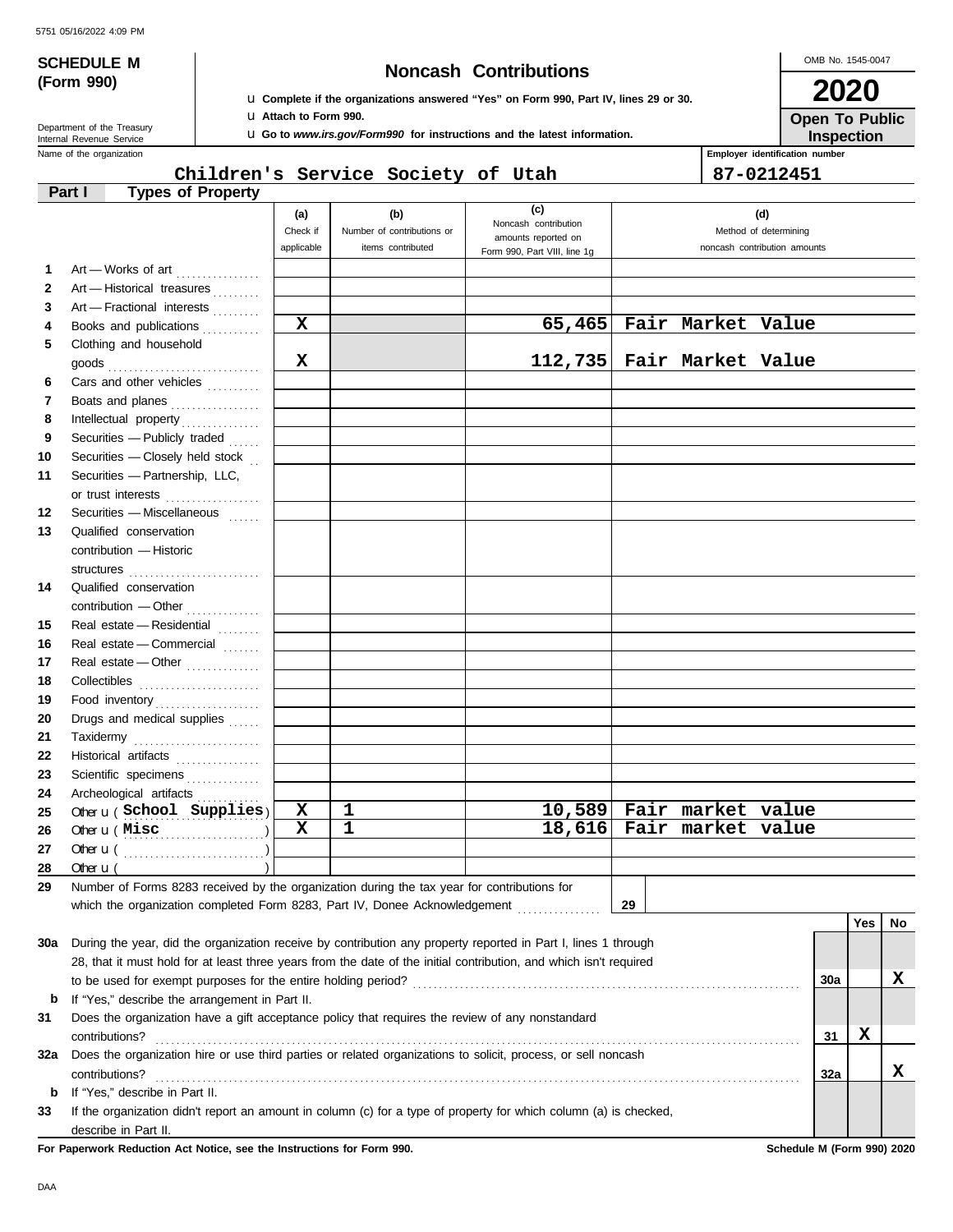|         |  |  | Schedule M (Form 990) 2020 Children's Service Society of Utah                     |  | 87-0212451 |                                                                                                                                                                                                                              | Page 2 |
|---------|--|--|-----------------------------------------------------------------------------------|--|------------|------------------------------------------------------------------------------------------------------------------------------------------------------------------------------------------------------------------------------|--------|
| Part II |  |  | or a combination of both. Also complete this part for any additional information. |  |            | Supplemental Information. Provide the information required by Part I, lines 30b, 32b, and 33, and whether<br>the organization is reporting in Part I, column (b), the number of contributions, the number of items received, |        |
|         |  |  |                                                                                   |  |            |                                                                                                                                                                                                                              |        |
|         |  |  |                                                                                   |  |            |                                                                                                                                                                                                                              |        |
|         |  |  |                                                                                   |  |            |                                                                                                                                                                                                                              |        |
|         |  |  |                                                                                   |  |            |                                                                                                                                                                                                                              |        |
|         |  |  |                                                                                   |  |            |                                                                                                                                                                                                                              |        |
|         |  |  |                                                                                   |  |            |                                                                                                                                                                                                                              |        |
|         |  |  |                                                                                   |  |            |                                                                                                                                                                                                                              |        |
|         |  |  |                                                                                   |  |            |                                                                                                                                                                                                                              |        |
|         |  |  |                                                                                   |  |            |                                                                                                                                                                                                                              |        |
|         |  |  |                                                                                   |  |            |                                                                                                                                                                                                                              |        |
|         |  |  |                                                                                   |  |            |                                                                                                                                                                                                                              |        |
|         |  |  |                                                                                   |  |            |                                                                                                                                                                                                                              |        |
|         |  |  |                                                                                   |  |            |                                                                                                                                                                                                                              |        |
|         |  |  |                                                                                   |  |            |                                                                                                                                                                                                                              |        |
|         |  |  |                                                                                   |  |            |                                                                                                                                                                                                                              |        |
|         |  |  |                                                                                   |  |            |                                                                                                                                                                                                                              |        |
|         |  |  |                                                                                   |  |            |                                                                                                                                                                                                                              |        |
|         |  |  |                                                                                   |  |            |                                                                                                                                                                                                                              |        |
|         |  |  |                                                                                   |  |            |                                                                                                                                                                                                                              |        |
|         |  |  |                                                                                   |  |            |                                                                                                                                                                                                                              |        |
|         |  |  |                                                                                   |  |            |                                                                                                                                                                                                                              |        |
|         |  |  |                                                                                   |  |            |                                                                                                                                                                                                                              |        |
|         |  |  |                                                                                   |  |            |                                                                                                                                                                                                                              |        |
|         |  |  |                                                                                   |  |            |                                                                                                                                                                                                                              |        |
|         |  |  |                                                                                   |  |            |                                                                                                                                                                                                                              |        |
|         |  |  |                                                                                   |  |            |                                                                                                                                                                                                                              |        |
|         |  |  |                                                                                   |  |            |                                                                                                                                                                                                                              |        |
|         |  |  |                                                                                   |  |            |                                                                                                                                                                                                                              |        |
|         |  |  |                                                                                   |  |            |                                                                                                                                                                                                                              |        |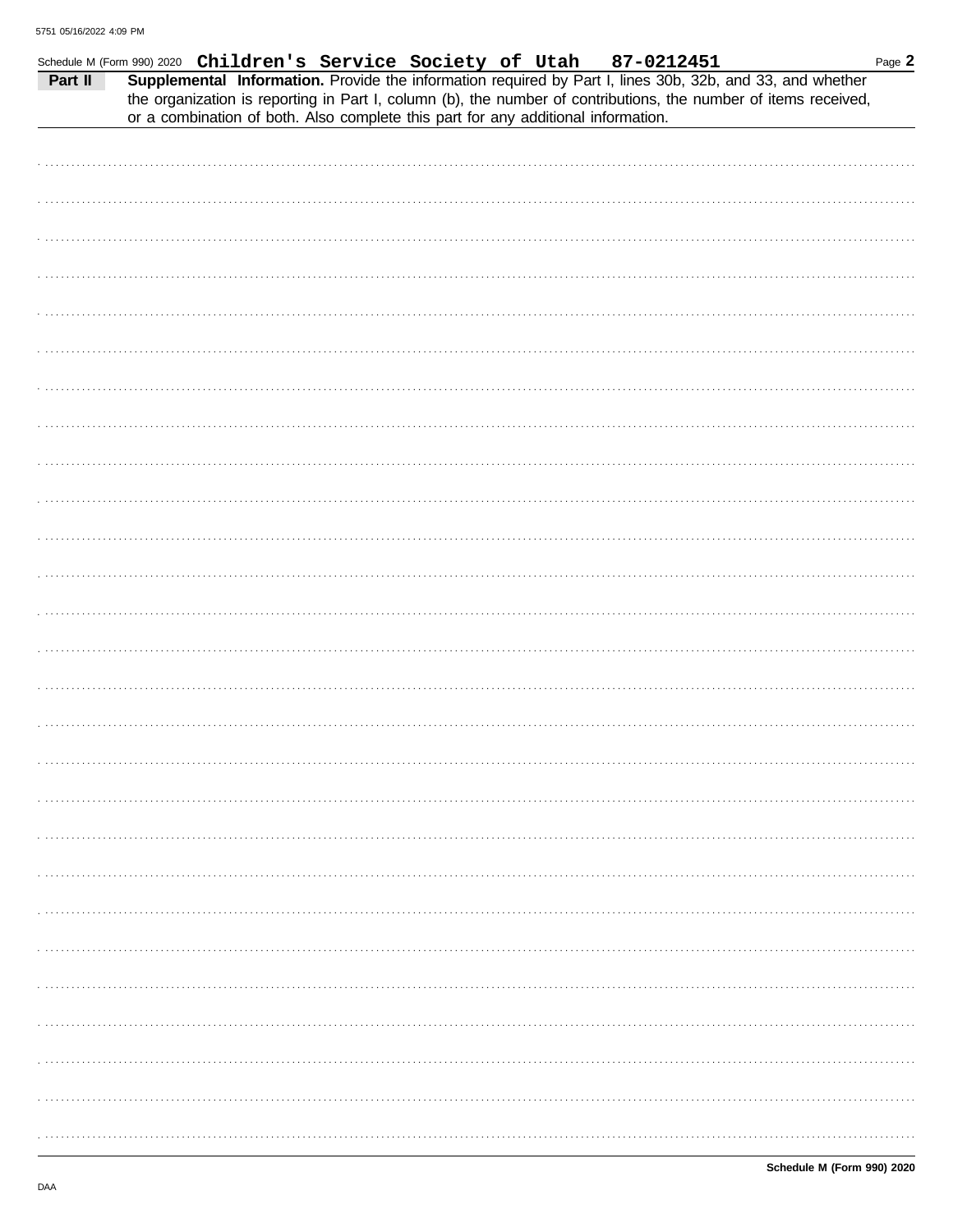| <b>SCHEDULE O</b><br>(Form 990 or 990-EZ)<br>Department of the Treasury<br>Internal Revenue Service | Supplemental Information to Form 990 or 990-EZ<br>Complete to provide information for responses to specific questions on<br>Form 990 or 990-EZ or to provide any additional information.<br>U Attach to Form 990 or 990-EZ.<br>u Go to www.irs.gov/Form990 for the latest information. |                                              |  |  |  |  |  |  |  |  |
|-----------------------------------------------------------------------------------------------------|----------------------------------------------------------------------------------------------------------------------------------------------------------------------------------------------------------------------------------------------------------------------------------------|----------------------------------------------|--|--|--|--|--|--|--|--|
| Name of the organization                                                                            | Children's Service Society of Utah                                                                                                                                                                                                                                                     | Employer identification number<br>87-0212451 |  |  |  |  |  |  |  |  |
|                                                                                                     | Form 990, Part VI, Line 11b - Organization's Process to Review Form 990                                                                                                                                                                                                                |                                              |  |  |  |  |  |  |  |  |
|                                                                                                     | A draft version of Form 990 is received by the secretary/treasurer. The                                                                                                                                                                                                                |                                              |  |  |  |  |  |  |  |  |
| finance committee meets and reviews. Any changes are discussed and                                  |                                                                                                                                                                                                                                                                                        |                                              |  |  |  |  |  |  |  |  |
|                                                                                                     | forwarded to the preparer and revisions are made.                                                                                                                                                                                                                                      |                                              |  |  |  |  |  |  |  |  |
|                                                                                                     |                                                                                                                                                                                                                                                                                        |                                              |  |  |  |  |  |  |  |  |
|                                                                                                     | Form 990, Part VI, Line 12c - Enforcement of Conflicts Policy                                                                                                                                                                                                                          |                                              |  |  |  |  |  |  |  |  |
|                                                                                                     | Board members and employees are required to complete a form which would                                                                                                                                                                                                                |                                              |  |  |  |  |  |  |  |  |
|                                                                                                     | indicate if they have or would have a conflict of interest with the                                                                                                                                                                                                                    |                                              |  |  |  |  |  |  |  |  |
| organization's operations.                                                                          |                                                                                                                                                                                                                                                                                        |                                              |  |  |  |  |  |  |  |  |
|                                                                                                     |                                                                                                                                                                                                                                                                                        |                                              |  |  |  |  |  |  |  |  |
|                                                                                                     | Form 990, Part VI, Line 15a - Compensation Process for Top Official                                                                                                                                                                                                                    |                                              |  |  |  |  |  |  |  |  |
|                                                                                                     | When an employee is hired, compensation is generally established by what                                                                                                                                                                                                               |                                              |  |  |  |  |  |  |  |  |
|                                                                                                     | has been paid in the past for that position. Human Resources will advise                                                                                                                                                                                                               |                                              |  |  |  |  |  |  |  |  |
|                                                                                                     | the supervisor of comparable salaries if the position or compensation is                                                                                                                                                                                                               |                                              |  |  |  |  |  |  |  |  |
| not very clear.                                                                                     |                                                                                                                                                                                                                                                                                        |                                              |  |  |  |  |  |  |  |  |
|                                                                                                     | The executive committee of the Board of Directors reviews and evaluates the                                                                                                                                                                                                            |                                              |  |  |  |  |  |  |  |  |
|                                                                                                     | agency executive director for compensation purposes.                                                                                                                                                                                                                                   |                                              |  |  |  |  |  |  |  |  |
|                                                                                                     | The accounting director and program directors are evaluated by the                                                                                                                                                                                                                     |                                              |  |  |  |  |  |  |  |  |
| executive director.                                                                                 |                                                                                                                                                                                                                                                                                        |                                              |  |  |  |  |  |  |  |  |
|                                                                                                     | Performance evaluations are performed semi-annually with compensation                                                                                                                                                                                                                  |                                              |  |  |  |  |  |  |  |  |
|                                                                                                     | changes generally done in the spring. All compensation must be approved                                                                                                                                                                                                                |                                              |  |  |  |  |  |  |  |  |
|                                                                                                     | prior to final budget preparations.                                                                                                                                                                                                                                                    |                                              |  |  |  |  |  |  |  |  |
|                                                                                                     |                                                                                                                                                                                                                                                                                        |                                              |  |  |  |  |  |  |  |  |
|                                                                                                     | Form 990, Part VI, Line 15b - Compensation Process for Officers                                                                                                                                                                                                                        |                                              |  |  |  |  |  |  |  |  |
| Same as above                                                                                       |                                                                                                                                                                                                                                                                                        |                                              |  |  |  |  |  |  |  |  |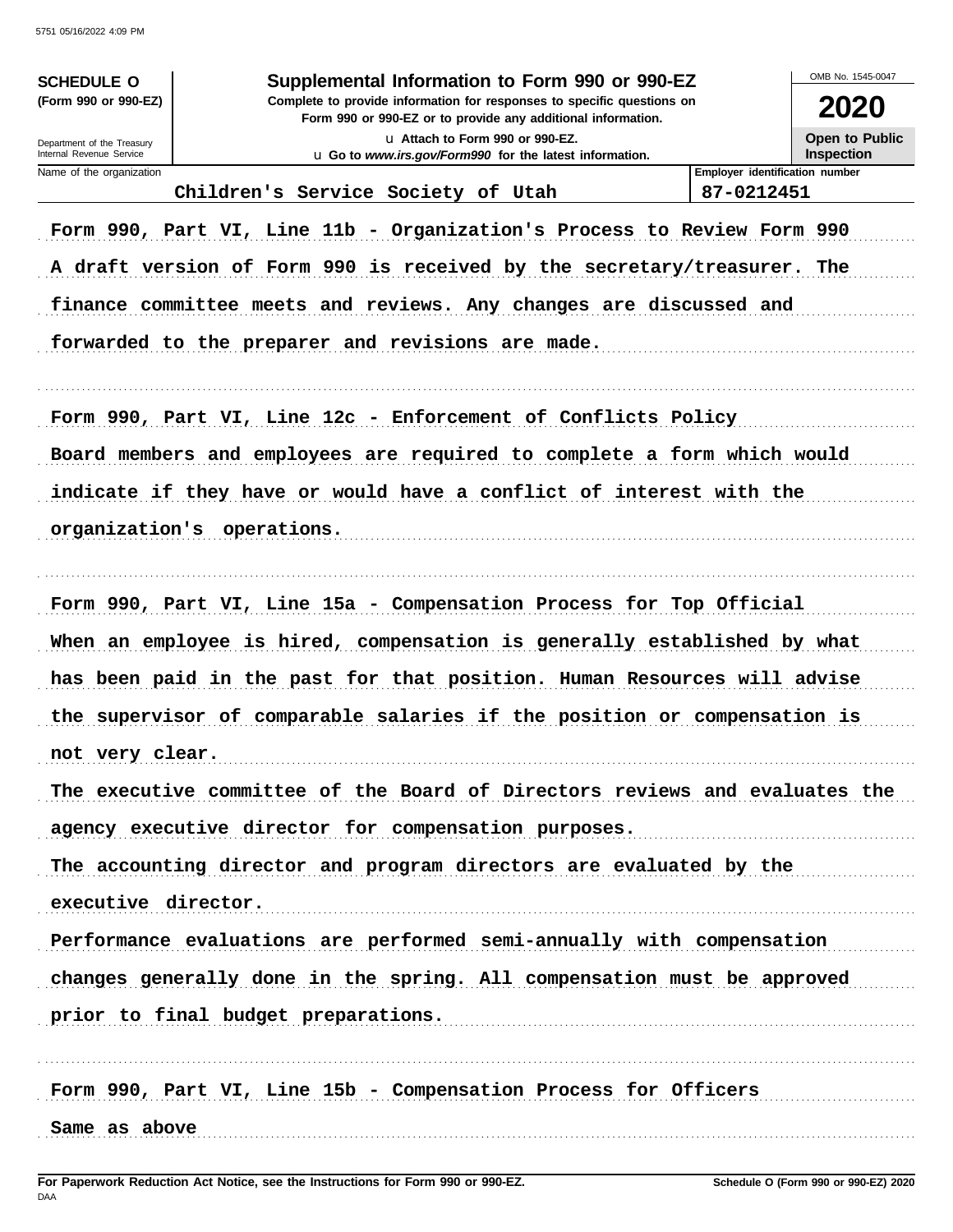| Schedule O (Form 990 or 990-EZ) 2020<br>Name of the organization        | Page 2                                       |
|-------------------------------------------------------------------------|----------------------------------------------|
| Children's Service Society of Utah                                      | Employer identification number<br>87-0212451 |
|                                                                         |                                              |
|                                                                         |                                              |
|                                                                         |                                              |
| Form 990, Part VI, Line 19 - Governing Documents Disclosure Explanation |                                              |
| Documents available upon request.                                       |                                              |
|                                                                         |                                              |
|                                                                         |                                              |
|                                                                         |                                              |
|                                                                         |                                              |
|                                                                         |                                              |
|                                                                         |                                              |
|                                                                         |                                              |
|                                                                         |                                              |
|                                                                         |                                              |
|                                                                         |                                              |
|                                                                         |                                              |
|                                                                         |                                              |
|                                                                         |                                              |
|                                                                         |                                              |
|                                                                         |                                              |
|                                                                         |                                              |
|                                                                         |                                              |
|                                                                         |                                              |
|                                                                         |                                              |
|                                                                         |                                              |
|                                                                         |                                              |
|                                                                         |                                              |
|                                                                         |                                              |
|                                                                         |                                              |
|                                                                         |                                              |
|                                                                         |                                              |
|                                                                         |                                              |
|                                                                         |                                              |
|                                                                         |                                              |
|                                                                         |                                              |
|                                                                         |                                              |
|                                                                         |                                              |
|                                                                         |                                              |
|                                                                         |                                              |
|                                                                         |                                              |
|                                                                         |                                              |
|                                                                         |                                              |
|                                                                         |                                              |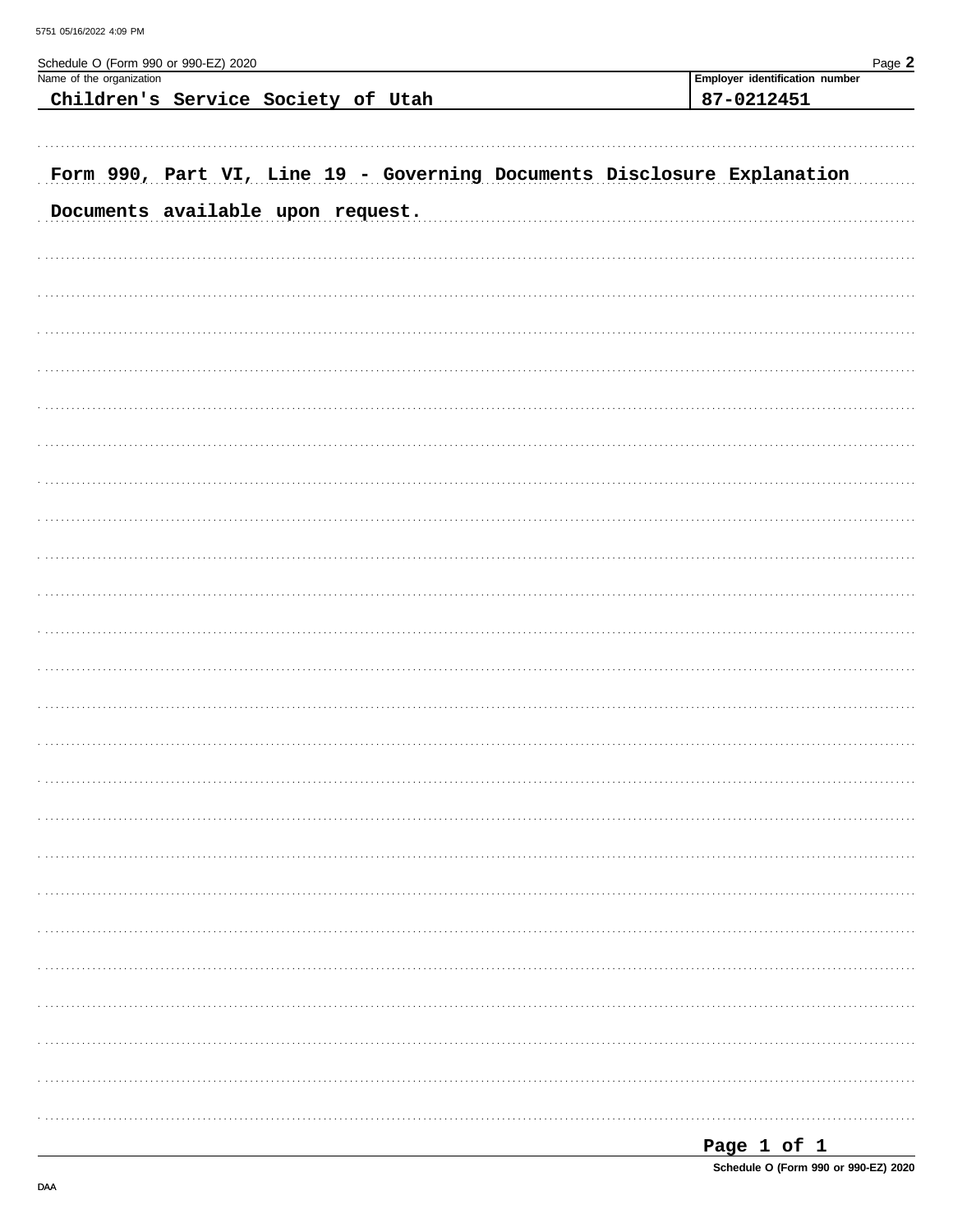Internal Revenue Service Department of the Treasury

**(Form 990 or 990-EZ)**

## **SCHEDULE A Public Charity Status and Public Support**

**Complete if the organization is a section 501(c)(3) organization or a section 4947(a)(1) nonexempt charitable trust.**

u **Attach to Form 990 or Form 990-EZ.**

u **Go to** *www.irs.gov/Form990* **for instructions and the latest information.**

| OMB No. 1545-0047 |
|-------------------|
| Y٨                |

|  | <b>Open to Public</b> |
|--|-----------------------|
|  | <b>Inspection</b>     |

|        | Name of the organization                                                                                                       |                                                                        |                                                                                                                                                                                                                                                        |     |                          |                        | Employer identification number |  |  |  |
|--------|--------------------------------------------------------------------------------------------------------------------------------|------------------------------------------------------------------------|--------------------------------------------------------------------------------------------------------------------------------------------------------------------------------------------------------------------------------------------------------|-----|--------------------------|------------------------|--------------------------------|--|--|--|
|        |                                                                                                                                |                                                                        | Children's Service Society of Utah                                                                                                                                                                                                                     |     |                          |                        | 87-0212451                     |  |  |  |
| Part I |                                                                                                                                |                                                                        | Reason for Public Charity Status. (All organizations must complete this part.) See instructions.                                                                                                                                                       |     |                          |                        |                                |  |  |  |
|        |                                                                                                                                |                                                                        | The organization is not a private foundation because it is: (For lines 1 through 12, check only one box.)                                                                                                                                              |     |                          |                        |                                |  |  |  |
| 1      |                                                                                                                                |                                                                        | A church, convention of churches, or association of churches described in section 170(b)(1)(A)(i).                                                                                                                                                     |     |                          |                        |                                |  |  |  |
| 2      |                                                                                                                                |                                                                        | A school described in section 170(b)(1)(A)(ii). (Attach Schedule E (Form 990 or 990-EZ).)                                                                                                                                                              |     |                          |                        |                                |  |  |  |
| 3      | A hospital or a cooperative hospital service organization described in section 170(b)(1)(A)(iii).                              |                                                                        |                                                                                                                                                                                                                                                        |     |                          |                        |                                |  |  |  |
| 4      |                                                                                                                                |                                                                        | A medical research organization operated in conjunction with a hospital described in section 170(b)(1)(A)(iii). Enter the hospital's name,                                                                                                             |     |                          |                        |                                |  |  |  |
|        | city, and state:                                                                                                               |                                                                        |                                                                                                                                                                                                                                                        |     |                          |                        |                                |  |  |  |
|        | 5<br>An organization operated for the benefit of a college or university owned or operated by a governmental unit described in |                                                                        |                                                                                                                                                                                                                                                        |     |                          |                        |                                |  |  |  |
|        | section 170(b)(1)(A)(iv). (Complete Part II.)                                                                                  |                                                                        |                                                                                                                                                                                                                                                        |     |                          |                        |                                |  |  |  |
| 6      | A federal, state, or local government or governmental unit described in section 170(b)(1)(A)(v).                               |                                                                        |                                                                                                                                                                                                                                                        |     |                          |                        |                                |  |  |  |
| X<br>7 |                                                                                                                                |                                                                        | An organization that normally receives a substantial part of its support from a governmental unit or from the general public                                                                                                                           |     |                          |                        |                                |  |  |  |
|        |                                                                                                                                | described in section 170(b)(1)(A)(vi). (Complete Part II.)             |                                                                                                                                                                                                                                                        |     |                          |                        |                                |  |  |  |
| 8      |                                                                                                                                |                                                                        | A community trust described in section 170(b)(1)(A)(vi). (Complete Part II.)                                                                                                                                                                           |     |                          |                        |                                |  |  |  |
| 9      |                                                                                                                                |                                                                        | An agricultural research organization described in section 170(b)(1)(A)(ix) operated in conjunction with a land-grant college                                                                                                                          |     |                          |                        |                                |  |  |  |
|        |                                                                                                                                |                                                                        | or university or a non-land-grant college of agriculture (see instructions). Enter the name, city, and state of the college or                                                                                                                         |     |                          |                        |                                |  |  |  |
|        | university:                                                                                                                    |                                                                        |                                                                                                                                                                                                                                                        |     |                          |                        |                                |  |  |  |
| 10     |                                                                                                                                |                                                                        | An organization that normally receives: (1) more than 33 1/3% of its support from contributions, membership fees, and gross                                                                                                                            |     |                          |                        |                                |  |  |  |
|        |                                                                                                                                |                                                                        | receipts from activities related to its exempt functions, subject to certain exceptions; and (2) no more than 331/3% of its<br>support from gross investment income and unrelated business taxable income (less section 511 tax) from businesses       |     |                          |                        |                                |  |  |  |
|        |                                                                                                                                |                                                                        | acquired by the organization after June 30, 1975. See section 509(a)(2). (Complete Part III.)                                                                                                                                                          |     |                          |                        |                                |  |  |  |
| 11     |                                                                                                                                |                                                                        | An organization organized and operated exclusively to test for public safety. See section 509(a)(4).                                                                                                                                                   |     |                          |                        |                                |  |  |  |
| 12     |                                                                                                                                |                                                                        | An organization organized and operated exclusively for the benefit of, to perform the functions of, or to carry out the purposes                                                                                                                       |     |                          |                        |                                |  |  |  |
|        |                                                                                                                                |                                                                        | of one or more publicly supported organizations described in section 509(a)(1) or section 509(a)(2). See section 509(a)(3).                                                                                                                            |     |                          |                        |                                |  |  |  |
|        |                                                                                                                                |                                                                        | Check the box in lines 12a through 12d that describes the type of supporting organization and complete lines 12e, 12f, and 12g.                                                                                                                        |     |                          |                        |                                |  |  |  |
| а      |                                                                                                                                |                                                                        | Type I. A supporting organization operated, supervised, or controlled by its supported organization(s), typically by giving                                                                                                                            |     |                          |                        |                                |  |  |  |
|        |                                                                                                                                |                                                                        | the supported organization(s) the power to regularly appoint or elect a majority of the directors or trustees of the                                                                                                                                   |     |                          |                        |                                |  |  |  |
|        |                                                                                                                                |                                                                        | supporting organization. You must complete Part IV, Sections A and B.                                                                                                                                                                                  |     |                          |                        |                                |  |  |  |
| b      |                                                                                                                                |                                                                        | <b>Type II.</b> A supporting organization supervised or controlled in connection with its supported organization(s), by having<br>control or management of the supporting organization vested in the same persons that control or manage the supported |     |                          |                        |                                |  |  |  |
|        |                                                                                                                                | organization(s). You must complete Part IV, Sections A and C.          |                                                                                                                                                                                                                                                        |     |                          |                        |                                |  |  |  |
| с      |                                                                                                                                |                                                                        | Type III functionally integrated. A supporting organization operated in connection with, and functionally integrated with,                                                                                                                             |     |                          |                        |                                |  |  |  |
|        |                                                                                                                                |                                                                        | its supported organization(s) (see instructions). You must complete Part IV, Sections A, D, and E.                                                                                                                                                     |     |                          |                        |                                |  |  |  |
| d      |                                                                                                                                |                                                                        | Type III non-functionally integrated. A supporting organization operated in connection with its supported organization(s)                                                                                                                              |     |                          |                        |                                |  |  |  |
|        |                                                                                                                                |                                                                        | that is not functionally integrated. The organization generally must satisfy a distribution requirement and an attentiveness                                                                                                                           |     |                          |                        |                                |  |  |  |
|        |                                                                                                                                |                                                                        | requirement (see instructions). You must complete Part IV, Sections A and D, and Part V.                                                                                                                                                               |     |                          |                        |                                |  |  |  |
| е      |                                                                                                                                |                                                                        | Check this box if the organization received a written determination from the IRS that it is a Type I, Type II, Type III<br>functionally integrated, or Type III non-functionally integrated supporting organization.                                   |     |                          |                        |                                |  |  |  |
|        |                                                                                                                                | Enter the number of supported organizations                            |                                                                                                                                                                                                                                                        |     |                          |                        |                                |  |  |  |
| g      |                                                                                                                                | Provide the following information about the supported organization(s). |                                                                                                                                                                                                                                                        |     |                          |                        |                                |  |  |  |
|        | (i) Name of supported                                                                                                          | (ii) EIN                                                               | (iii) Type of organization                                                                                                                                                                                                                             |     | (iv) Is the organization | (v) Amount of monetary | (vi) Amount of                 |  |  |  |
|        | organization                                                                                                                   |                                                                        | (described on lines 1-10                                                                                                                                                                                                                               |     | listed in your governing | support (see           | other support (see             |  |  |  |
|        |                                                                                                                                |                                                                        | above (see instructions))                                                                                                                                                                                                                              |     | document?                | instructions)          | instructions)                  |  |  |  |
|        |                                                                                                                                |                                                                        |                                                                                                                                                                                                                                                        | Yes | No                       |                        |                                |  |  |  |
| (A)    |                                                                                                                                |                                                                        |                                                                                                                                                                                                                                                        |     |                          |                        |                                |  |  |  |
|        |                                                                                                                                |                                                                        |                                                                                                                                                                                                                                                        |     |                          |                        |                                |  |  |  |
| (B)    |                                                                                                                                |                                                                        |                                                                                                                                                                                                                                                        |     |                          |                        |                                |  |  |  |
|        |                                                                                                                                |                                                                        |                                                                                                                                                                                                                                                        |     |                          |                        |                                |  |  |  |
| (C)    |                                                                                                                                |                                                                        |                                                                                                                                                                                                                                                        |     |                          |                        |                                |  |  |  |
|        |                                                                                                                                |                                                                        |                                                                                                                                                                                                                                                        |     |                          |                        |                                |  |  |  |
| (D)    |                                                                                                                                |                                                                        |                                                                                                                                                                                                                                                        |     |                          |                        |                                |  |  |  |
|        |                                                                                                                                |                                                                        |                                                                                                                                                                                                                                                        |     |                          |                        |                                |  |  |  |
| (E)    |                                                                                                                                |                                                                        |                                                                                                                                                                                                                                                        |     |                          |                        |                                |  |  |  |

**For Paperwork Reduction Act Notice, see the Instructions for Form 990 or 990-EZ.**

**Schedule A (Form 990 or 990-EZ) 2020**

**Total**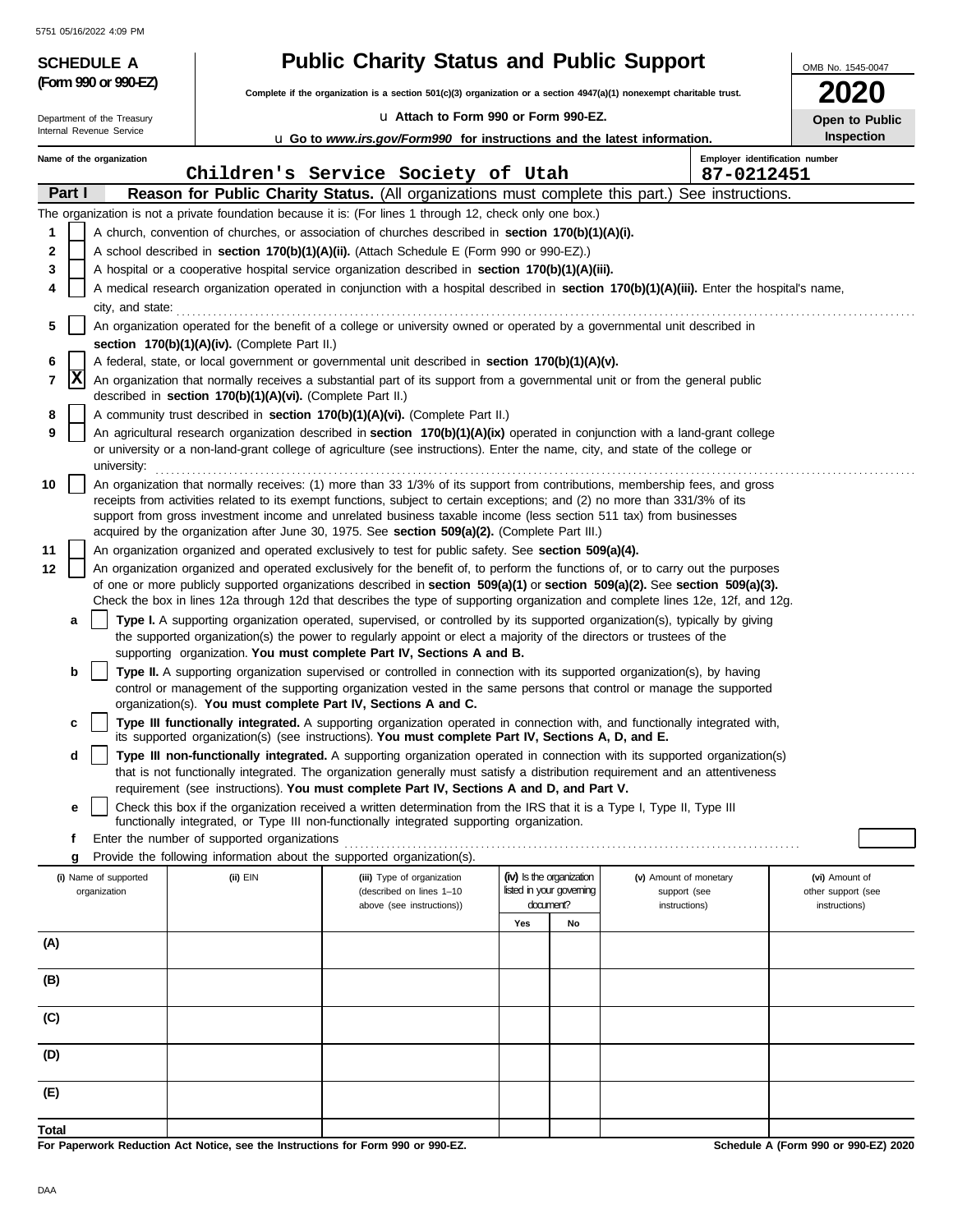## **Section A. Public Support** Schedule A (Form 990 or 990-EZ) 2020 Page **2 Children's Service Society of Utah 87-0212451** (Complete only if you checked the box on line 5, 7, or 8 of Part I or if the organization failed to qualify under Part II Support Schedule for Organizations Described in Sections 170(b)(1)(A)(iv) and 170(b)(1)(A)(vi) Part III. If the organization fails to qualify under the tests listed below, please complete Part III.)

|              | Calendar year (or fiscal year beginning in)<br>u                                                                                                                                                                                                                     | (a) 2016  | (b) 2017   | $(c)$ 2018 | $(d)$ 2019 | (e) 2020                             | (f) Total                       |
|--------------|----------------------------------------------------------------------------------------------------------------------------------------------------------------------------------------------------------------------------------------------------------------------|-----------|------------|------------|------------|--------------------------------------|---------------------------------|
| 1            | Gifts, grants, contributions, and<br>membership fees received. (Do not<br>include any "unusual grants.")                                                                                                                                                             | 2,413,432 | 1,975,802  | 2,408,706  | 2,355,948  | 2,820,492                            | 11,974,380                      |
| $\mathbf{2}$ | Tax revenues levied for the<br>organization's benefit and either paid<br>to or expended on its behalf                                                                                                                                                                |           |            |            |            |                                      |                                 |
| 3            | The value of services or facilities<br>furnished by a governmental unit to the<br>organization without charge                                                                                                                                                        |           |            |            |            |                                      |                                 |
| 4            | Total. Add lines 1 through 3<br><u>.</u><br>.                                                                                                                                                                                                                        | 2,413,432 | 1,975,802  | 2,408,706  | 2,355,948  | 2,820,492                            | 11,974,380                      |
| 5            | The portion of total contributions by<br>each person (other than a<br>governmental unit or publicly<br>supported organization) included on<br>line 1 that exceeds 2% of the amount<br>shown on line 11, column (f) $\ldots$                                          |           |            |            |            |                                      |                                 |
| 6            | <b>Public support.</b> Subtract line 5 from line 4                                                                                                                                                                                                                   |           |            |            |            |                                      | 11,974,380                      |
|              | <b>Section B. Total Support</b>                                                                                                                                                                                                                                      |           |            |            |            |                                      |                                 |
|              | Calendar year (or fiscal year beginning in)<br>$\mathbf{u}$                                                                                                                                                                                                          | (a) 2016  | (b) $2017$ | $(c)$ 2018 | $(d)$ 2019 | (e) 2020                             | (f) Total                       |
| 7            | Amounts from line 4                                                                                                                                                                                                                                                  | 2,413,432 | 1,975,802  | 2,408,706  | 2,355,948  | 2,820,492                            | 11,974,380                      |
| 8            | Gross income from interest, dividends,<br>payments received on securities loans,<br>rents, royalties, and income from<br>similar sources                                                                                                                             | 12,006    | 14,417     | 19,450     | 17,595     | 19,559                               | 83,027                          |
| 9            | Net income from unrelated business<br>activities, whether or not the business<br>is regularly carried on $\ldots$ , $\ldots$ , $\ldots$                                                                                                                              |           |            | 2,253      |            | $\mathbf{0}$                         | 2,253                           |
| 10           | Other income. Do not include gain or<br>loss from the sale of capital assets<br>(Explain in Part VI.)                                                                                                                                                                |           |            |            |            |                                      |                                 |
| 11           | Total support. Add lines 7 through 10                                                                                                                                                                                                                                |           |            |            |            |                                      | 12,059,660                      |
| 12           | Gross receipts from related activities, etc. (see instructions)                                                                                                                                                                                                      |           |            |            |            | 12                                   | 248,492                         |
| 13           | First 5 years. If the Form 990 is for the organization's first, second, third, fourth, or fifth tax year as a section 501(c)(3)                                                                                                                                      |           |            |            |            |                                      |                                 |
|              | organization, check this box and stop here <b>construction</b> and construction of the construction of the box and stop here construction and construction of the construction of the construction of the construction of the const                                  |           |            |            |            |                                      |                                 |
|              | Section C. Computation of Public Support Percentage                                                                                                                                                                                                                  |           |            |            |            |                                      |                                 |
| 14           | Public support percentage for 2020 (line 6, column (f) divided by line 11, column (f)) [[[[[[[[[[[[[[[[[[[[[[                                                                                                                                                        |           |            |            |            | 14                                   | 99.29%                          |
| 15           |                                                                                                                                                                                                                                                                      |           |            |            |            | 15                                   | 99.38%                          |
| 16a          | 33 1/3% support test-2020. If the organization did not check the box on line 13, and line 14 is 33 1/3% or more, check this                                                                                                                                          |           |            |            |            |                                      |                                 |
|              | box and stop here. The organization qualifies as a publicly supported organization                                                                                                                                                                                   |           |            |            |            |                                      | $\blacktriangleright \boxed{X}$ |
| b            | 33 1/3% support test—2019. If the organization did not check a box on line 13 or 16a, and line 15 is 33 1/3% or more, check                                                                                                                                          |           |            |            |            |                                      |                                 |
|              | this box and stop here. The organization qualifies as a publicly supported organization                                                                                                                                                                              |           |            |            |            |                                      |                                 |
| 17а          | 10%-facts-and-circumstances test-2020. If the organization did not check a box on line 13, 16a, or 16b, and line 14 is                                                                                                                                               |           |            |            |            |                                      |                                 |
|              | 10% or more, and if the organization meets the "facts-and-circumstances" test, check this box and stop here. Explain in<br>Part VI how the organization meets the "facts-and-circumstances" test. The organization qualifies as a publicly supported<br>organization |           |            |            |            |                                      |                                 |
| b            | 10%-facts-and-circumstances test-2019. If the organization did not check a box on line 13, 16a, 16b, or 17a, and line                                                                                                                                                |           |            |            |            |                                      |                                 |
|              | 15 is 10% or more, and if the organization meets the "facts-and-circumstances" test, check this box and stop here. Explain                                                                                                                                           |           |            |            |            |                                      |                                 |
|              | in Part VI how the organization meets the "facts-and-circumstances" test. The organization qualifies as a publicly supported                                                                                                                                         |           |            |            |            |                                      |                                 |
|              | organization                                                                                                                                                                                                                                                         |           |            |            |            |                                      |                                 |
| 18           | Private foundation. If the organization did not check a box on line 13, 16a, 16b, 17a, or 17b, check this box and see<br>instructions                                                                                                                                |           |            |            |            |                                      |                                 |
|              |                                                                                                                                                                                                                                                                      |           |            |            |            | Schedule A (Form 990 or 990-EZ) 2020 |                                 |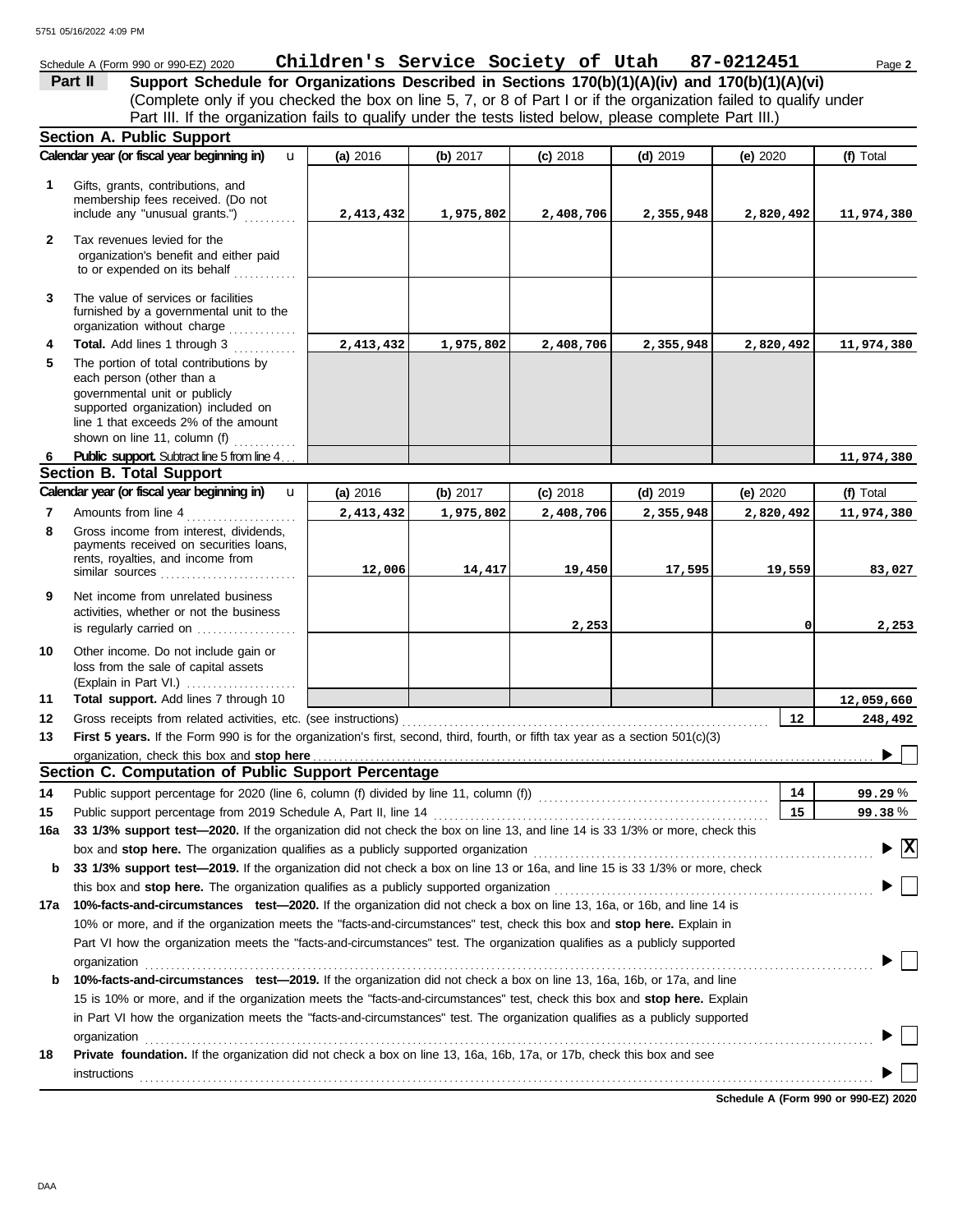|              | Schedule A (Form 990 or 990-EZ) 2020                                                                                                                                                                                                                                                    |          |          | Children's Service Society of Utah |            | 87-0212451 | Page 3    |
|--------------|-----------------------------------------------------------------------------------------------------------------------------------------------------------------------------------------------------------------------------------------------------------------------------------------|----------|----------|------------------------------------|------------|------------|-----------|
| Part III     | Support Schedule for Organizations Described in Section 509(a)(2)<br>(Complete only if you checked the box on line 10 of Part I or if the organization failed to qualify under Part II.<br>If the organization fails to qualify under the tests listed below, please complete Part II.) |          |          |                                    |            |            |           |
|              | <b>Section A. Public Support</b><br>Calendar year (or fiscal year beginning in)                                                                                                                                                                                                         |          |          |                                    |            |            |           |
|              | u<br>Gifts, grants, contributions, and membership fees                                                                                                                                                                                                                                  | (a) 2016 | (b) 2017 | $(c)$ 2018                         | $(d)$ 2019 | (e) $2020$ | (f) Total |
| 1            | received. (Do not include any "unusual grants.")                                                                                                                                                                                                                                        |          |          |                                    |            |            |           |
| $\mathbf{2}$ | Gross receipts from admissions, merchandise<br>sold or services performed, or facilities<br>furnished in any activity that is related to the<br>organization's tax-exempt purpose                                                                                                       |          |          |                                    |            |            |           |
| 3            | Gross receipts from activities that are not an<br>unrelated trade or business under section 513                                                                                                                                                                                         |          |          |                                    |            |            |           |
| 4            | Tax revenues levied for the<br>organization's benefit and either paid<br>to or expended on its behalf                                                                                                                                                                                   |          |          |                                    |            |            |           |
| 5            | The value of services or facilities<br>furnished by a governmental unit to the<br>organization without charge                                                                                                                                                                           |          |          |                                    |            |            |           |
| 6            | Total. Add lines 1 through 5                                                                                                                                                                                                                                                            |          |          |                                    |            |            |           |
| 7a           | Amounts included on lines 1, 2, and 3<br>received from disqualified persons                                                                                                                                                                                                             |          |          |                                    |            |            |           |
| b            | Amounts induded on lines 2 and 3<br>received from other than disqualified<br>persons that exceed the greater of \$5,000<br>or 1% of the amount on line 13 for the year                                                                                                                  |          |          |                                    |            |            |           |
| c            | Add lines 7a and 7b                                                                                                                                                                                                                                                                     |          |          |                                    |            |            |           |
| 8            | Public support. (Subtract line 7c from                                                                                                                                                                                                                                                  |          |          |                                    |            |            |           |
|              | Section B. Total Support                                                                                                                                                                                                                                                                |          |          |                                    |            |            |           |
|              | Calendar year (or fiscal year beginning in)<br>u                                                                                                                                                                                                                                        | (a) 2016 | (b) 2017 | $(c)$ 2018                         | $(d)$ 2019 | (e) 2020   | (f) Total |
| 9            | Amounts from line 6                                                                                                                                                                                                                                                                     |          |          |                                    |            |            |           |
| 10a          | Gross income from interest, dividends,<br>payments received on securities loans, rents,<br>royalties, and income from similar sources                                                                                                                                                   |          |          |                                    |            |            |           |
| b            | Unrelated business taxable income (less<br>section 511 taxes) from businesses<br>acquired after June 30, 1975                                                                                                                                                                           |          |          |                                    |            |            |           |
| c            | Add lines 10a and 10b $\ldots$ , $\ldots$                                                                                                                                                                                                                                               |          |          |                                    |            |            |           |
| 11           | Net income from unrelated business<br>activities not included in line 10b, whether<br>or not the business is regularly carried on                                                                                                                                                       |          |          |                                    |            |            |           |
| 12           | Other income. Do not include gain or<br>loss from the sale of capital assets<br>(Explain in Part VI.)                                                                                                                                                                                   |          |          |                                    |            |            |           |
| 13           | Total support. (Add lines 9, 10c, 11,                                                                                                                                                                                                                                                   |          |          |                                    |            |            |           |
| 14           | First 5 years. If the Form 990 is for the organization's first, second, third, fourth, or fifth tax year as a section 501(c)(3)                                                                                                                                                         |          |          |                                    |            |            |           |
|              | Section C. Computation of Public Support Percentage                                                                                                                                                                                                                                     |          |          |                                    |            |            |           |
|              |                                                                                                                                                                                                                                                                                         |          |          |                                    |            | 15         |           |
| 15           | Public support percentage for 2020 (line 8, column (f), divided by line 13, column (f)) [[[[[[[[[[[[[[[[[[[[[                                                                                                                                                                           |          |          |                                    |            |            | %<br>$\%$ |
| 16           |                                                                                                                                                                                                                                                                                         |          |          |                                    |            | 16         |           |

## **Section D. Computation of Investment Income Percentage**

**17 17** % Investment income percentage for **2020** (line 10c, column (f), divided by line 13, column (f)) . . . . . . . . . . . . . . . . . . . . . . . . . . . . . . . . . . . . Investment income percentage from **2019** Schedule A, Part III, line 17 . . . . . . . . . . . . . . . . . . . . . . . . . . . . . . . . . . . . . . . . . . . . . . . . . . . . . . . . . . . **18** % **18 19a 33 1/3% support tests—2020.** If the organization did not check the box on line 14, and line 15 is more than 33 1/3%, and line  $\Box$ 17 is not more than 33 1/3%, check this box and **stop here.** The organization qualifies as a publicly supported organization . . . . . . . . . . . . . . . . . . . . . . ▶ **b 33 1/3% support tests—2019.** If the organization did not check a box on line 14 or line 19a, and line 16 is more than 33 1/3%, and line 18 is not more than 33 1/3%, check this box and stop here. The organization qualifies as a publicly supported organization ................... ×

**20 Private foundation.** If the organization did not check a box on line 14, 19a, or 19b, check this box and see instructions . . . . . . . . . . . . . . . . . . . . . . . . . . .

 $\blacktriangleright$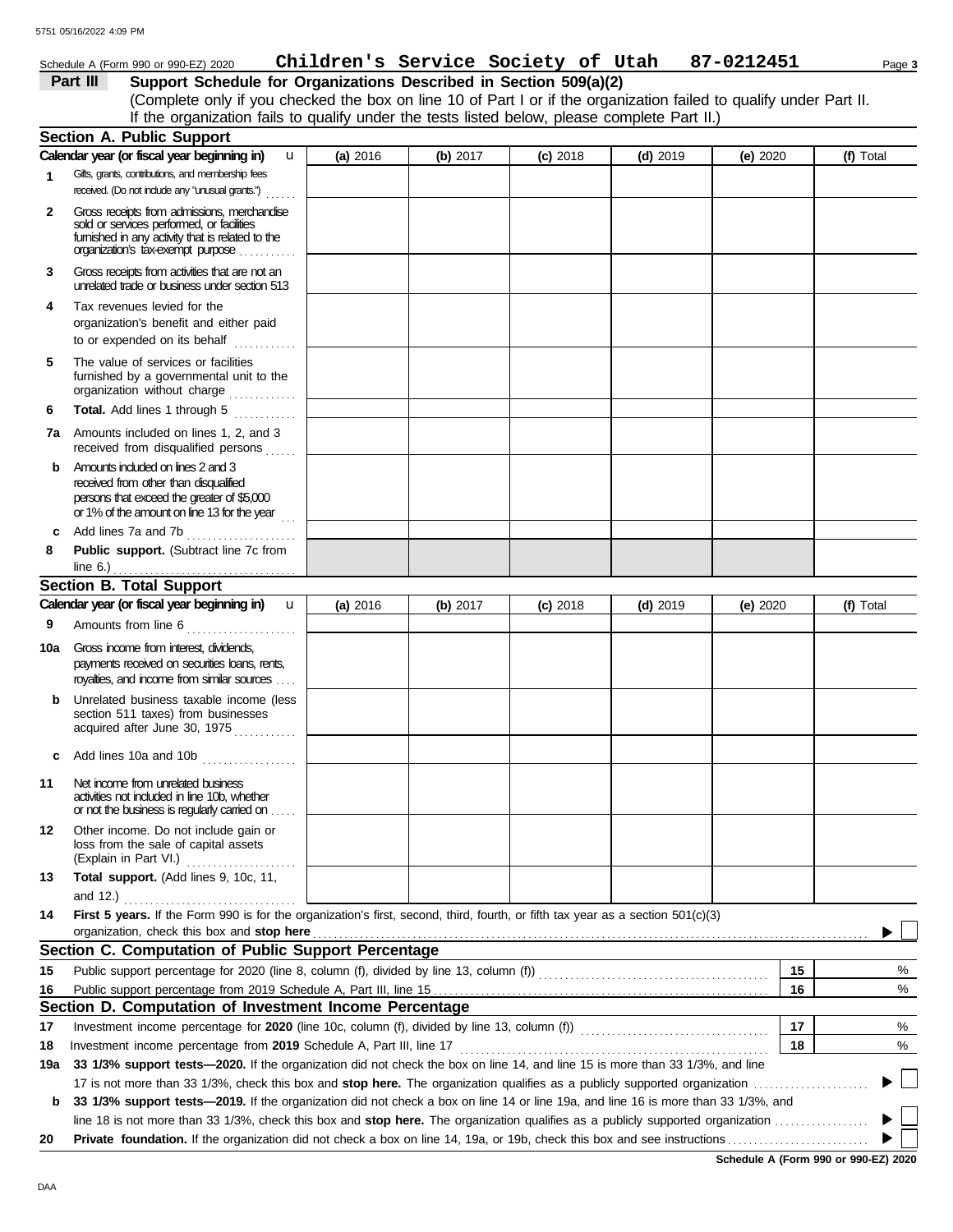|    | Children's Service Society of Utah<br>87-0212451<br>Schedule A (Form 990 or 990-EZ) 2020                                  |              | Page 4    |
|----|---------------------------------------------------------------------------------------------------------------------------|--------------|-----------|
|    | Part IV<br><b>Supporting Organizations</b>                                                                                |              |           |
|    | (Complete only if you checked a box in line 12 on Part I. If you checked box 12a, Part I, complete Sections A             |              |           |
|    | and B. If you checked box 12b, Part I, complete Sections A and C. If you checked box 12c, Part I, complete                |              |           |
|    | Sections A, D, and E. If you checked box 12d, Part I, complete Sections A and D, and complete Part V.)                    |              |           |
|    | <b>Section A. All Supporting Organizations</b>                                                                            |              |           |
|    |                                                                                                                           |              | Yes<br>No |
| 1  | Are all of the organization's supported organizations listed by name in the organization's governing                      |              |           |
|    | documents? If "No," describe in Part VI how the supported organizations are designated. If designated by                  |              |           |
|    | class or purpose, describe the designation. If historic and continuing relationship, explain.                             | $\mathbf{1}$ |           |
| 2  | Did the organization have any supported organization that does not have an IRS determination of status                    |              |           |
|    | under section 509(a)(1) or (2)? If "Yes," explain in Part VI how the organization determined that the supported           |              |           |
|    | organization was described in section 509(a)(1) or (2).                                                                   | $\mathbf{2}$ |           |
| За | Did the organization have a supported organization described in section $501(c)(4)$ , $(5)$ , or $(6)$ ? If "Yes," answer |              |           |
|    | lines 3b and 3c below.                                                                                                    | За           |           |
| b  | Did the organization confirm that each supported organization qualified under section $501(c)(4)$ , $(5)$ , or $(6)$ and  |              |           |
|    | satisfied the public support tests under section 509(a)(2)? If "Yes," describe in Part VI when and how the                |              |           |
|    | organization made the determination.                                                                                      | 3b           |           |
| c  | Did the organization ensure that all support to such organizations was used exclusively for section $170(c)(2)(B)$        |              |           |
|    | purposes? If "Yes," explain in Part VI what controls the organization put in place to ensure such use.                    | 3c           |           |
| 4a | Was any supported organization not organized in the United States ("foreign supported organization")? If                  |              |           |
|    | "Yes," and if you checked 12a or 12b in Part I, answer (b) and (c) below.                                                 | 4a           |           |
| b  | Did the organization have ultimate control and discretion in deciding whether to make grants to the foreign               |              |           |
|    | supported organization? If "Yes," describe in Part VI how the organization had such control and discretion                |              |           |
|    | despite being controlled or supervised by or in connection with its supported organizations.                              | 4b           |           |
| c  | Did the organization support any foreign supported organization that does not have an IRS determination                   |              |           |
|    | under sections $501(c)(3)$ and $509(a)(1)$ or (2)? If "Yes," explain in Part VI what controls the organization used       |              |           |
|    | to ensure that all support to the foreign supported organization was used exclusively for section $170(c)(2)(B)$          |              |           |
|    | purposes.                                                                                                                 | 4c           |           |
| 5а | Did the organization add, substitute, or remove any supported organizations during the tax year? If "Yes,"                |              |           |
|    | answer lines 5b and 5c below (if applicable). Also, provide detail in Part VI, including (i) the names and EIN            |              |           |
|    | numbers of the supported organizations added, substituted, or removed; (ii) the reasons for each such action;             |              |           |
|    | (iii) the authority under the organization's organizing document authorizing such action; and (iv) how the action         |              |           |
|    | was accomplished (such as by amendment to the organizing document).                                                       | 5a           |           |
| b  | Type I or Type II only. Was any added or substituted supported organization part of a class already                       |              |           |
|    | designated in the organization's organizing document?                                                                     | 5b           |           |
| c  | <b>Substitutions only.</b> Was the substitution the result of an event beyond the organization's control?                 | 5c           |           |
| 6  | Did the organization provide support (whether in the form of grants or the provision of services or facilities) to        |              |           |
|    | anyone other than (i) its supported organizations, (ii) individuals that are part of the charitable class benefited       |              |           |
|    | by one or more of its supported organizations, or (iii) other supporting organizations that also support or               |              |           |
|    | benefit one or more of the filing organization's supported organizations? If "Yes," provide detail in Part VI.            | 6            |           |
| 7  | Did the organization provide a grant, loan, compensation, or other similar payment to a substantial contributor           |              |           |
|    | (as defined in section $4958(c)(3)(C)$ ), a family member of a substantial contributor, or a 35% controlled entity        |              |           |
|    | with regard to a substantial contributor? If "Yes," complete Part I of Schedule L (Form 990 or 990-EZ).                   | 7            |           |

**8** Did the organization make a loan to a disqualified person (as defined in section 4958) not described in line 7? *If "Yes," complete Part I of Schedule L (Form 990 or 990-EZ).*

**9a** Was the organization controlled directly or indirectly at any time during the tax year by one or more disqualified persons, as defined in section 4946 (other than foundation managers and organizations described in section 509(a)(1) or (2))? *If "Yes," provide detail in Part VI.*

**b** Did one or more disqualified persons (as defined in line 9a) hold a controlling interest in any entity in which the supporting organization had an interest? *If "Yes," provide detail in Part VI.*

**c** Did a disqualified person (as defined in line 9a) have an ownership interest in, or derive any personal benefit from, assets in which the supporting organization also had an interest? *If "Yes," provide detail in Part VI.*

**10a** Was the organization subject to the excess business holdings rules of section 4943 because of section 4943(f) (regarding certain Type II supporting organizations, and all Type III non-functionally integrated supporting organizations)? *If "Yes," answer line 10b below.*

**b** Did the organization have any excess business holdings in the tax year? *(Use Schedule C, Form 4720, to determine whether the organization had excess business holdings.)*

**Schedule A (Form 990 or 990-EZ) 2020 10b**

**8**

**9a**

**9b**

**9c**

**10a**

DAA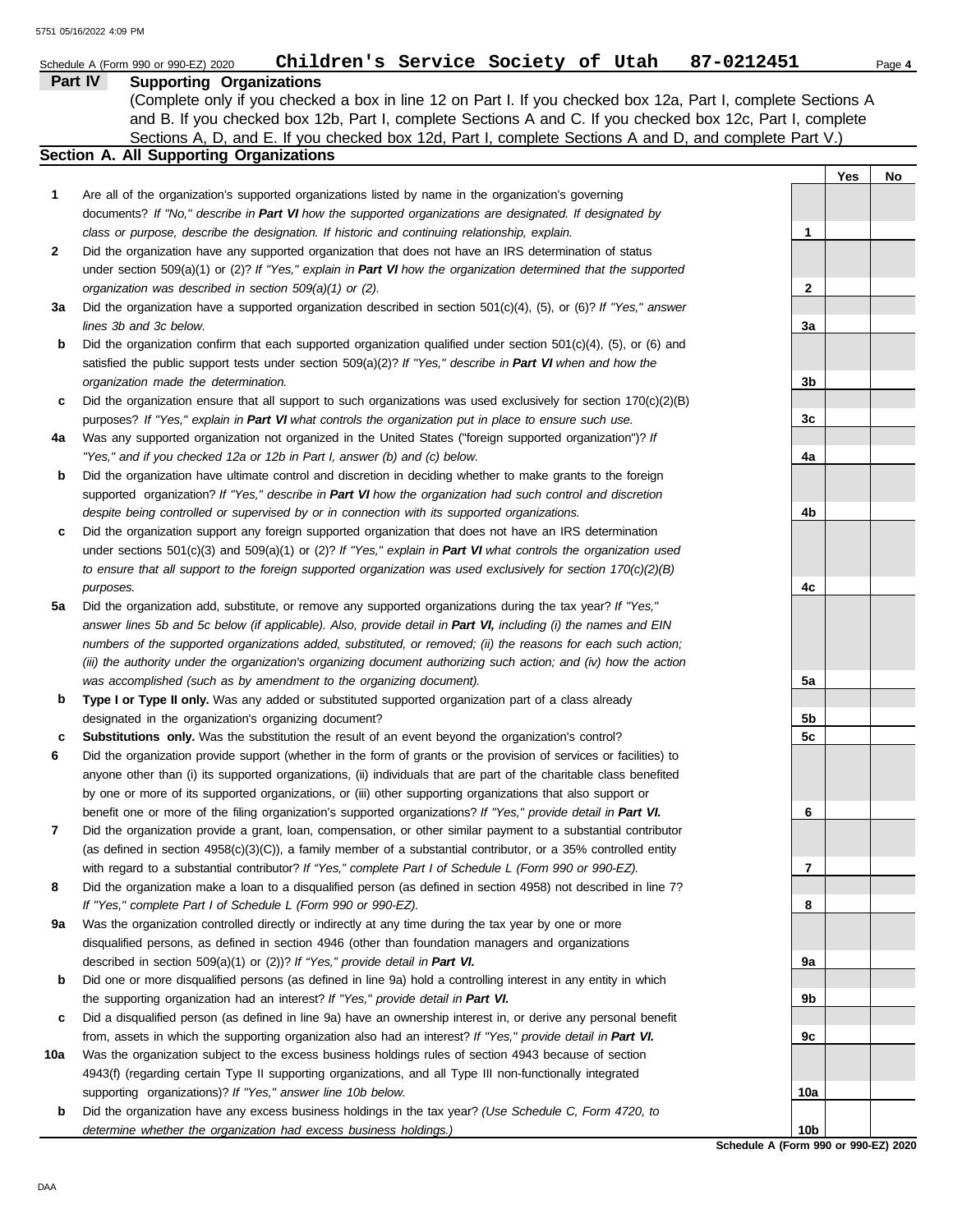|              | 5751 05/16/2022 4:09 PM                                                                                                           |              |     |        |
|--------------|-----------------------------------------------------------------------------------------------------------------------------------|--------------|-----|--------|
|              | Children's Service Society of Utah<br>87-0212451<br>Schedule A (Form 990 or 990-EZ) 2020                                          |              |     | Page 5 |
|              | Part IV<br><b>Supporting Organizations (continued)</b>                                                                            |              |     |        |
|              |                                                                                                                                   |              | Yes | No     |
| 11           | Has the organization accepted a gift or contribution from any of the following persons?                                           |              |     |        |
| а            | A person who directly or indirectly controls, either alone or together with persons described in lines 11b and                    |              |     |        |
|              | 11c below, the governing body of a supported organization?                                                                        | 11a          |     |        |
| b            | A family member of a person described in line 11a above?                                                                          | 11b          |     |        |
| c            | A 35% controlled entity of a person described in line 11a or 11b above? If "Yes" to line 11a, 11b, or 11c, provide                |              |     |        |
|              | detail in Part VI.                                                                                                                | 11c          |     |        |
|              | <b>Section B. Type I Supporting Organizations</b>                                                                                 |              |     |        |
|              |                                                                                                                                   |              | Yes | No     |
| 1            | Did the governing body, members of the governing body, officers acting in their official capacity, or membership of one or        |              |     |        |
|              | more supported organizations have the power to regularly appoint or elect at least a majority of the organization's officers,     |              |     |        |
|              | directors, or trustees at all times during the tax year? If "No," describe in Part VI how the supported organization(s)           |              |     |        |
|              | effectively operated, supervised, or controlled the organization's activities. If the organization had more than one supported    |              |     |        |
|              | organization, describe how the powers to appoint and/or remove officers, directors, or trustees were allocated among the          |              |     |        |
|              | supported organizations and what conditions or restrictions, if any, applied to such powers during the tax year.                  | 1            |     |        |
| $\mathbf{2}$ | Did the organization operate for the benefit of any supported organization other than the supported                               |              |     |        |
|              | organization(s) that operated, supervised, or controlled the supporting organization? If "Yes," explain in Part                   |              |     |        |
|              | VI how providing such benefit carried out the purposes of the supported organization(s) that operated,                            |              |     |        |
|              | supervised, or controlled the supporting organization.                                                                            | $\mathbf{2}$ |     |        |
|              | Section C. Type II Supporting Organizations                                                                                       |              |     |        |
|              |                                                                                                                                   |              | Yes | No     |
| 1            | Were a majority of the organization's directors or trustees during the tax year also a majority of the directors                  |              |     |        |
|              | or trustees of each of the organization's supported organization(s)? If "No," describe in Part VI how control                     |              |     |        |
|              | or management of the supporting organization was vested in the same persons that controlled or managed                            |              |     |        |
|              | the supported organization(s).                                                                                                    | 1            |     |        |
|              | Section D. All Type III Supporting Organizations                                                                                  |              |     |        |
|              |                                                                                                                                   |              | Yes | No     |
| 1            | Did the organization provide to each of its supported organizations, by the last day of the fifth month of the                    |              |     |        |
|              | organization's tax year, (i) a written notice describing the type and amount of support provided during the prior tax             |              |     |        |
|              | year, (ii) a copy of the Form 990 that was most recently filed as of the date of notification, and (iii) copies of the            |              |     |        |
|              | organization's governing documents in effect on the date of notification, to the extent not previously provided?                  | 1            |     |        |
| $\mathbf{2}$ | Were any of the organization's officers, directors, or trustees either (i) appointed or elected by the supported                  |              |     |        |
|              | organization(s) or (ii) serving on the governing body of a supported organization? If "No," explain in Part VI how                |              |     |        |
|              | the organization maintained a close and continuous working relationship with the supported organization(s).                       | $\mathbf 2$  |     |        |
| 3            | By reason of the relationship described in line 2, above, did the organization's supported organizations have                     |              |     |        |
|              | a significant voice in the organization's investment policies and in directing the use of the organization's                      |              |     |        |
|              | income or assets at all times during the tax year? If "Yes," describe in Part VI the role the organization's                      |              |     |        |
|              | supported organizations played in this regard.<br>Section E. Type III Functionally-Integrated Supporting Organizations            | 3            |     |        |
|              |                                                                                                                                   |              |     |        |
| 1            | Check the box next to the method that the organization used to satisfy the Integral Part Test during the year (see instructions). |              |     |        |
| а            | The organization satisfied the Activities Test. Complete line 2 below.                                                            |              |     |        |
| b<br>c       | The organization is the parent of each of its supported organizations. Complete line 3 below.                                     |              |     |        |
|              | The organization supported a governmental entity. Describe in Part VI how you supported a governmental entity (see instructions). |              |     |        |
| 2            | Activities Test. Answer lines 2a and 2b below.                                                                                    |              | Yes | No     |
| а            | Did substantially all of the organization's activities during the tax year directly further the exempt purposes of                |              |     |        |
|              | the supported organization(s) to which the organization was responsive? If "Yes," then in Part VI identify                        |              |     |        |
|              | those supported organizations and explain how these activities directly furthered their exempt purposes,                          |              |     |        |
|              | how the organization was responsive to those supported organizations, and how the organization determined                         |              |     |        |

- **b** Did the activities described in line 2a, above, constitute activities that, but for the organization's involvement, one or more of the organization's supported organization(s) would have been engaged in? If "Yes," explain in *Part VI the reasons for the organization's position that its supported organization(s) would have engaged in these activities but for the organization's involvement.*
- **3** Parent of Supported Organizations. *Answer lines 3a and 3b below.*

*that these activities constituted substantially all of its activities.*

- **a** Did the organization have the power to regularly appoint or elect a majority of the officers, directors, or trustees of each of the supported organizations? *If "Yes" or "No," provide details in Part VI.*
- DAA **Schedule A (Form 990 or 990-EZ) 2020 b** Did the organization exercise a substantial degree of direction over the policies, programs, and activities of each of its supported organizations? *If "Yes," describe in Part VI the role played by the organization in this regard.*

**3b**

**2a**

**2b**

**3a**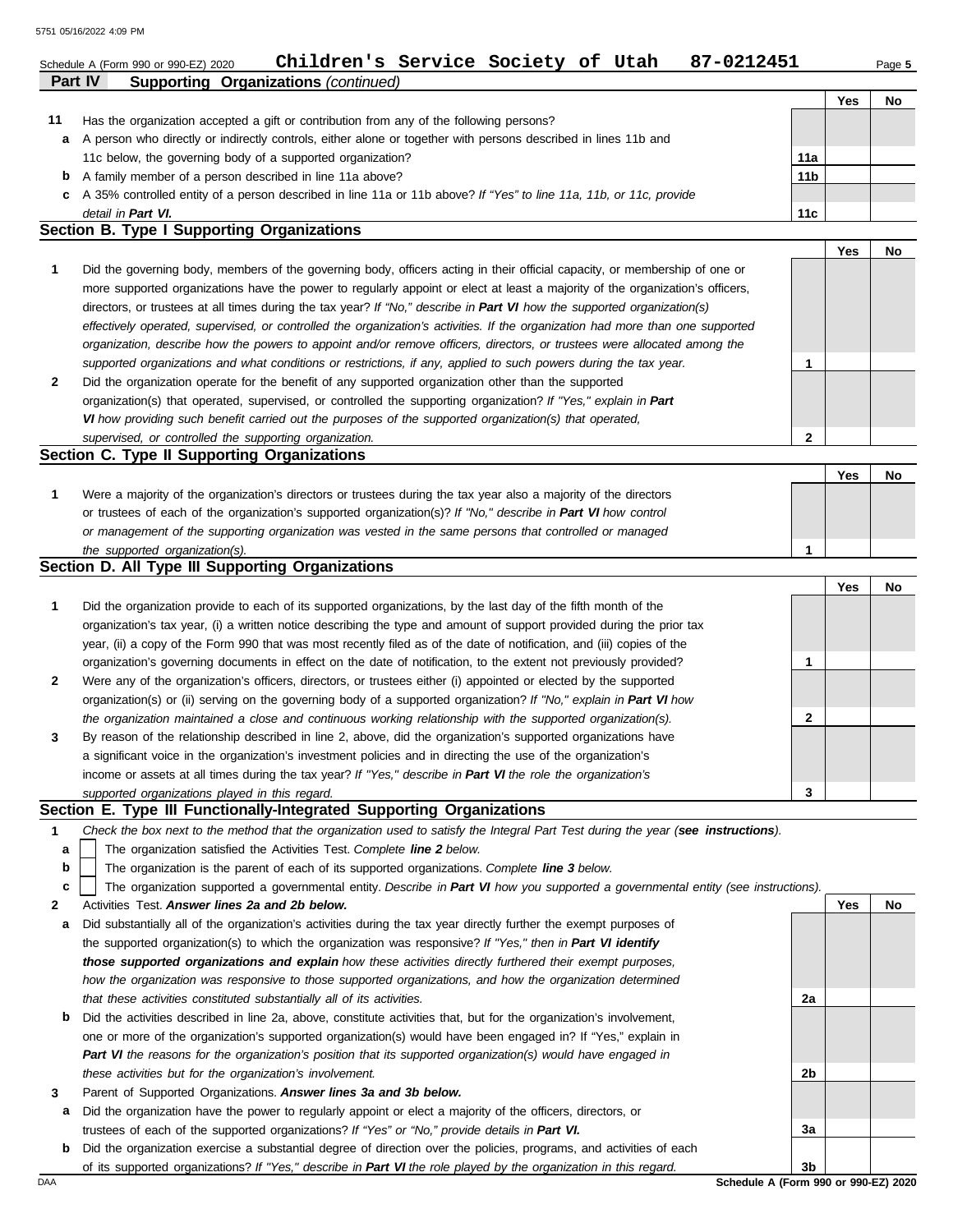|               | Children's Service Society of Utah<br>Schedule A (Form 990 or 990-EZ) 2020                                                       |                | 87-0212451     | Page 6                         |
|---------------|----------------------------------------------------------------------------------------------------------------------------------|----------------|----------------|--------------------------------|
| <b>Part V</b> | Type III Non-Functionally Integrated 509(a)(3) Supporting Organizations                                                          |                |                |                                |
| 1             | Check here if the organization satisfied the Integral Part Test as a qualifying trust on Nov. 20, 1970 (explain in Part VI). See |                |                |                                |
|               | <b>instructions.</b> All other Type III non-functionally integrated supporting organizations must complete Sections A through E. |                |                |                                |
|               | Section A - Adjusted Net Income                                                                                                  |                | (A) Prior Year | (B) Current Year               |
|               |                                                                                                                                  |                |                | (optional)                     |
| $\mathbf{1}$  | Net short-term capital gain                                                                                                      | $\mathbf{1}$   |                |                                |
| $\mathbf{2}$  | Recoveries of prior-year distributions                                                                                           | $\overline{2}$ |                |                                |
| 3             | Other gross income (see instructions)                                                                                            | 3              |                |                                |
| 4             | Add lines 1 through 3.                                                                                                           | 4              |                |                                |
| 5             | Depreciation and depletion                                                                                                       | 5              |                |                                |
| 6             | Portion of operating expenses paid or incurred for production or collection of                                                   |                |                |                                |
|               | gross income or for management, conservation, or maintenance of property                                                         |                |                |                                |
|               | held for production of income (see instructions)                                                                                 | 6              |                |                                |
| 7             | Other expenses (see instructions)                                                                                                | $\overline{7}$ |                |                                |
| 8             | Adjusted Net Income (subtract lines 5, 6, and 7 from line 4)                                                                     | 8              |                |                                |
|               | Section B - Minimum Asset Amount                                                                                                 |                | (A) Prior Year | (B) Current Year<br>(optional) |
| $\mathbf 1$   | Aggregate fair market value of all non-exempt-use assets (see                                                                    |                |                |                                |
|               | instructions for short tax year or assets held for part of year):                                                                |                |                |                                |
|               | a Average monthly value of securities                                                                                            | 1a             |                |                                |
|               | <b>b</b> Average monthly cash balances                                                                                           | 1 <sub>b</sub> |                |                                |
|               | c Fair market value of other non-exempt-use assets                                                                               | 1 <sub>c</sub> |                |                                |
|               | d Total (add lines 1a, 1b, and 1c)                                                                                               | 1d             |                |                                |
|               | <b>e</b> Discount claimed for blockage or other factors                                                                          |                |                |                                |
|               | (explain in detail in Part VI):                                                                                                  |                |                |                                |
| $\mathbf{2}$  | Acquisition indebtedness applicable to non-exempt-use assets                                                                     | $\mathbf{2}$   |                |                                |
| 3             | Subtract line 2 from line 1d.                                                                                                    | 3              |                |                                |
| 4             | Cash deemed held for exempt use. Enter 0.015 of line 3 (for greater amount,                                                      |                |                |                                |
|               | see instructions).                                                                                                               | 4              |                |                                |
| 5.            | Net value of non-exempt-use assets (subtract line 4 from line 3)                                                                 | 5              |                |                                |
| 6             | Multiply line 5 by 0.035.                                                                                                        | 6              |                |                                |
| 7             | Recoveries of prior-year distributions                                                                                           | $\overline{7}$ |                |                                |
| 8             | Minimum Asset Amount (add line 7 to line 6)                                                                                      | 8              |                |                                |
|               | Section C - Distributable Amount                                                                                                 |                |                | <b>Current Year</b>            |
| 1             | Adjusted net income for prior year (from Section A, line 8, column A)                                                            | $\mathbf{1}$   |                |                                |
| $\mathbf{2}$  | Enter 0.85 of line 1.                                                                                                            | $\mathbf{2}$   |                |                                |
| 3             | Minimum asset amount for prior year (from Section B, line 8, column A)                                                           | 3              |                |                                |
| 4             | Enter greater of line 2 or line 3.                                                                                               | 4              |                |                                |
| 5.            | Income tax imposed in prior year                                                                                                 | 5              |                |                                |
| 6             | <b>Distributable Amount.</b> Subtract line 5 from line 4, unless subject to                                                      |                |                |                                |
|               | emergency temporary reduction (see instructions).                                                                                | 6              |                |                                |
|               |                                                                                                                                  |                |                |                                |

**7** | Check here if the current year is the organization's first as a non-functionally integrated Type III supporting organization (see instructions).

**Schedule A (Form 990 or 990-EZ) 2020**

DAA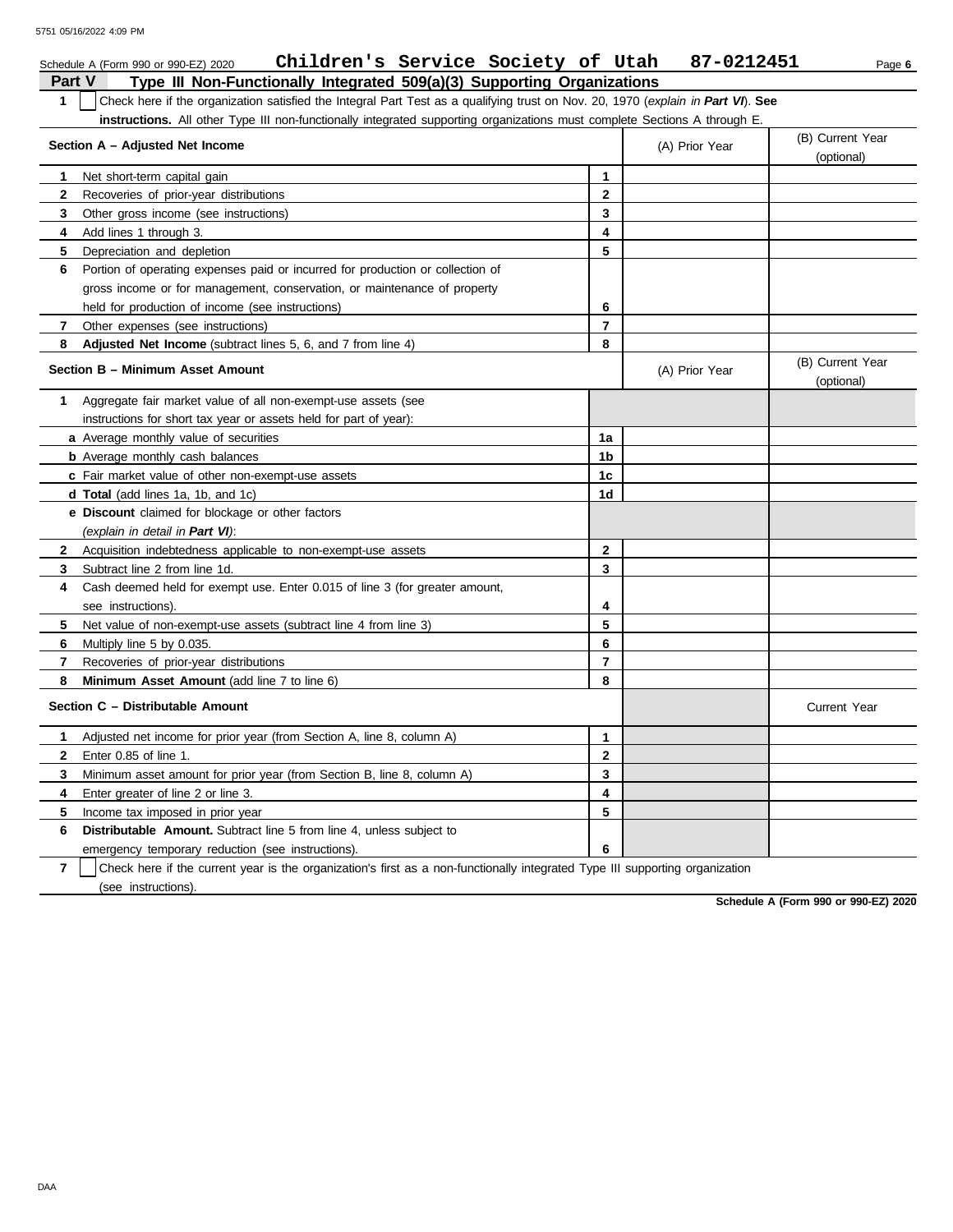| Part V       | Children's Service Society of Utah<br>Schedule A (Form 990 or 990-EZ) 2020<br>Type III Non-Functionally Integrated 509(a)(3) Supporting Organizations (continued) |                                    | 87-0212451                                    | Page 7                                           |
|--------------|-------------------------------------------------------------------------------------------------------------------------------------------------------------------|------------------------------------|-----------------------------------------------|--------------------------------------------------|
|              | Section D - Distributions                                                                                                                                         |                                    |                                               | <b>Current Year</b>                              |
| 1            | Amounts paid to supported organizations to accomplish exempt purposes                                                                                             |                                    |                                               |                                                  |
| $\mathbf{2}$ | Amounts paid to perform activity that directly furthers exempt purposes of supported                                                                              |                                    |                                               |                                                  |
|              | organizations, in excess of income from activity                                                                                                                  |                                    |                                               |                                                  |
| 3            | Administrative expenses paid to accomplish exempt purposes of supported organizations                                                                             |                                    |                                               |                                                  |
| 4            | Amounts paid to acquire exempt-use assets                                                                                                                         |                                    |                                               |                                                  |
| 5            | Qualified set-aside amounts (prior IRS approval required— <i>provide details in Part VI</i> )                                                                     |                                    |                                               |                                                  |
| 6            | Other distributions ( <i>describe in Part VI</i> ). See instructions.                                                                                             |                                    |                                               |                                                  |
| 7            | <b>Total annual distributions.</b> Add lines 1 through 6.                                                                                                         |                                    |                                               |                                                  |
| 8            | Distributions to attentive supported organizations to which the organization is responsive                                                                        |                                    |                                               |                                                  |
|              | (provide details in Part VI). See instructions.                                                                                                                   |                                    |                                               |                                                  |
| 9            | Distributable amount for 2020 from Section C, line 6                                                                                                              |                                    |                                               |                                                  |
| 10           | Line 8 amount divided by line 9 amount                                                                                                                            |                                    |                                               |                                                  |
|              | <b>Section E - Distribution Allocations (see instructions)</b>                                                                                                    | (i)<br><b>Excess Distributions</b> | (ii)<br><b>Underdistributions</b><br>Pre-2020 | (iii)<br><b>Distributable</b><br>Amount for 2020 |
| 1            | Distributable amount for 2020 from Section C, line 6                                                                                                              |                                    |                                               |                                                  |
| $\mathbf{2}$ | Underdistributions, if any, for years prior to 2020<br>(reasonable cause required-explain in Part VI). See<br>instructions.                                       |                                    |                                               |                                                  |
| 3            | Excess distributions carryover, if any, to 2020                                                                                                                   |                                    |                                               |                                                  |
|              |                                                                                                                                                                   |                                    |                                               |                                                  |
|              |                                                                                                                                                                   |                                    |                                               |                                                  |
|              |                                                                                                                                                                   |                                    |                                               |                                                  |
|              |                                                                                                                                                                   |                                    |                                               |                                                  |
|              |                                                                                                                                                                   |                                    |                                               |                                                  |
|              | f Total of lines 3a through 3e                                                                                                                                    |                                    |                                               |                                                  |
|              | g Applied to underdistributions of prior years                                                                                                                    |                                    |                                               |                                                  |
|              | h Applied to 2020 distributable amount                                                                                                                            |                                    |                                               |                                                  |
|              | Carryover from 2015 not applied (see instructions)                                                                                                                |                                    |                                               |                                                  |
|              | Remainder. Subtract lines 3g, 3h, and 3i from line 3f.                                                                                                            |                                    |                                               |                                                  |
| 4            | Distributions for 2020 from                                                                                                                                       |                                    |                                               |                                                  |
|              | \$<br>Section D, line 7:                                                                                                                                          |                                    |                                               |                                                  |
|              | a Applied to underdistributions of prior years                                                                                                                    |                                    |                                               |                                                  |
|              | <b>b</b> Applied to 2020 distributable amount                                                                                                                     |                                    |                                               |                                                  |
|              | c Remainder. Subtract lines 4a and 4b from line 4.                                                                                                                |                                    |                                               |                                                  |
| 5            | Remaining underdistributions for years prior to 2020, if                                                                                                          |                                    |                                               |                                                  |
|              | any. Subtract lines 3g and 4a from line 2. For result                                                                                                             |                                    |                                               |                                                  |
|              | greater than zero, explain in Part VI. See instructions.                                                                                                          |                                    |                                               |                                                  |
| 6            | Remaining underdistributions for 2020 Subtract lines 3h                                                                                                           |                                    |                                               |                                                  |
|              | and 4b from line 1. For result greater than zero, explain in                                                                                                      |                                    |                                               |                                                  |
|              | Part VI. See instructions.                                                                                                                                        |                                    |                                               |                                                  |

**Schedule A (Form 990 or 990-EZ) 2020**

**8** Breakdown of line 7:

and 4c.

**7 Excess distributions carryover to 2021.** Add lines 3j

**a** Excess from 2016 . . . . . . . . . . . . . . . . . . . . . . . . . . **b** Excess from 2017 . . . . . . . . . . . . . . . . . . . . . . . . . . **c** Excess from 2018 . . . . . . . . . . . . . . . . . . . . . . . . . . . **d** Excess from 2019 . . . . . . . . . . . . . . . . . . . . . . . . . . . **e** Excess from 2020 . . . . . . . . . . . . . . . . . . . . . . . . . . .

DAA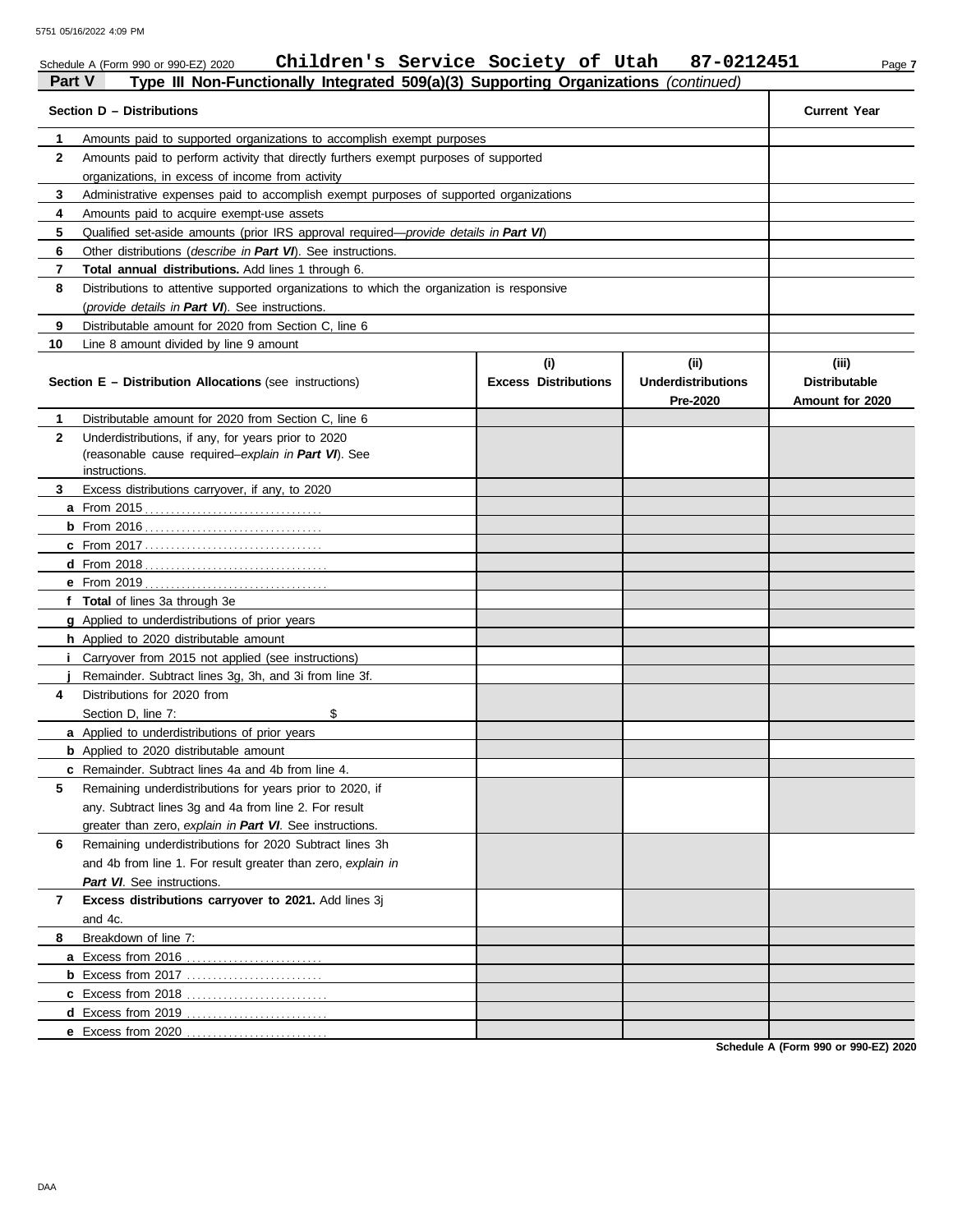| Part VI<br>Supplemental Information. Provide the explanations required by Part II, line 10; Part II, line 17a or 17b; Part<br>III, line 12; Part IV, Section A, lines 1, 2, 3b, 3c, 4b, 4c, 5a, 6, 9a, 9b, 9c, 11a, 11b, and 11c; Part IV, Section<br>B, lines 1 and 2; Part IV, Section C, line 1; Part IV, Section D, lines 2 and 3; Part IV, Section E, lines 1c, 2a, 2b,<br>3a, and 3b; Part V, line 1; Part V, Section B, line 1e; Part V, Section D, lines 5, 6, and 8; and Part V, Section E,<br>lines 2, 5, and 6. Also complete this part for any additional information. (See instructions.) | Schedule A (Form 990 or 990-EZ) 2020 |  |  | Children's Service Society of Utah | 87-0212451 | Page 8 |
|--------------------------------------------------------------------------------------------------------------------------------------------------------------------------------------------------------------------------------------------------------------------------------------------------------------------------------------------------------------------------------------------------------------------------------------------------------------------------------------------------------------------------------------------------------------------------------------------------------|--------------------------------------|--|--|------------------------------------|------------|--------|
|                                                                                                                                                                                                                                                                                                                                                                                                                                                                                                                                                                                                        |                                      |  |  |                                    |            |        |
|                                                                                                                                                                                                                                                                                                                                                                                                                                                                                                                                                                                                        |                                      |  |  |                                    |            |        |
|                                                                                                                                                                                                                                                                                                                                                                                                                                                                                                                                                                                                        |                                      |  |  |                                    |            |        |
|                                                                                                                                                                                                                                                                                                                                                                                                                                                                                                                                                                                                        |                                      |  |  |                                    |            |        |
|                                                                                                                                                                                                                                                                                                                                                                                                                                                                                                                                                                                                        |                                      |  |  |                                    |            |        |
|                                                                                                                                                                                                                                                                                                                                                                                                                                                                                                                                                                                                        |                                      |  |  |                                    |            |        |
|                                                                                                                                                                                                                                                                                                                                                                                                                                                                                                                                                                                                        |                                      |  |  |                                    |            |        |
|                                                                                                                                                                                                                                                                                                                                                                                                                                                                                                                                                                                                        |                                      |  |  |                                    |            |        |
|                                                                                                                                                                                                                                                                                                                                                                                                                                                                                                                                                                                                        |                                      |  |  |                                    |            |        |
|                                                                                                                                                                                                                                                                                                                                                                                                                                                                                                                                                                                                        |                                      |  |  |                                    |            |        |
|                                                                                                                                                                                                                                                                                                                                                                                                                                                                                                                                                                                                        |                                      |  |  |                                    |            |        |
|                                                                                                                                                                                                                                                                                                                                                                                                                                                                                                                                                                                                        |                                      |  |  |                                    |            |        |
|                                                                                                                                                                                                                                                                                                                                                                                                                                                                                                                                                                                                        |                                      |  |  |                                    |            |        |
|                                                                                                                                                                                                                                                                                                                                                                                                                                                                                                                                                                                                        |                                      |  |  |                                    |            |        |
|                                                                                                                                                                                                                                                                                                                                                                                                                                                                                                                                                                                                        |                                      |  |  |                                    |            |        |
|                                                                                                                                                                                                                                                                                                                                                                                                                                                                                                                                                                                                        |                                      |  |  |                                    |            |        |
|                                                                                                                                                                                                                                                                                                                                                                                                                                                                                                                                                                                                        |                                      |  |  |                                    |            |        |
|                                                                                                                                                                                                                                                                                                                                                                                                                                                                                                                                                                                                        |                                      |  |  |                                    |            |        |
|                                                                                                                                                                                                                                                                                                                                                                                                                                                                                                                                                                                                        |                                      |  |  |                                    |            |        |
|                                                                                                                                                                                                                                                                                                                                                                                                                                                                                                                                                                                                        |                                      |  |  |                                    |            |        |
|                                                                                                                                                                                                                                                                                                                                                                                                                                                                                                                                                                                                        |                                      |  |  |                                    |            |        |
|                                                                                                                                                                                                                                                                                                                                                                                                                                                                                                                                                                                                        |                                      |  |  |                                    |            |        |
|                                                                                                                                                                                                                                                                                                                                                                                                                                                                                                                                                                                                        |                                      |  |  |                                    |            |        |
|                                                                                                                                                                                                                                                                                                                                                                                                                                                                                                                                                                                                        |                                      |  |  |                                    |            |        |
|                                                                                                                                                                                                                                                                                                                                                                                                                                                                                                                                                                                                        |                                      |  |  |                                    |            |        |
|                                                                                                                                                                                                                                                                                                                                                                                                                                                                                                                                                                                                        |                                      |  |  |                                    |            |        |
|                                                                                                                                                                                                                                                                                                                                                                                                                                                                                                                                                                                                        |                                      |  |  |                                    |            |        |
|                                                                                                                                                                                                                                                                                                                                                                                                                                                                                                                                                                                                        |                                      |  |  |                                    |            |        |
|                                                                                                                                                                                                                                                                                                                                                                                                                                                                                                                                                                                                        |                                      |  |  |                                    |            |        |
|                                                                                                                                                                                                                                                                                                                                                                                                                                                                                                                                                                                                        |                                      |  |  |                                    |            |        |
|                                                                                                                                                                                                                                                                                                                                                                                                                                                                                                                                                                                                        |                                      |  |  |                                    |            |        |
|                                                                                                                                                                                                                                                                                                                                                                                                                                                                                                                                                                                                        |                                      |  |  |                                    |            |        |
|                                                                                                                                                                                                                                                                                                                                                                                                                                                                                                                                                                                                        |                                      |  |  |                                    |            |        |
|                                                                                                                                                                                                                                                                                                                                                                                                                                                                                                                                                                                                        |                                      |  |  |                                    |            |        |
| .                                                                                                                                                                                                                                                                                                                                                                                                                                                                                                                                                                                                      |                                      |  |  |                                    |            |        |
|                                                                                                                                                                                                                                                                                                                                                                                                                                                                                                                                                                                                        |                                      |  |  |                                    |            |        |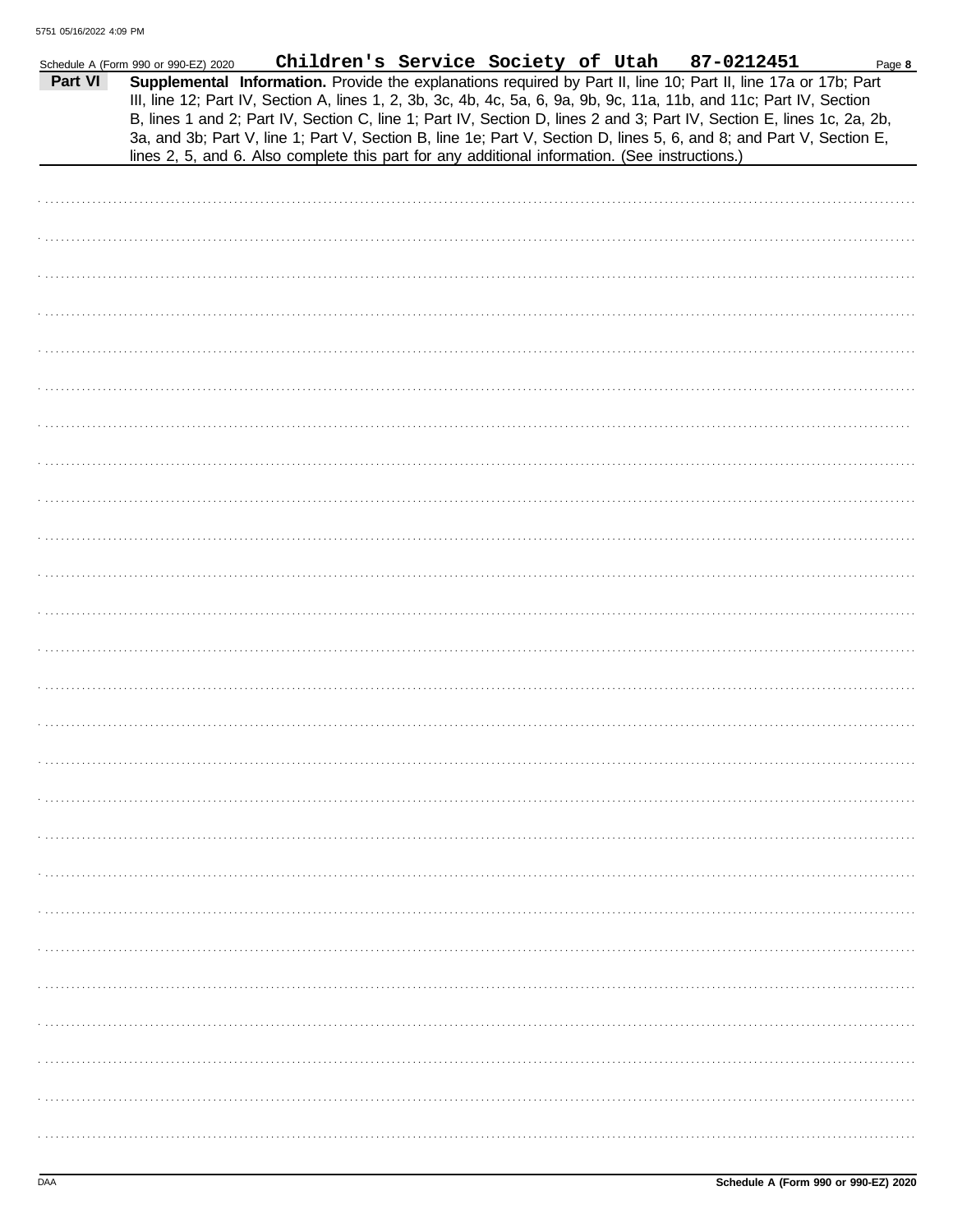## **Accounts payable - EOY**

| <b>Description</b> | Amount  |
|--------------------|---------|
|                    | 205,635 |
| Total              | 205,635 |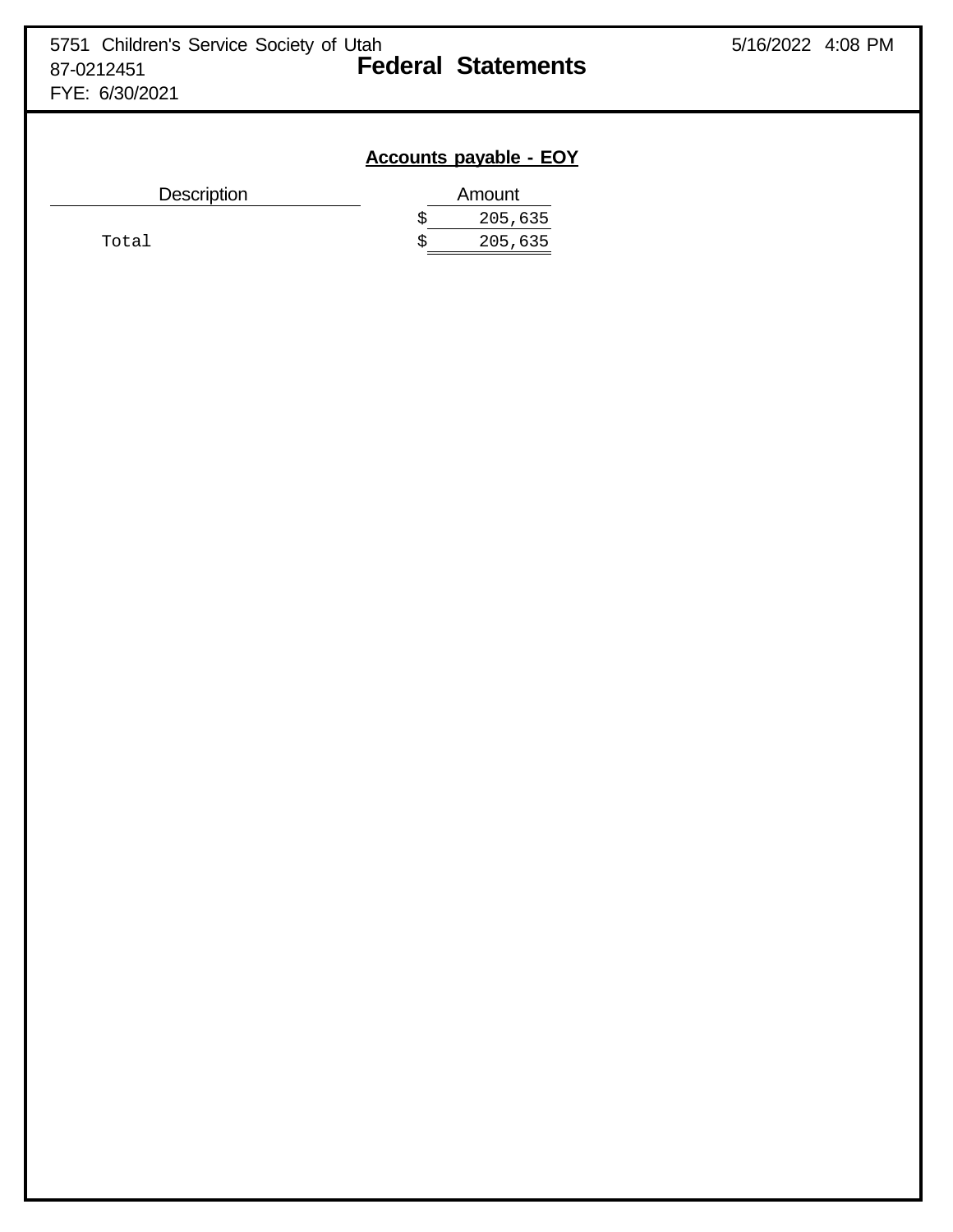| 5751 Children's Service Society of Utah<br>87-0212451<br>FYE: 6/30/2021 |                                          | <b>Federal Statements</b>              |      |      |                                                      | 5/16/2022 4:09 PM            |
|-------------------------------------------------------------------------|------------------------------------------|----------------------------------------|------|------|------------------------------------------------------|------------------------------|
|                                                                         |                                          | <b>Taxable Interest on Investments</b> |      |      |                                                      |                              |
| <b>Description</b>                                                      |                                          |                                        |      |      |                                                      |                              |
|                                                                         | Amount                                   | <b>Business</b>                        | Code | Code | Unrelated Exclusion Postal Acquired after<br>6/30/75 | US.<br>Obs $($or %)$         |
| Interest                                                                |                                          |                                        |      |      |                                                      |                              |
|                                                                         | \$<br>641                                |                                        | 14   |      |                                                      |                              |
| Total                                                                   | \$<br>641                                |                                        |      |      |                                                      |                              |
|                                                                         | <b>Taxable Dividends from Securities</b> |                                        |      |      |                                                      |                              |
| <b>Description</b>                                                      |                                          |                                        |      |      |                                                      |                              |
|                                                                         | Amount                                   | <b>Business</b>                        | Code | Code | Unrelated Exclusion Postal Acquired after<br>6/30/75 | <b>US</b><br>Obs $($ or  %)$ |
| Dividends                                                               | \$<br>18,918                             |                                        | 14   |      |                                                      |                              |
| Total                                                                   | \$<br>18,918                             |                                        |      |      |                                                      |                              |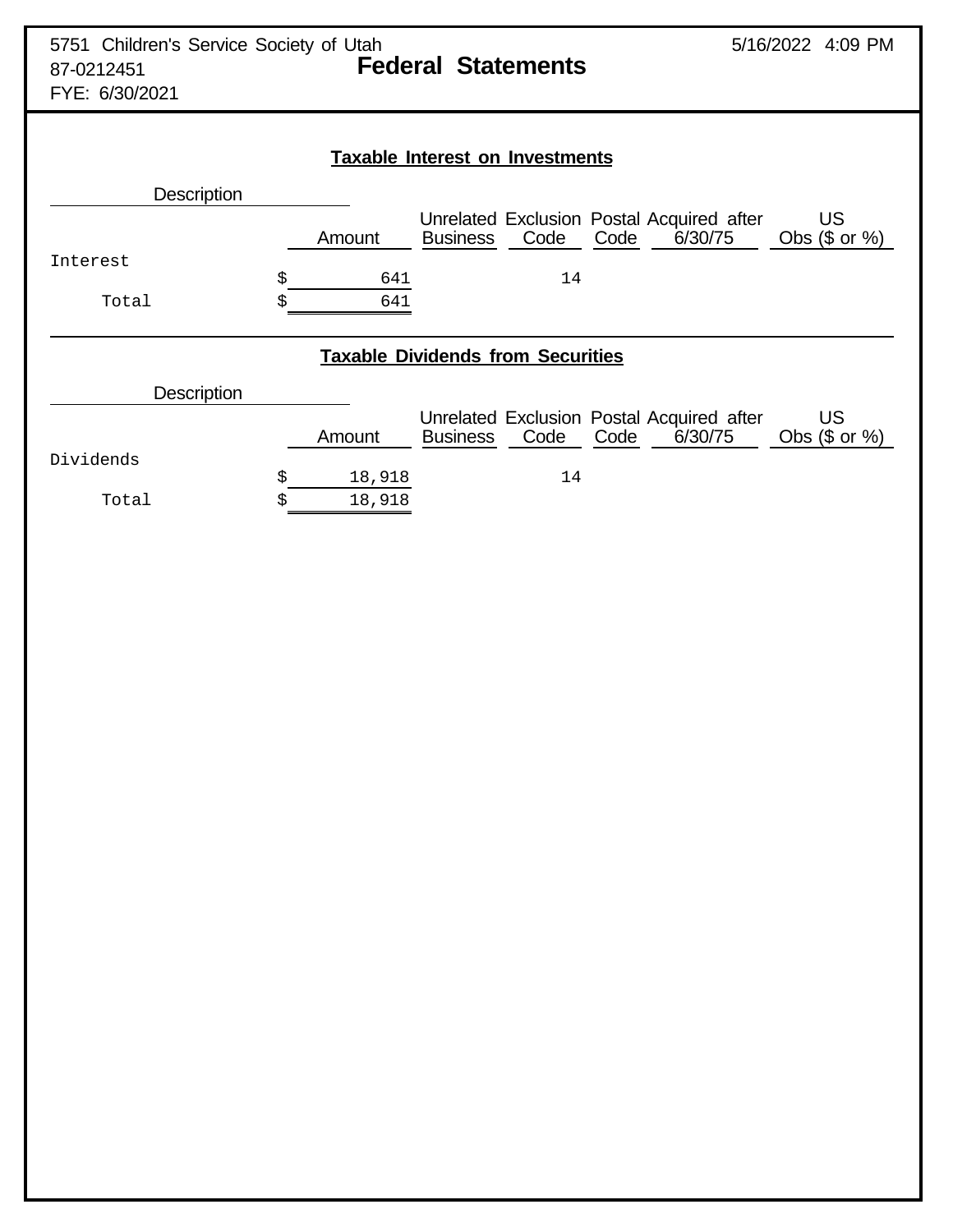## 5751 Children's Service Society of Utah  $\qquad \qquad \qquad \qquad \qquad \qquad \qquad \qquad \qquad \qquad \qquad \qquad$  5/16/2022 4:09 PM 87-0212451 **Federal Statements** FYE: 6/30/2021

|                                                          | Form 990, Part IX, Line 24e - All Other Expenses |                    |                         |                 |
|----------------------------------------------------------|--------------------------------------------------|--------------------|-------------------------|-----------------|
| <b>Description</b>                                       | Total<br><b>Expenses</b>                         | Program<br>Service | Management &<br>General | Fund<br>Raising |
| Training and Education<br>Staff Support<br>Miscellaneous | 11,479<br>184<br>$-591$                          | 9,080              | 2,399<br>184<br>$-591$  |                 |
| Total                                                    | 11,072                                           | 9,080              | 1,992                   |                 |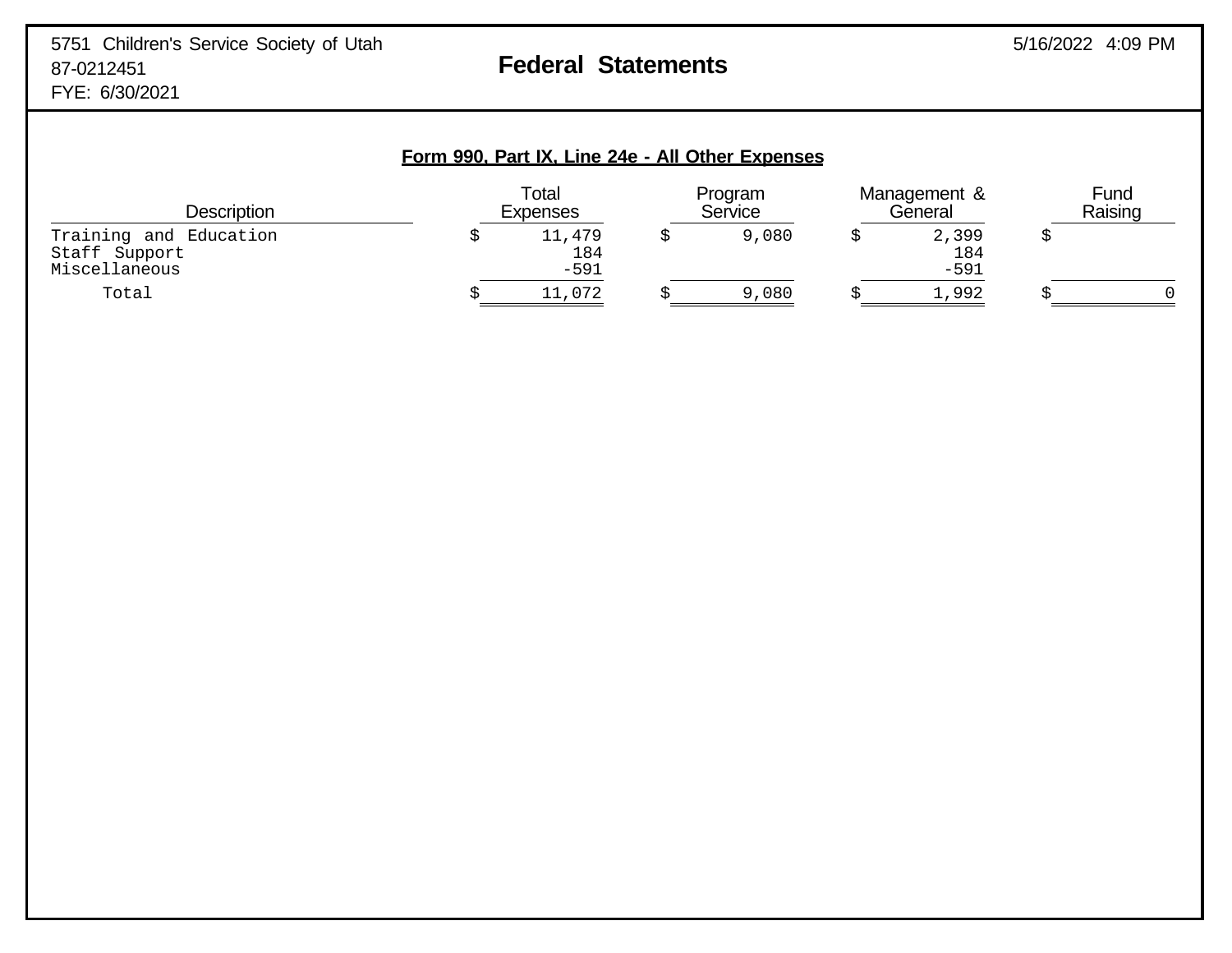## 5751 Children's Service Society of Utah 5/16/2022 4:09 PM 87-0212451 **Federal Statements** FYE: 6/30/2021

## **Schedule A, Part II, Line 1(e)**

| <b>Description</b>                                                                                                                                                                                                        | Amount                                                                                            |
|---------------------------------------------------------------------------------------------------------------------------------------------------------------------------------------------------------------------------|---------------------------------------------------------------------------------------------------|
| Government grants<br>PPP Loan Forgiveness<br>Grants and Other Contracts<br>Public Support Contributions<br>General Fundraising<br>Various<br>Various<br>Various<br>Various<br>Spring Gala<br>In-Kind Donations<br>Fun Run | 1,774,598<br>\$<br>379,400<br>415,501<br>38,220<br>5,368<br>65,465<br>112,735<br>10,589<br>18,616 |
| Food<br>Gift Cards and Vouchers<br>Supplies<br>Total                                                                                                                                                                      | 2,820,492<br>S                                                                                    |
|                                                                                                                                                                                                                           | Schedule A, Part II, Line 8(e)                                                                    |
| Description                                                                                                                                                                                                               | Amount                                                                                            |
| Interest<br>Dividends<br>Total                                                                                                                                                                                            | 641<br>Ś<br>18,918<br>19,559<br>S                                                                 |
| Schedule A, Part II, Line 9(e)                                                                                                                                                                                            |                                                                                                   |
| Description                                                                                                                                                                                                               | Amount                                                                                            |
| Total                                                                                                                                                                                                                     | \$<br>$\Omega$                                                                                    |